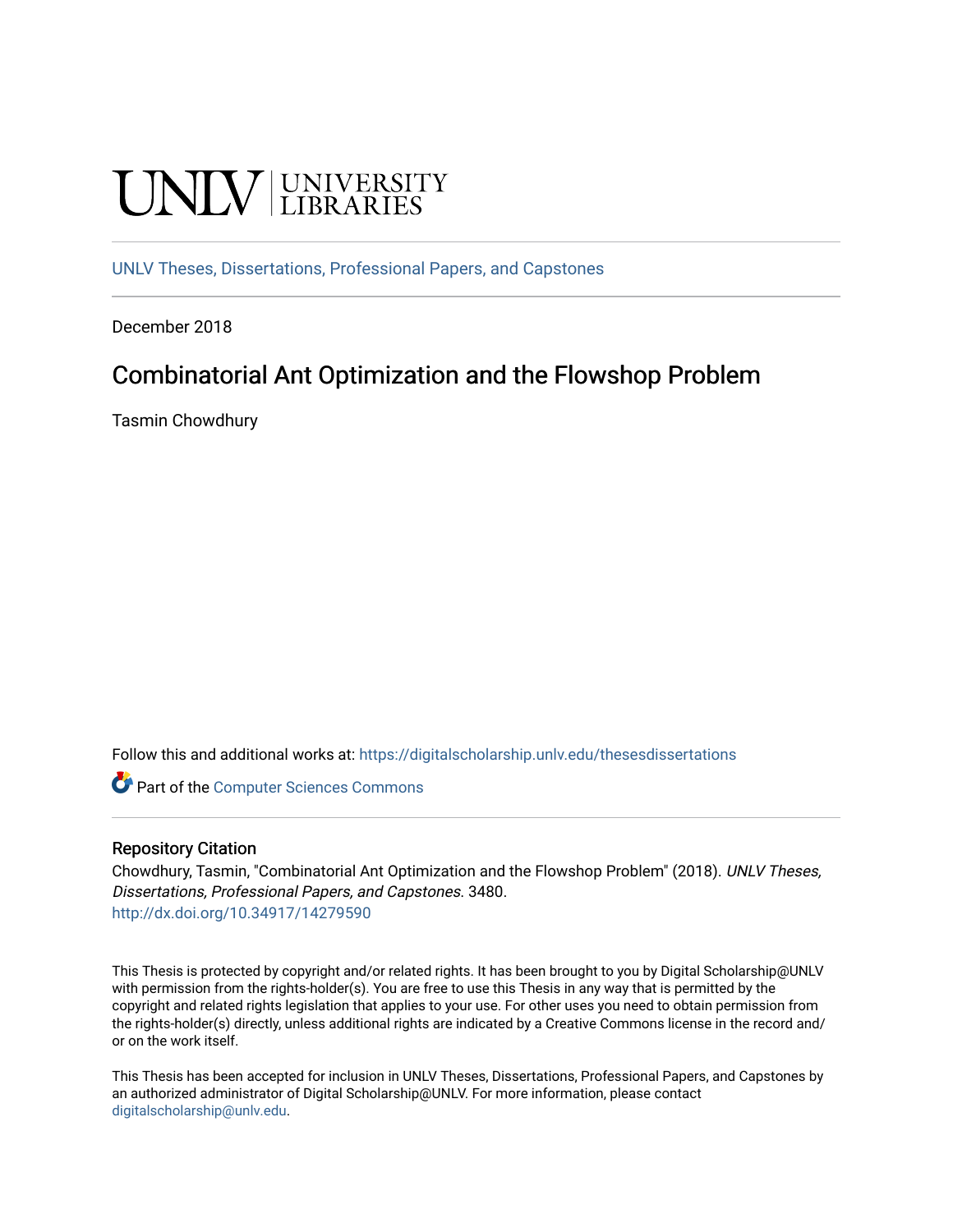#### COMBINATORIAL ANT OPTIMIZATION

#### AND THE FLOWSHOP PROBLEM

by

Tasmin Chowdhury

Bachelor of Science (B.Sc.) Bangladesh University of Engineering and Technology 2016

> A thesis submitted in partial fulfillment of the requirements for the

Master of Science in Computer Science

Department of Computer Science Howard R. Hughes College of Engineering The Graduate College

> University of Nevada, Las Vegas December 2018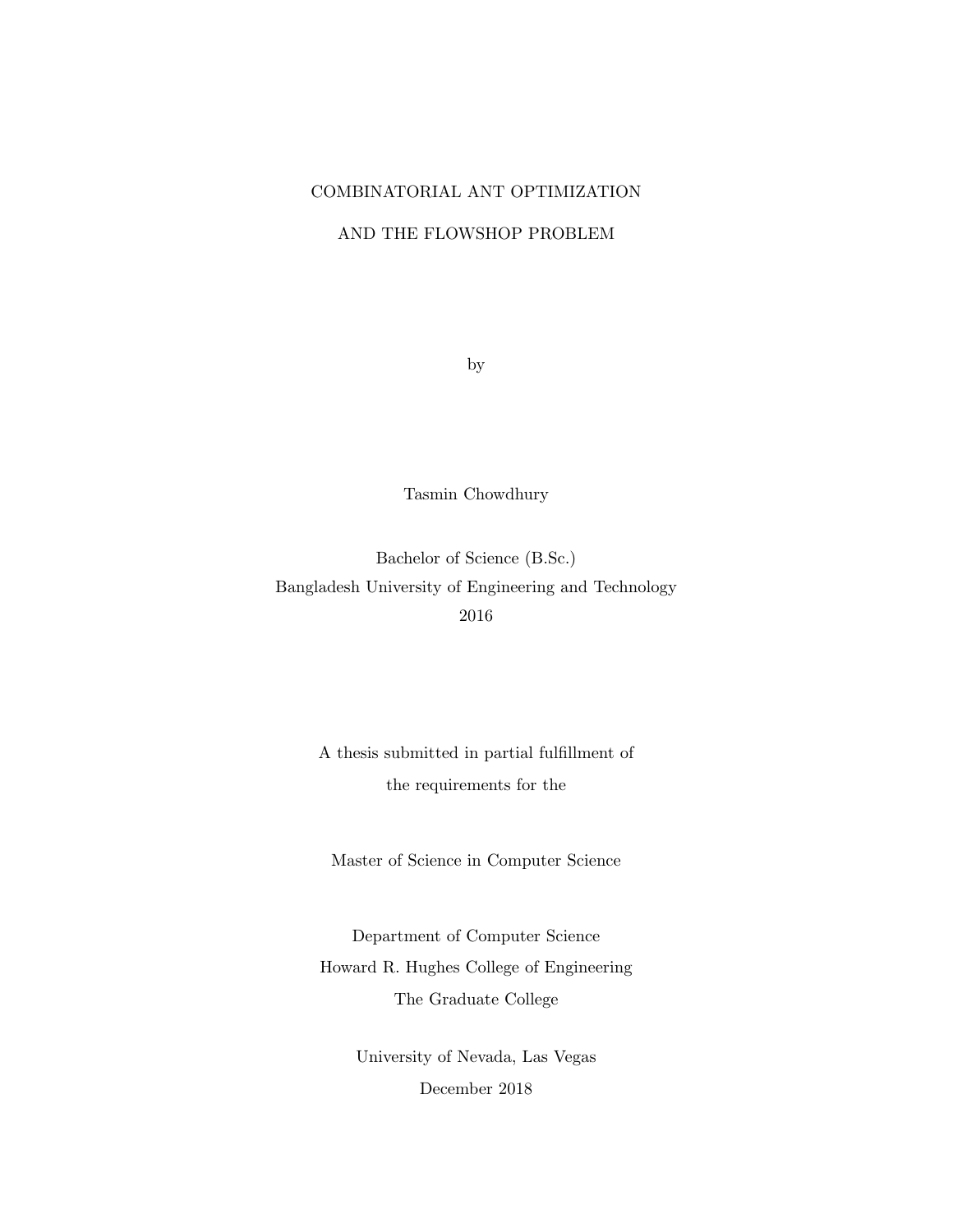$\odot$  Tasmin Chowdhury, 2018 All Rights Reserved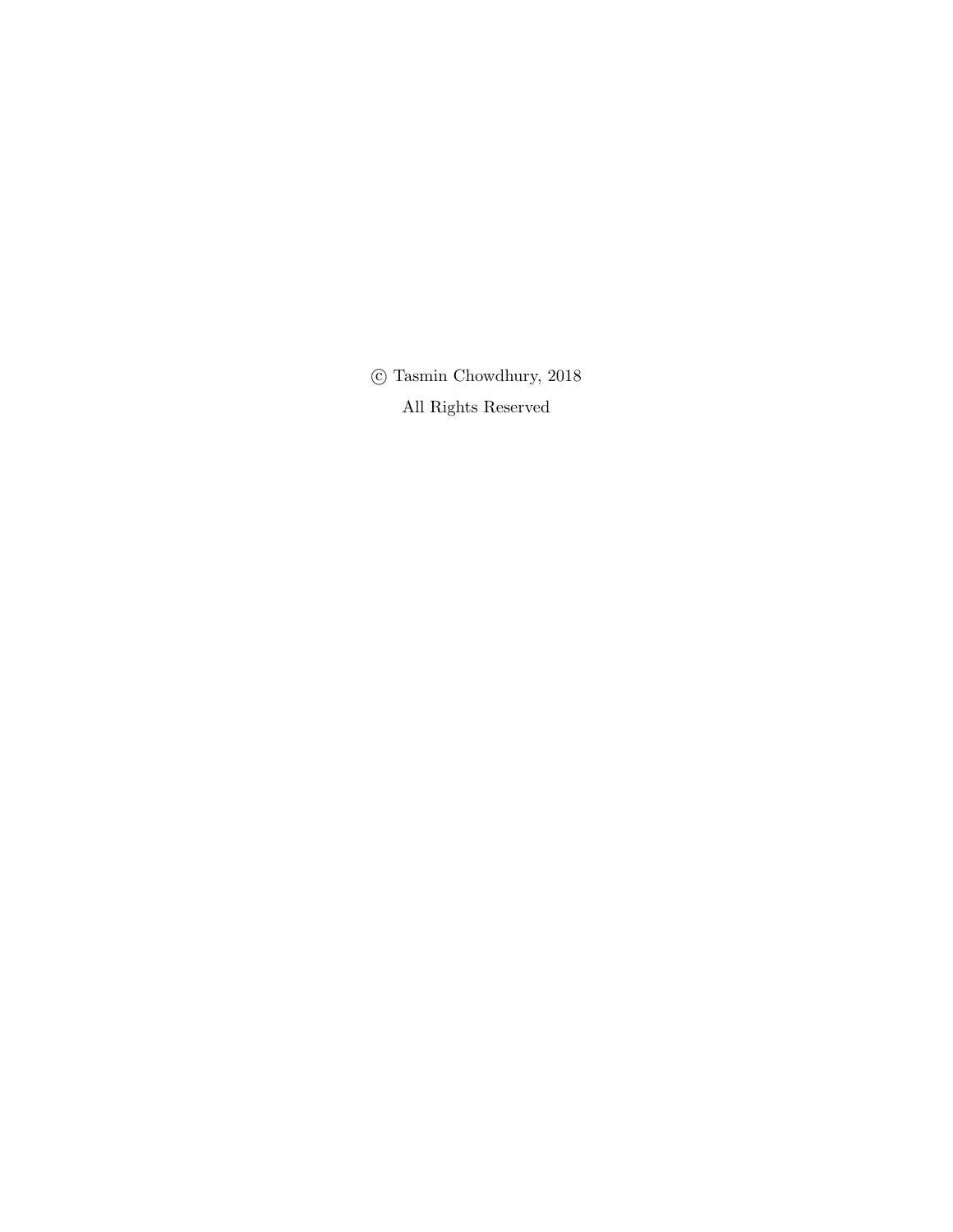

The Graduate College The University of Nevada, Las Vegas

November 15, 2018

This thesis prepared by

Tasmin Chowdhury

entitled

Combinatorial Ant Optimization and the Flowshop Problem

is approved in partial fulfillment of the requirements for the degree of

Master of Science in Computer Science Department of Computer Science

Ajay Datta, Ph.D. *Examination Committee Member*

Justin Zhan, Ph.D. *Examination Committee Member*

Pradip Bhowmik, Ph.D. *Graduate College Faculty Representative*

Wolfgang Bein, Ph.D.<br>
Examination Committee Chair<br>
Graduate College Interim Dean *Examination Committee Chair Graduate College Interim Dean*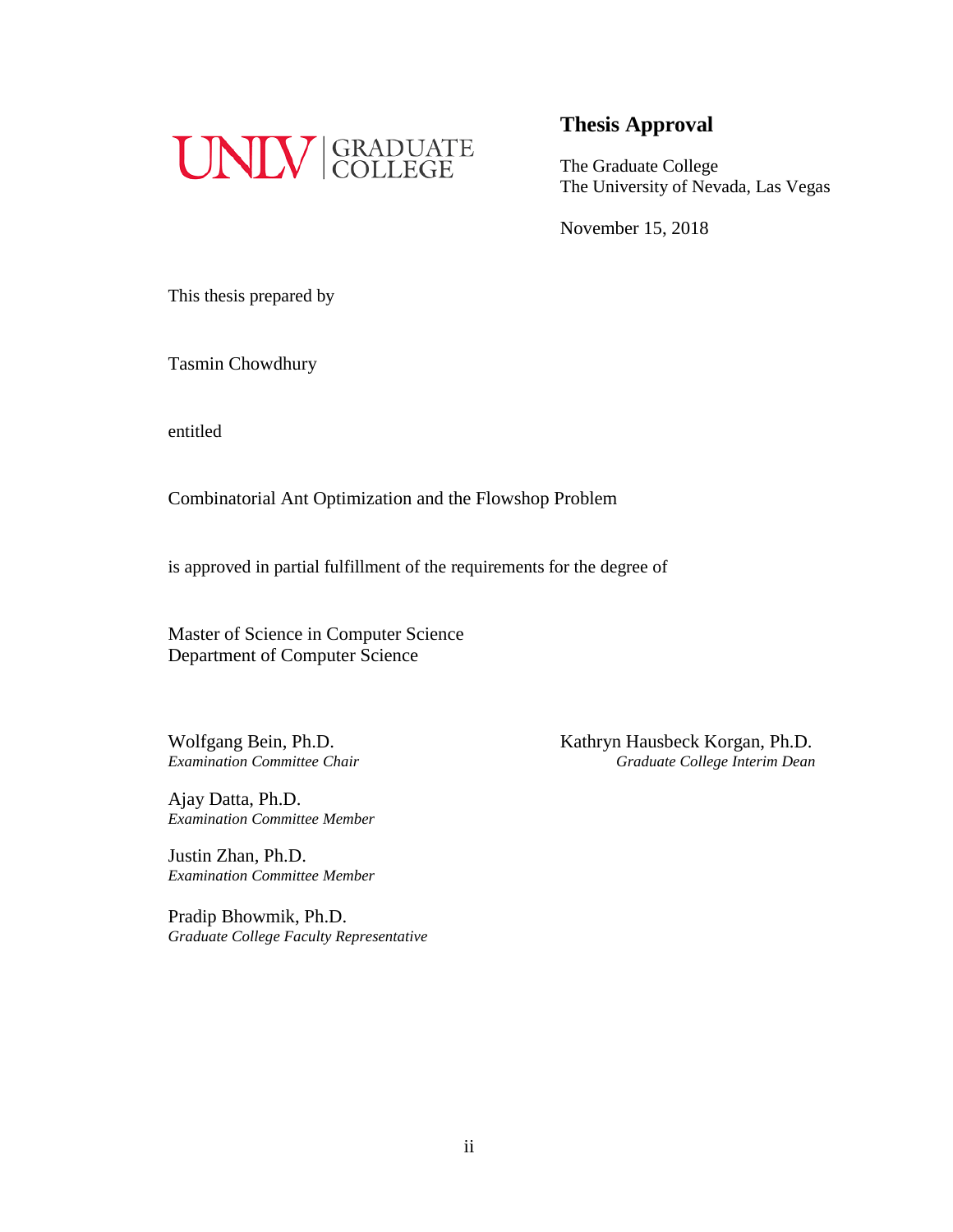### Abstract

Researchers have developed efficient techniques, meta-heuristics to solve many Combinatorial Optimization (CO) problems, e.g., Flow shop Scheduling Problem, Travelling Salesman Problem (TSP) since the early 60s of the last century. Ant Colony Optimization (ACO) and its variants were introduced by Dorigo et al. [DBS06] in the early 1990's which is a technique to solve CO problems. In this thesis, we used the ACO technique to find solutions to the classic **Flow shop Scheduling** Problem and proposed a novel method for solution improvement. Our solution is composed of two phases; in the first phase, we solved TSP using ACO technique which gave us an initial permutation or tour. We used the same trip as an initial solution for our problem and then improved it by using 2-opt exchanges which yielded in a promising result. Furthermore, we introduced another improvement technique which gave us a more promising result. We have compared our results with the best (optimal) and worst solution known till date. A comprehensive experimental study using existing dataset proves that our approach remarkably gives good results.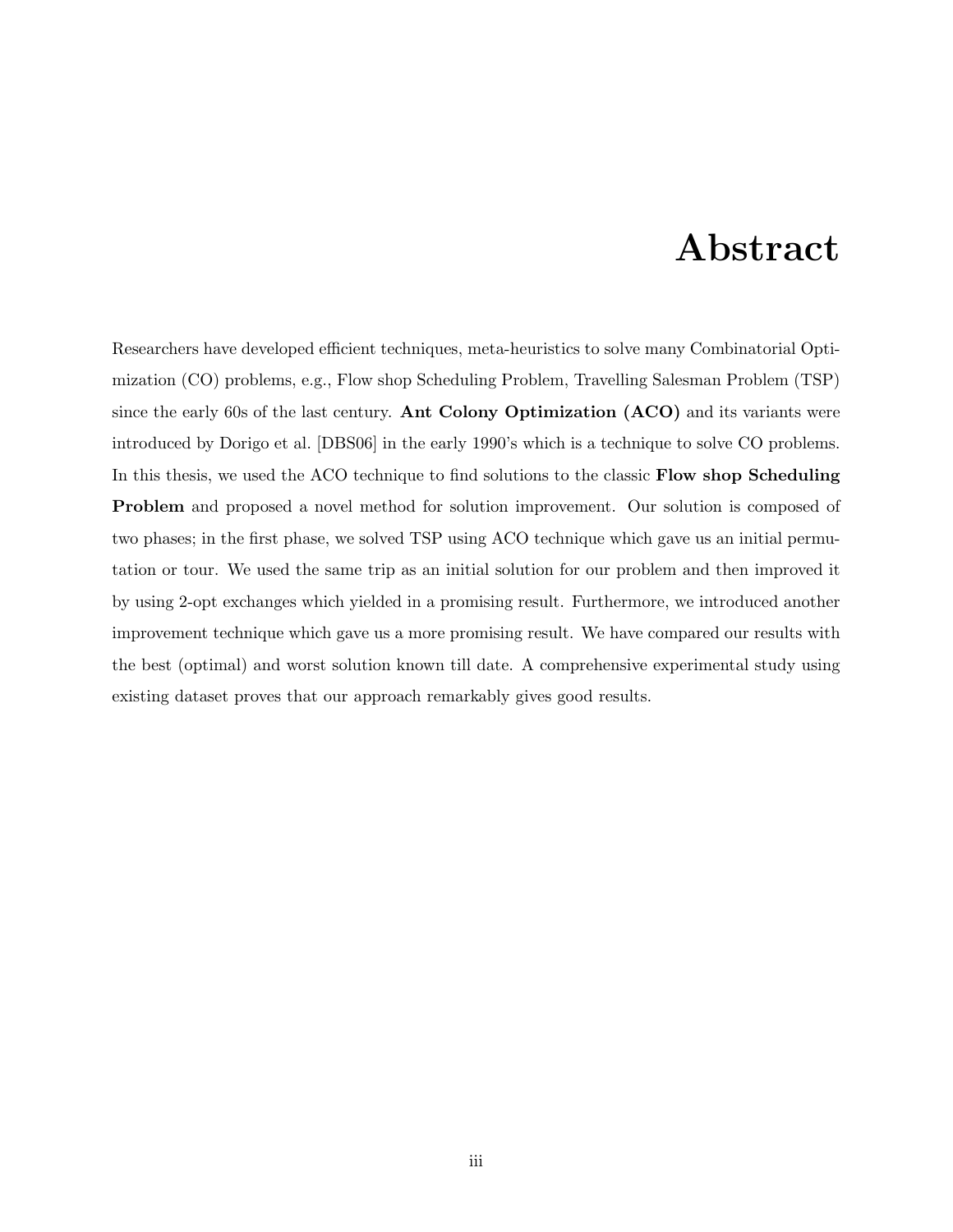### Acknowledgements

At first, I express my most profound sense of gratefulness to Almighty Allah Who enables me to complete this research work.

I feel a proud privilege to express deepest gratitude and indebtedness to my research supervisor, Dr. Wolfgang Bein, Professor, Department of Computer Science, University of Nevada, Las Vegas for his scholastic guidance, valuable suggestions, constructive criticisms, outstanding assistance, instructions, and inspiration during the whole period of research work and preparing this dissertation.

Sincere gratitude and indebtedness are extended to Dr. Ajay Datta, Department of Computer Science, for serving on my thesis committee, for his valuable advice, needful suggestions, and heartfelt co-operation during the GA work and final preparation of the thesis.

I also feel proud to express my great respect and indebtedness to Dr. Justin Zhan, Department of Computer Science, for his encouragement and help from the very first semester of my study.

Heartiest gratitude to Dr. Pradip Bhowmik, Department of Chemistry, for serving in my thesis committee and also for his constant support and advice.

Countless thanks and gratefulness to the staffs of the Department of Computer Science, Graduate College, Graduate Financial Services, and Office of International Students and Scholars for their assistance throughout my study and research work.

Finally, I have no words to express gratefulness ever to my parents, husband Tasnim Imran Sunny, sister Tanzin Chowdhury and brother Abrar Chowdhury for their encouragement, patience, and co-operation during the period of study.

#### Tasmin Chowdhury

University of Nevada, Las Vegas December 2018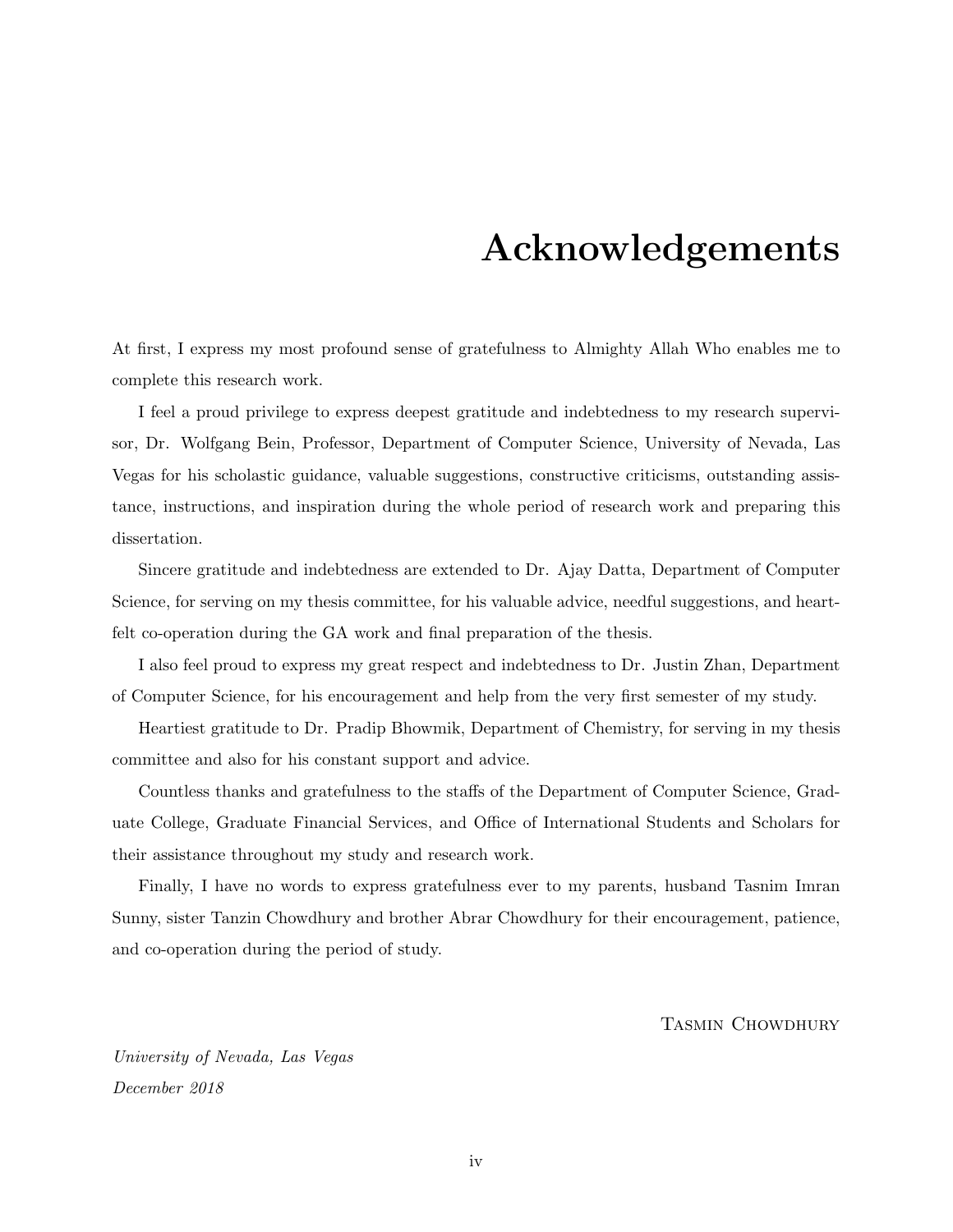### Table of Contents

| Abstract                                                                                                  | iii            |
|-----------------------------------------------------------------------------------------------------------|----------------|
| Acknowledgements                                                                                          | iv             |
| <b>Table of Contents</b>                                                                                  | $\mathbf{V}$   |
| List of Tables                                                                                            | vii            |
| List of Figures                                                                                           | viii           |
| List of Algorithms                                                                                        | ix             |
| Chapter 1 Ant Colony Optimization                                                                         | 1              |
| 1.1                                                                                                       | 1              |
| What is Continuous optimization problem? $\ldots \ldots \ldots \ldots \ldots \ldots \ldots \ldots$<br>1.2 | $\overline{2}$ |
| 1.3                                                                                                       | $\overline{2}$ |
| 1.4                                                                                                       | $\overline{5}$ |
| 1.5                                                                                                       | 5              |
| 1.6                                                                                                       | 6              |
| 1.7                                                                                                       | 8              |
| 1.8                                                                                                       | 9              |
| 1.9                                                                                                       | 10             |
| Flow shop Scheduling Problem<br>Chapter 2                                                                 | 12             |
| 2.1                                                                                                       | 12             |
| 2.2                                                                                                       | 12             |
| 2.3                                                                                                       | 13             |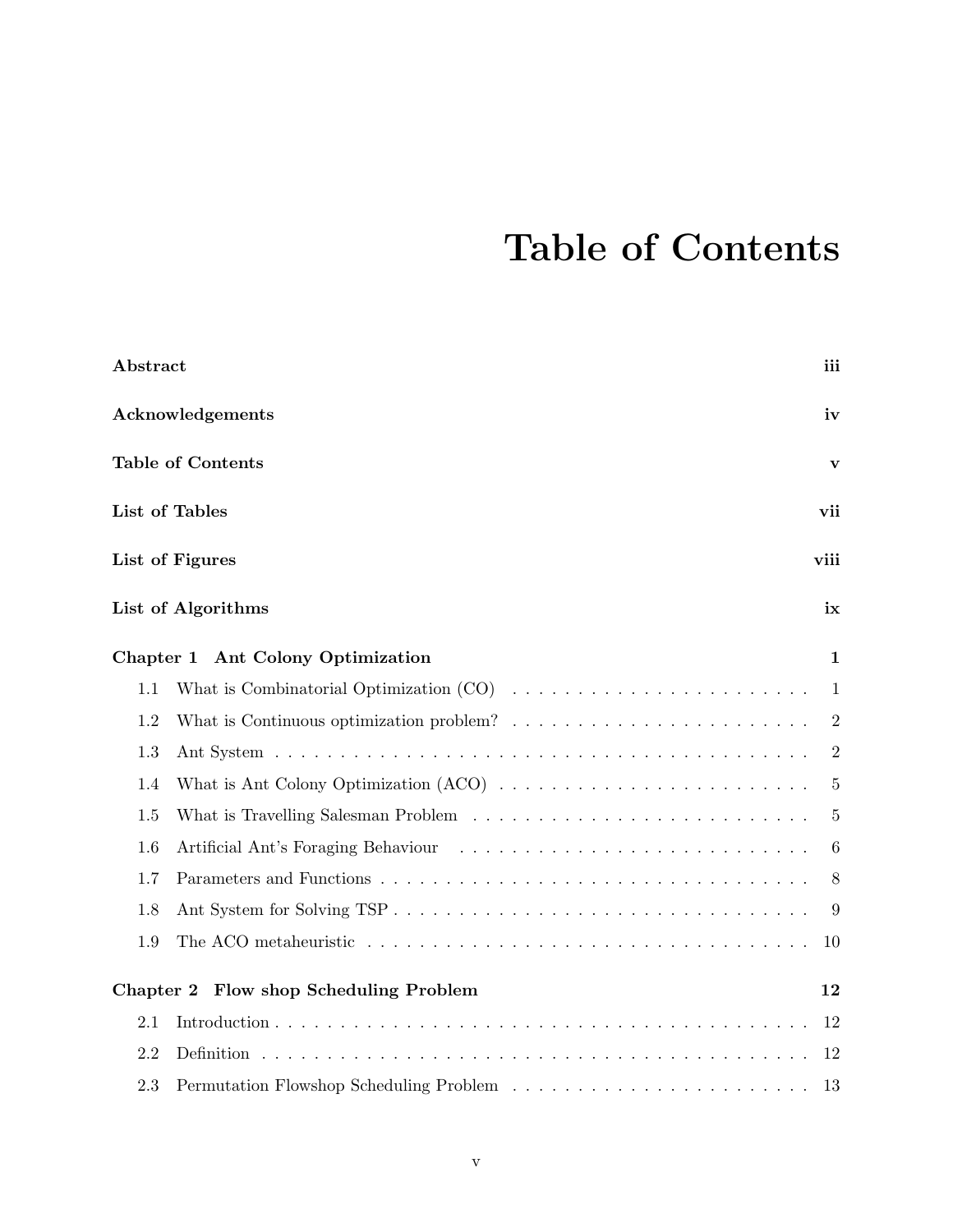| 2.4                 |                                                                                              |    |
|---------------------|----------------------------------------------------------------------------------------------|----|
|                     | 2.4.1                                                                                        |    |
| 2.5                 | Workflow of Permutation Flowshop Scheduling Problem                                          | 15 |
|                     | 2.5.1                                                                                        | 15 |
|                     | 2.5.2                                                                                        | 16 |
|                     | 2.5.3                                                                                        | 17 |
|                     | Chapter 3 Our Approach                                                                       | 18 |
| 3.1                 |                                                                                              | 18 |
| 3.2                 |                                                                                              | 19 |
| $\!3.3$             |                                                                                              | 19 |
| 3.4                 | Run ACO on the new input (Distance Matrix) $\dots \dots \dots \dots \dots \dots \dots \dots$ | 21 |
| 3.5                 |                                                                                              | 21 |
| 3.6                 |                                                                                              |    |
| 3.7                 |                                                                                              | 22 |
|                     | Chapter 4 Implementation and Experiments                                                     | 25 |
| 4.1                 |                                                                                              | 25 |
| 4.2                 |                                                                                              | 26 |
| 4.3                 | Implementation of ACO for the Travelling Salesman Problem                                    | 26 |
| 4.4                 |                                                                                              | 26 |
| 4.5                 |                                                                                              | 29 |
| 4.6                 |                                                                                              |    |
| 4.7                 |                                                                                              | 30 |
|                     | 4.7.1                                                                                        | 30 |
|                     | 4.7.2                                                                                        | 33 |
|                     | Chapter 5 Conclusion and Future work                                                         | 40 |
| 5.1                 |                                                                                              | 40 |
| <b>Bibliography</b> |                                                                                              | 41 |
|                     | <b>Curriculum Vitae</b>                                                                      | 45 |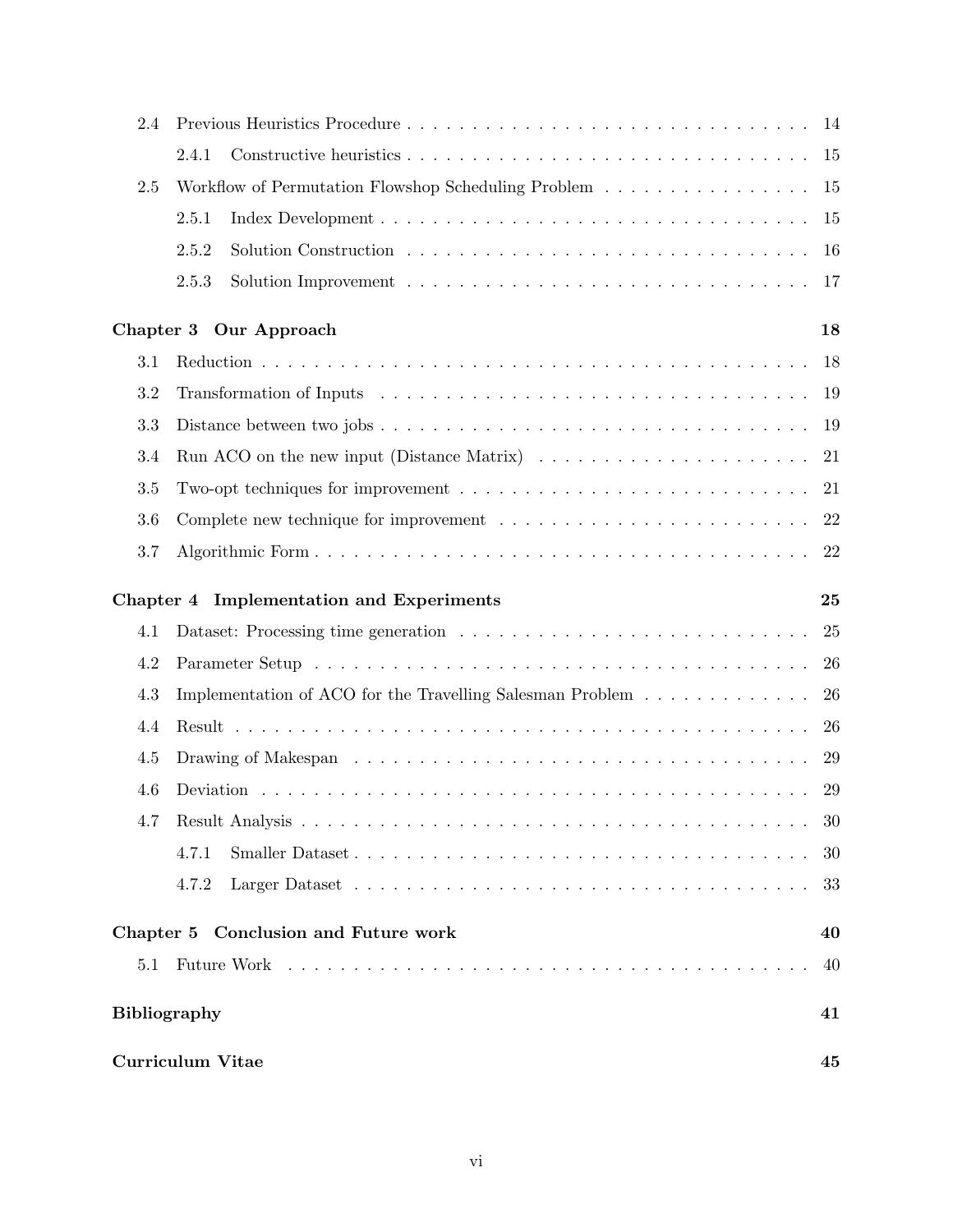### List of Tables

| 1.1 |                                                                                                                       |  |
|-----|-----------------------------------------------------------------------------------------------------------------------|--|
| 2.1 |                                                                                                                       |  |
| 3.1 | Distance matrices constructed using TSP analogy $\dots \dots \dots \dots \dots \dots \dots \dots \dots$ 20            |  |
| 3.2 |                                                                                                                       |  |
| 3.3 |                                                                                                                       |  |
| 3.4 | 7x7 distance matrix created from table 3.2 using Stinson's formula(1) $\ldots \ldots \ldots$ 21                       |  |
| 3.5 | 7x7 distance matrix created from table 3.2 using Stinson's formula(2) $\ldots \ldots \ldots$ 21                       |  |
| 4.1 |                                                                                                                       |  |
| 4.2 | Results for 5 machine and 20 jobs table $\ldots \ldots \ldots \ldots \ldots \ldots \ldots \ldots \ldots \ldots 33$    |  |
| 4.3 |                                                                                                                       |  |
| 4.4 | Results for 20 machine and 100 jobs table $\ldots \ldots \ldots \ldots \ldots \ldots \ldots \ldots \ldots 38$         |  |
| 4.5 | Results for 20 machines and 200 jobs table $\ldots \ldots \ldots \ldots \ldots \ldots \ldots \ldots \ldots \ldots$ 39 |  |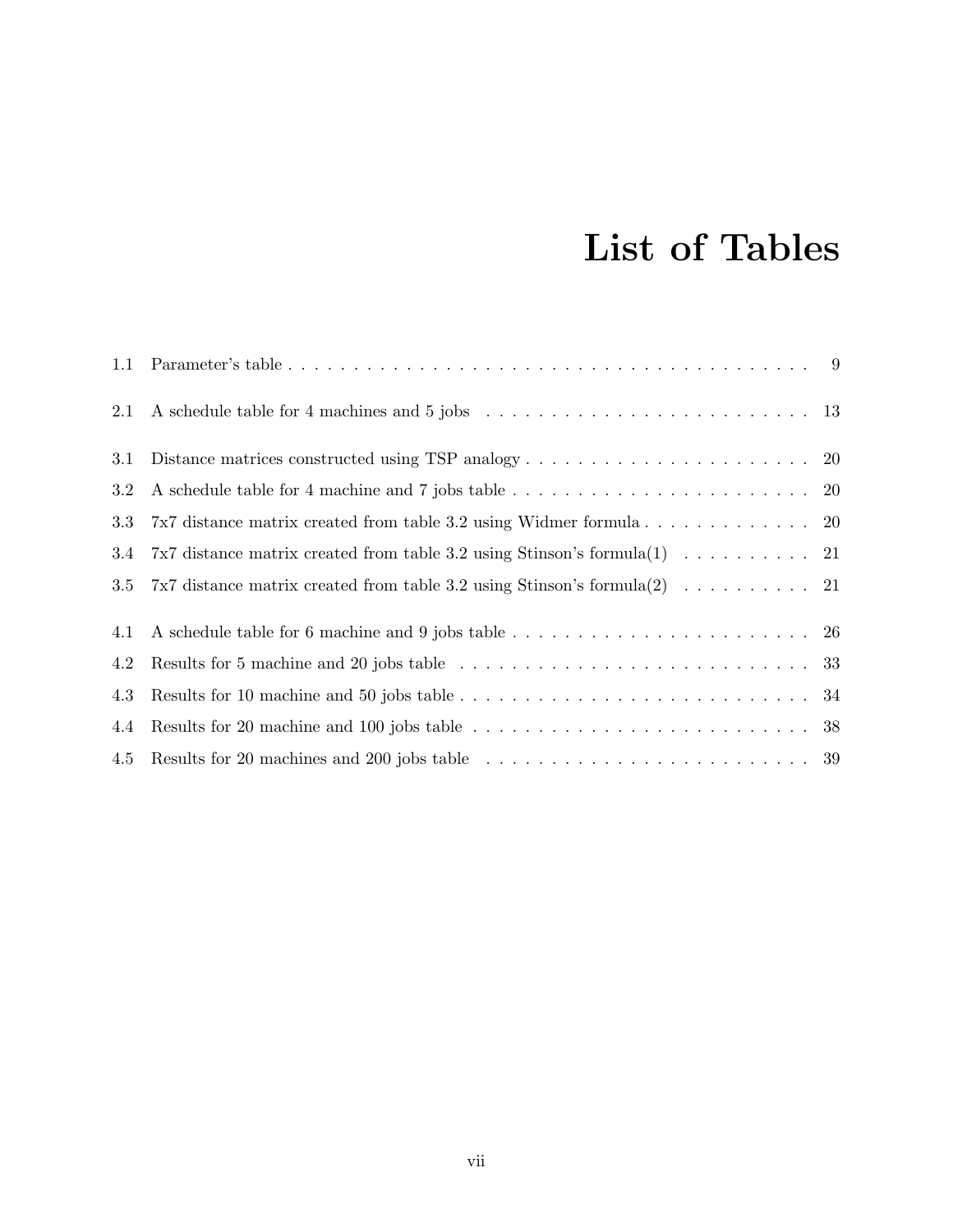## List of Figures

| $1.1\,$ | Eight steps of Langton's virtual ant $\dots \dots \dots \dots \dots \dots \dots \dots \dots \dots \dots \dots$      |  |
|---------|---------------------------------------------------------------------------------------------------------------------|--|
| 1.2     | Two virtual ant reversing one another's work $\dots \dots \dots \dots \dots \dots \dots \dots \dots \dots$          |  |
| $1.3\,$ |                                                                                                                     |  |
| 1.4     | Solution Construction for TSP $\ldots \ldots \ldots \ldots \ldots \ldots \ldots \ldots \ldots \ldots \ldots \ldots$ |  |
| 1.5     |                                                                                                                     |  |
| 2.1     | makespan for the permutation $0, 3, 1, 2, 4, \ldots, \ldots, \ldots, \ldots, \ldots, \ldots, \ldots, 14$            |  |
| 2.2     | makespan for the permutation $0, 4, 1, 2, 3, \ldots, \ldots, \ldots, \ldots, \ldots, \ldots, \ldots, \ldots, 14$    |  |
| 3.1     |                                                                                                                     |  |
| 4.1     | Solution 2, 3, 6, 0, 5, 1, 4 with the worst makespan = 46 for table 3.2 27                                          |  |
| 4.2     |                                                                                                                     |  |
| 4.3     |                                                                                                                     |  |
| 4.4     | This is the solution with worst makespan for table $4.1 \ldots \ldots \ldots \ldots \ldots \ldots \ldots 29$        |  |
| 4.5     |                                                                                                                     |  |
| 4.6     | This is the solution our algorithm has found for table $4.1 \ldots \ldots \ldots \ldots \ldots \ldots 31$           |  |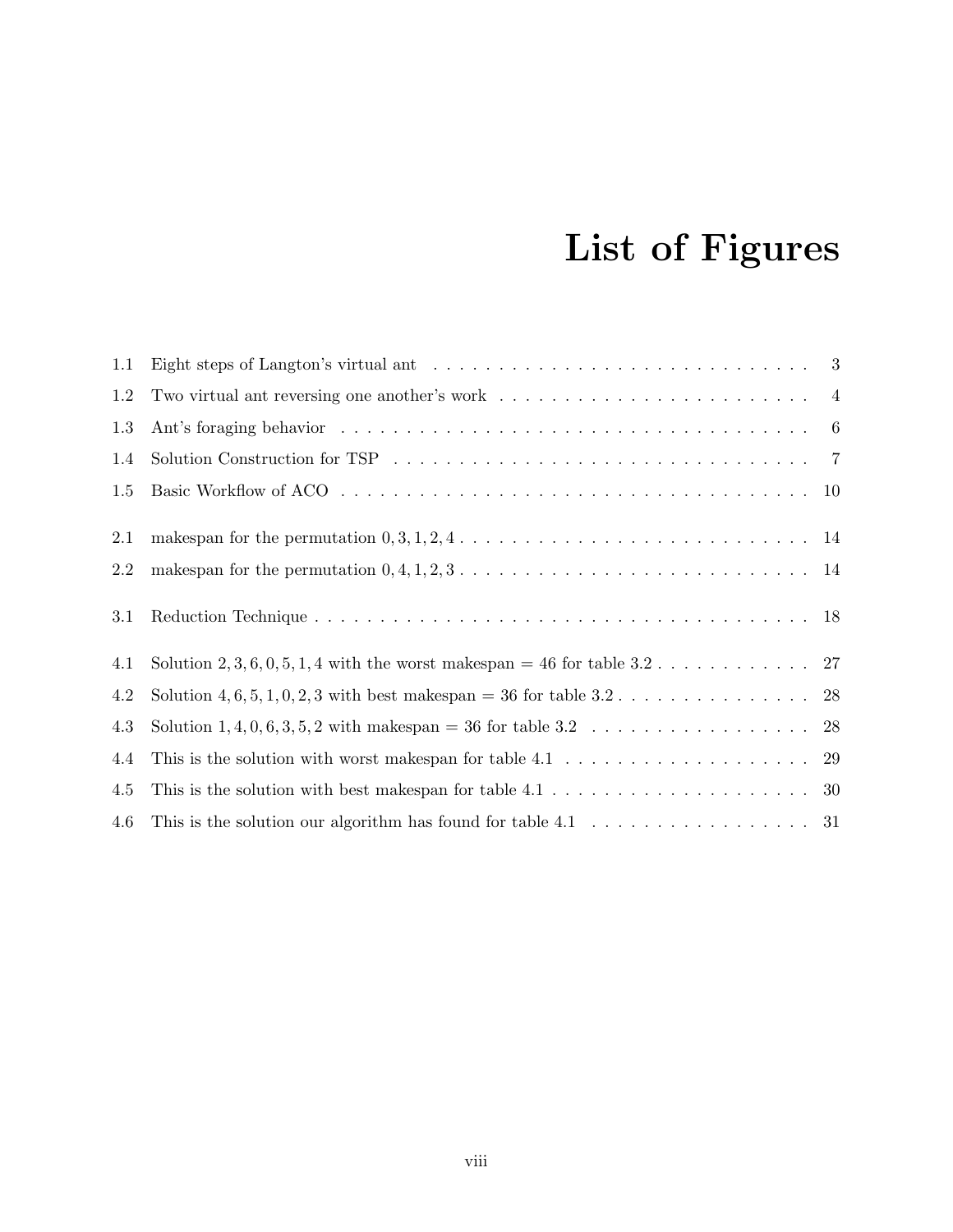## List of Algorithms

| 2              |                                                                                                                            |  |
|----------------|----------------------------------------------------------------------------------------------------------------------------|--|
|                |                                                                                                                            |  |
|                |                                                                                                                            |  |
| 5 <sup>5</sup> | Main structure of the algorithm for further improvement $\dots \dots \dots \dots \dots \dots$ 24                           |  |
|                | 6 Generate processing time $\ldots \ldots \ldots \ldots \ldots \ldots \ldots \ldots \ldots \ldots \ldots \ldots \ldots 25$ |  |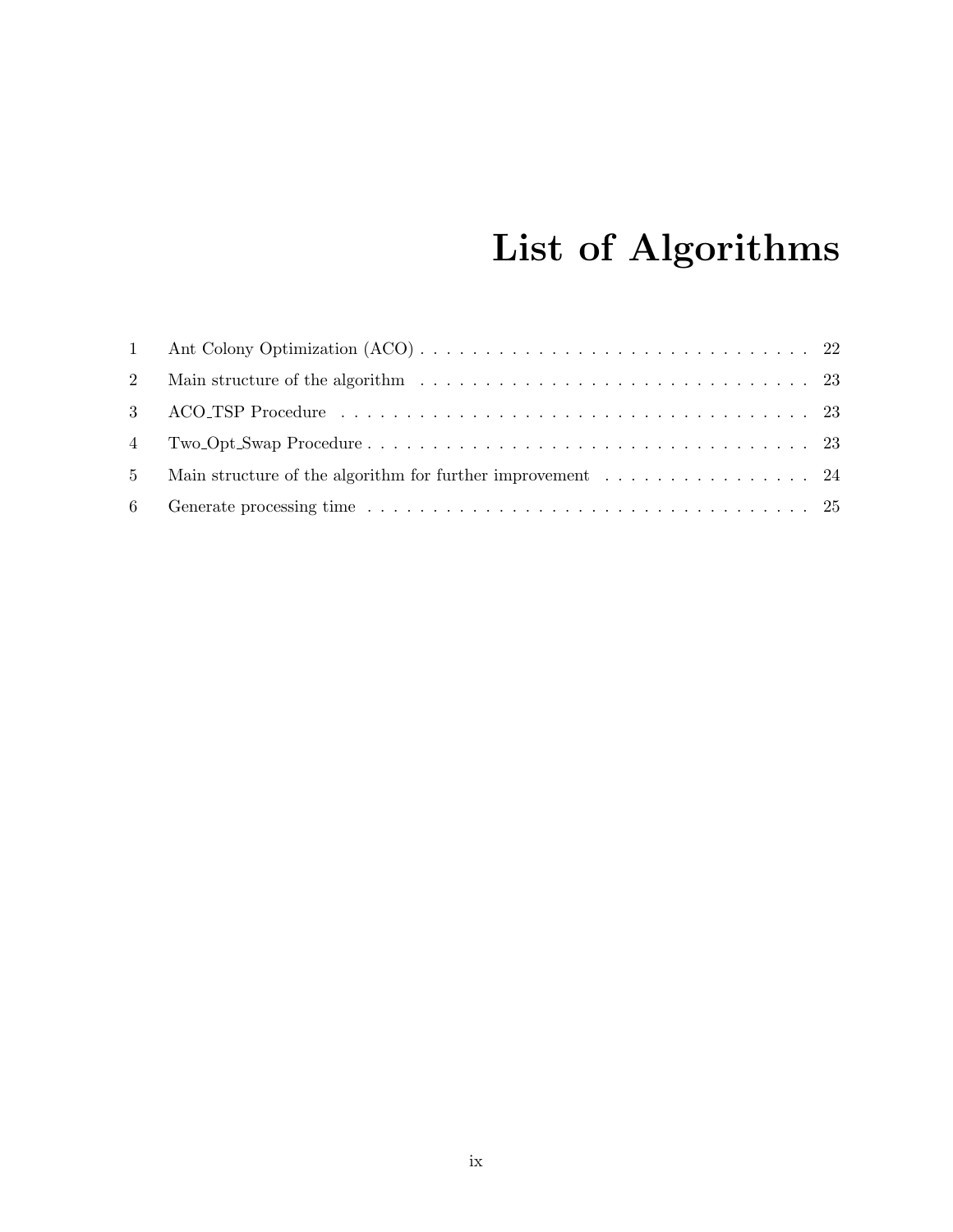### Chapter 1

### Ant Colony Optimization

#### 1.1 What is Combinatorial Optimization (CO)

In many areas of Computer Science, Artificial Intelligence, Operations Research, Software Engineering, Machine Learning, and so on,Combinatorial Optimization (CO) [PS82] problems are critical to approach. A CO problem is an optimization problem, where an optimal solution has to be identified from a finite set of solutions. The solutions are generally discrete or can be formed into discrete. Some works have been done on continuous and mixed-variable optimization [Soc04]. So the simple concept is, we always try to optimize an objective function, it can be a minimization problem or a maximization problem depending on the problem statements. Solutions usually are expressed as sets, subsets, combinations or permutations. Here are some popular application area for CO problems.

- portfolio selection
- allocating register memory, picking up packages
- $\bullet\,$  combinatorial auctions winner determination
- best airline network
- protein structure prediction
- allocations of jobs to people
- closure problem
- Internet data packet routing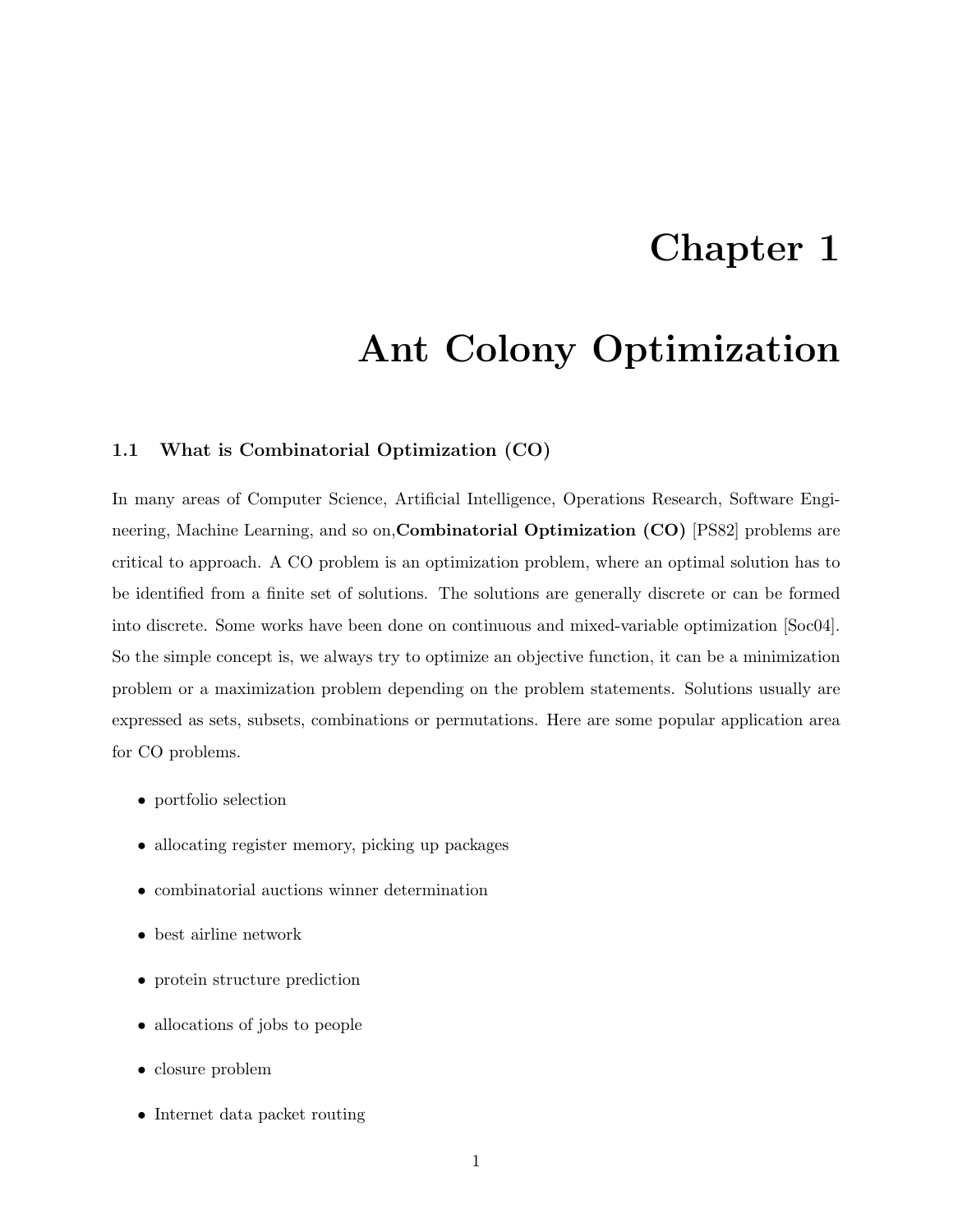• planning, scheduling, timetabling

There are a large amount of literature and approaches have been published since the early '60s to address CO problems. In this thesis, we concentrate on solving the well-known NP-complete discrete optimization problem named Permutation Flow shop Scheduling Problem in a different way than the state of the art approaches. There are already many simplified models used to address our concerned problem. However, Our approach gave a promising result. Some big real-life CO problems are shown below.

- finding the order of arcs with minimal backward cost and so on.
- finding shortest/cheapest round trips, known as Travelling Salesman Problem (TSP)
- finding models of propositional formulae, known as Boolean satisfiability problem (SAT)
- partitioning graphs or digraphs
- Graph Coloring Problem (GCP)
- finding variable assignment which satisfies constraints known as, Constraint Satisfaction Problem (CSP)
- partitioning, packing, covering sets

#### 1.2 What is Continuous optimization problem?

In Continuous Optimization, the variable used in the objective function is required to be continuous, unlike Combinatorial Optimization. e.g., surface, curves, circle. Combinatorial Optimization, in contrast, has discrete variables in the objective function, a collection of things.

#### 1.3 Ant System

ACO is based on ants systems and works with a set of ants. In this section, we will talk about virtual ant which is capable of producing many different types of complex behavior. In the book [Fla98] they have studied on ant system and put some complex scenarios an ant can behave.

In figure 1.1 an ant is located on a grid which is either painted black or white. This grid wraps around edges to edges. The ant is called Langton's ant [Lan95] as Langton is the one who first introduced it which follows the rules mentioned in the following: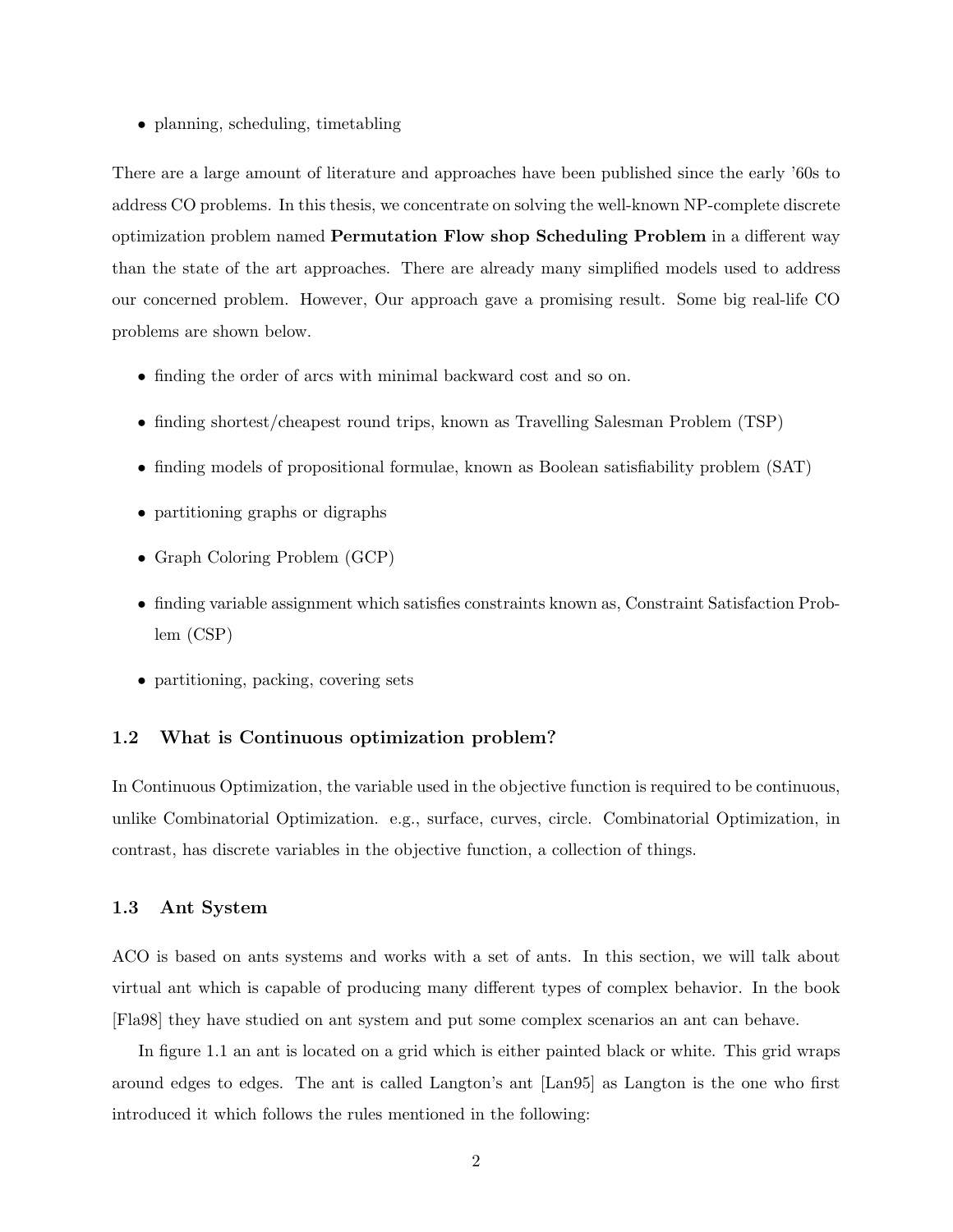- The ant takes a step forward.
- Langton's ant will always face in one of four directions ( north, south, east, or west.)
- If the ant is now standing on a white grid, it will paint the grid black and turns 90 degrees to the right.
- or if it is standing on a black grid, then it paints it white and turns 90 degrees to the left.



Figure 1.1: Eight steps of Langton's virtual ant

Figure 1.1 shows the steps of an ant would take. As the rules for Langton's ant are time reversible, they had the opportunity to undo the simulation in time. From the rule set of virtual ant we can imply, if an ant is standing on a black cell, the cell was white at the previous time step. After that, the ant just made a 90 degree turn to the right. They remarked in the book that the ant's entire future is deterministic, as well as the past. This would seem to imply that Langton's ants in every perspective are simple, even it has global simplicity. However, time reversibility does not intimate global integrity. They also tried to confirm that whether the ant is recursive or not in its prior actions. We can see from figure 1.1 that ant rapidly begins to cooperate with grid areas that it has been previously, which implies that the ant's future state and future conduct are a component of all its past activities. Thus if were to randomly flip the color of a cell at some point in the past, the ant's entire future could be dramatically altered. Thus, in a way, Langton's ants possess a form of sensitivity to initial conditions.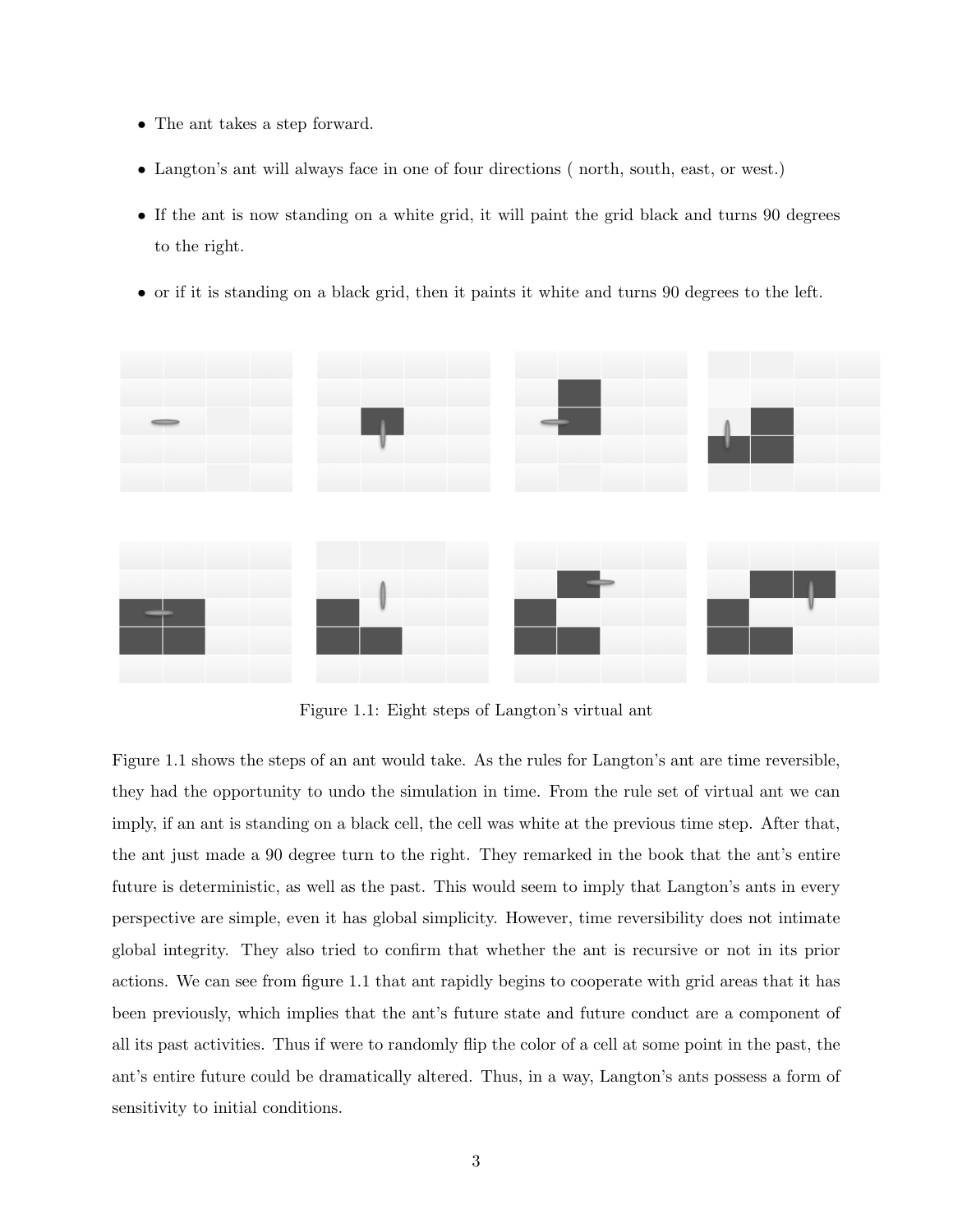However, this not necessarily means that an ant will always behave in a way that appears random in the long term. They kept on reenacting the ant from figure 1.1 and after some time the ant started to build the highway which is a phenomenon discovered by James Propp.



Figure 1.2: Two virtual ant reversing one another's work

If more than one ants are moving into a single cell space, they can interact and will collide into each other in a way that they will undo one another's work using the reversible nature of the ant rules. It is shown in figure 1.2. However, if two ants are allowed to move for a while before they intersect one another, then for the remaining of the simulation time they will often go into a stage of unbuilding a highway and removing random like patterns; therefore they will clean up the grid after some time. So there is a conclusion might happen, when two ants collide with one another, they will both start to undo one another's work which might make an empty grid.

When three or more ants start to roam around in a space more exciting things can happen. Suppose two ants are working and they intersected in a way they again reversing all their work, except for the third ant be roaming around and causing minor damage to the work of other two ants. Then if other two by any chance collide a cell the third one has more recently visited, they will start building a highway from there stopping the previous reversing project. Consequently, highways are very common to see being built then only partially unbuilt.

Highway building nature is found on many other virtual ants other than Langton's ant. Some examples of generalized virtual ants will behave chaotically for hundreds of thousands of step and only then start making highways. For other examples, no one knows if they will be able to build a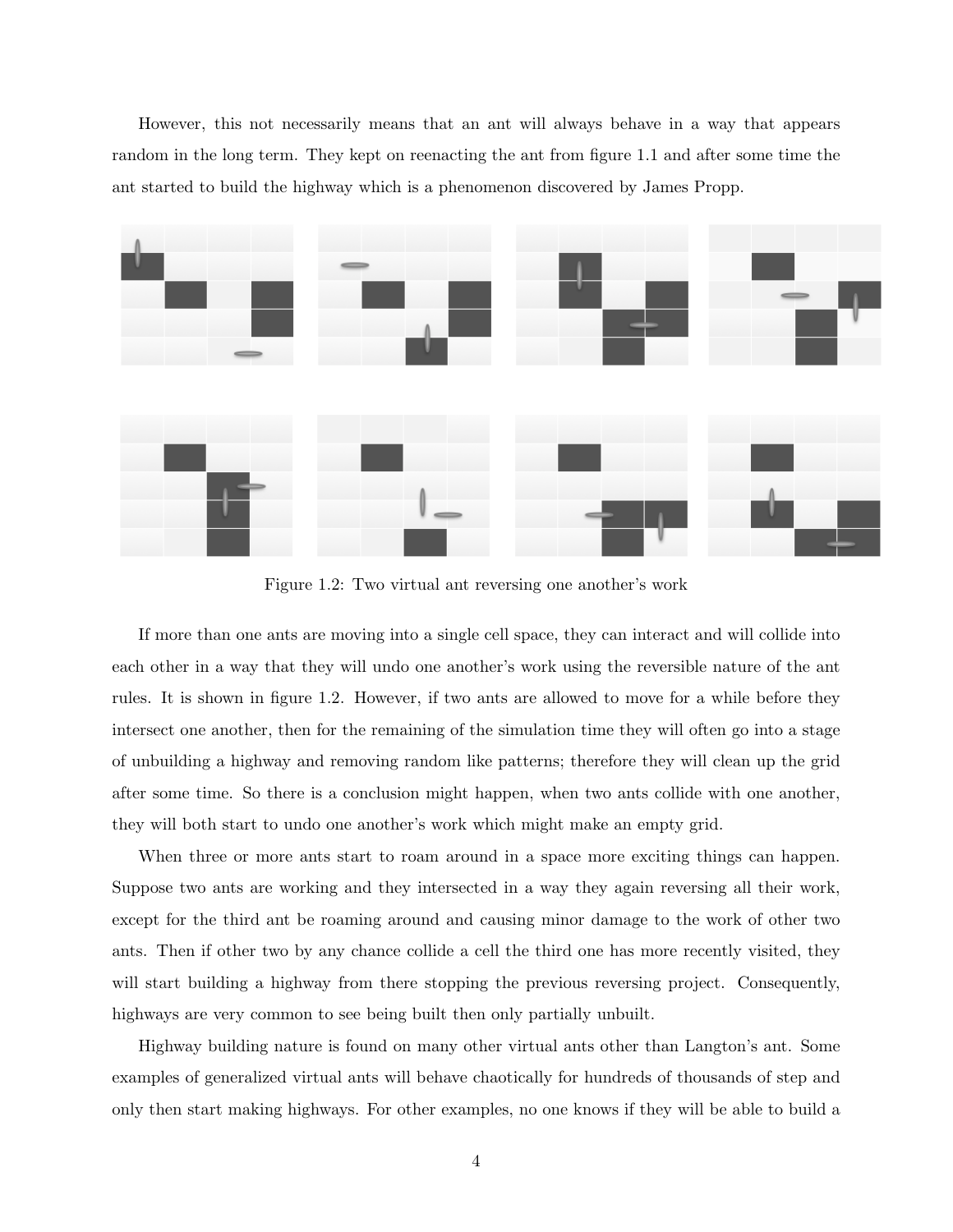highway ever because of their chaotic nature persistent.

Another interesting observation made by Stewart is that [Ste94] Virtual ant's long-term behavior is unnoticed by us. Even though we knew and studied the initial setting of the ant's world, we do not know if the ant will be able to build a highway. With this, he made a statement that even though physicists uncover theory of everything of our universe, also the initial state of this yet we will be unable to know the long-term behavior of our universe. so he said, "Theory of everything predicts everything yet explains nothing."

#### 1.4 What is Ant Colony Optimization (ACO)

Section 1.3 was to familiarize ourselves with the Ant system and their complex behavior. We will now study how we can utilize ant's foraging behavior to solve NP-hard problems. Ant colony optimization (ACO) [DS04] is an idea of swarm intelligence  $[DBB<sup>+</sup>04]$  introduced by Dorigo et al. [DBS06] in the early 1990's which has been later used to solve many CO problems. In swarm intelligence, each ant is a particle, and swarm means the collection of particles. ACO is one of the famous meta-heuristics [DC99, BR03, Rai06, HS04, Ree93b] to solve CO problems e.g. Travelling Salesman Problem [SH96, DG97, JP], routing problem in computer network [CD11], protein folding problem [UM93]. There are other famous metaheuristic algorithms such as tabu search, simulated annealing which can solve and improve the performance of CO problems. Optimization is a function to make the best result by doing effective use of resources. For example, to find the shortest path from one city to another we need to find some optimization technique by minimizing the time or money. So, by combining the definitions, we can say, Particle Swarm Optimization (PSO) is a group-based method of solving any CO problems.

Many complete and approximate algorithms can solve CO problems. However, complete solution means we need to have the exact optimized solution whatever the time limit [WN99] is which is practically impossible sometime to give up the time limit that is why approximation algorithms got popular in recent 30 years to solve NP-hard problems [GJ79]. ACO is one of them which is inspired by the ants foraging behavior.

#### 1.5 What is Travelling Salesman Problem

Traveling salesman problem(TSP) is classified as an NP-hard problem which states that there given a set of cities and a salesman needs to travel all the cities and come back to the city he started from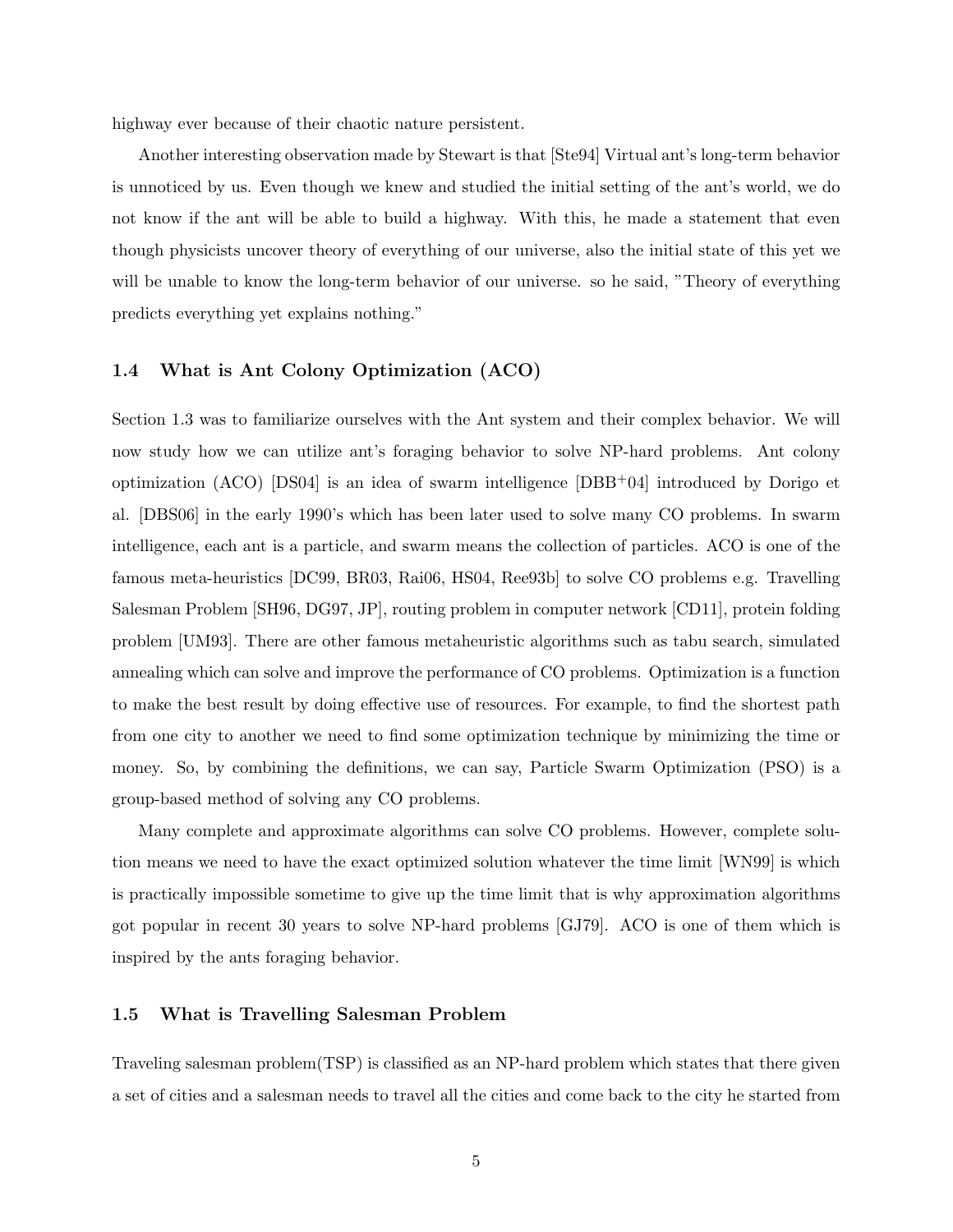by minimizing distance or cost or both. Also, he can not visit a city twice except the starting city. We know the complexity of the TSP problem is NP-hard, for example, if a salesman is visiting  $n$ cities, there are  $(n-1)!$  possible solutions which make it Np-hard. However,  $P = NP$  is yet the biggest open problem to be solved in computer science.

TSP has several applications, such as,

- planning
- scheduling
- packing, logistics, and manufacturing
- integrated Circuits
- distributing goods

#### 1.6 Artificial Ant's Foraging Behaviour



Figure 1.3: Ant's foraging behavior

ACO is a heuristics that help to solve many NP-hard problems as well as TSP. The whole analogy follows a simple graph  $G(V,E)$  model where V consists of two nodes (Nest, Food) from the figure 1.3 and E consists of three links between food and nest where  $length(e_2)$  <  $length(e_1)$  <  $length(e_3)$ First, each ant randomly chooses a node as a start node. The goal is to bring the food to the nest. In figure 1.3(a), all ants start looking for food from their nest. As there are three paths and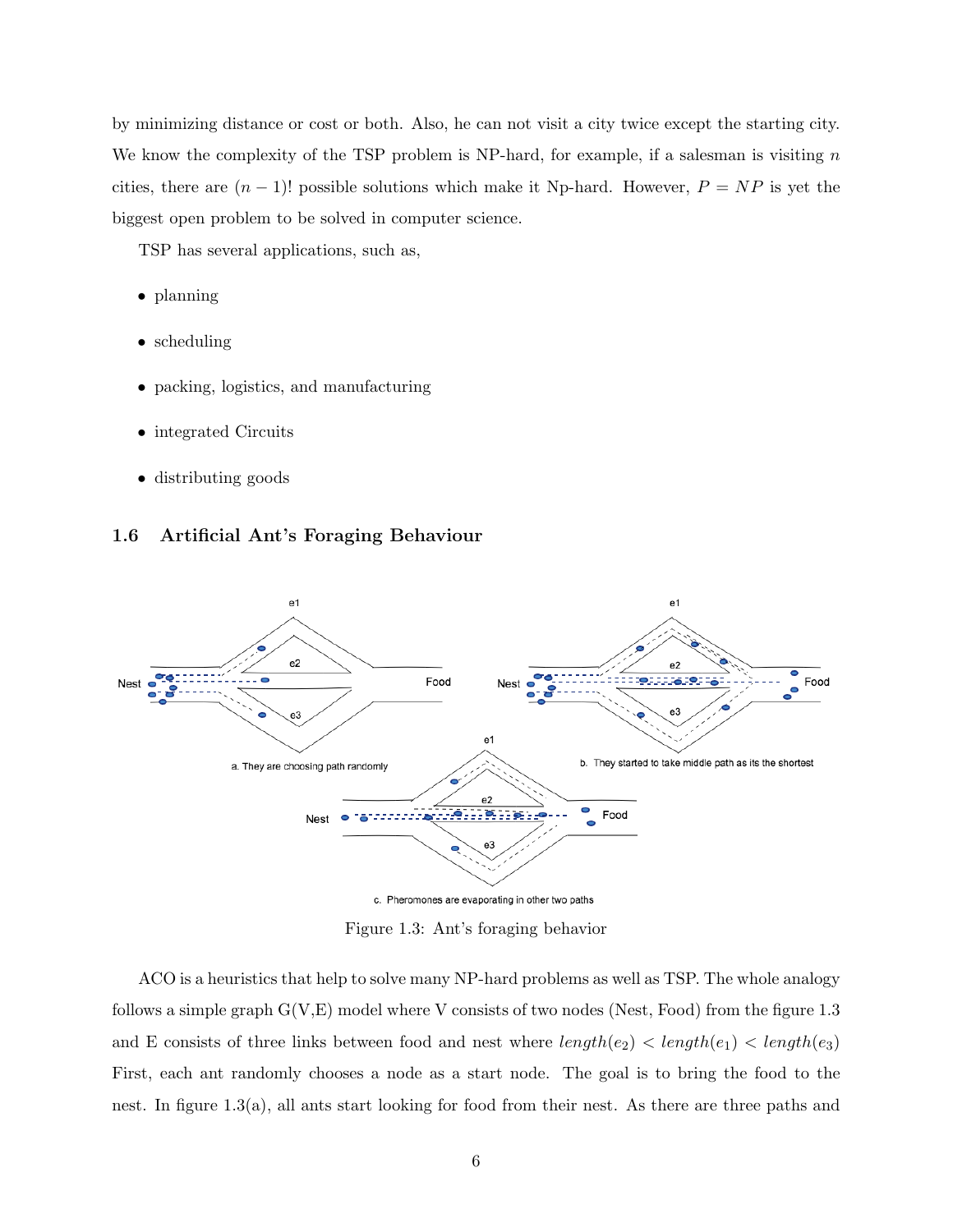yet no pheromone on the road each of them chooses path randomly. As they advance, they leave pheromone in the path. In the second section of figure 1.3(b) they have found the source of food and judged the quantity and quality of the food and started to return to their nest carrying food with them.

From the figure, edge  $e_2$  is more intense as it is the shortest one. Even pheromone evaporation happens, still, it should have more pheromone than the other two edges. This time they will again leave pheromone on the road, the quantity of pheromone left on the road depends on the food. When they are going back, if an ant chooses an edge  $e_i$ , pheromone value on that edge  $\tau_i$ ,  $i = 1, 2, 3$ will change as follows, the amount that will be added depends on the length of the chosen path and Q. Q is a positive constant

$$
\tau_i = \tau_i + \frac{Q}{length(e_i)}, i = 1, 2, 3
$$
\n(1.1)

Then they continue to build up their solution by adding edges which are not yet visited which



(a) First step of solution construction

(b) Second step of solution construction (c) Complete step of solution construction

Figure 1.4: Solution Construction for TSP

is explained in another figure 1.4. For this, they have to keep a memory VISITED where all the visited edge information will be stored. Once an ant has visited all the nodes, it will return to the node it started. At each step, it will add the visited edge information to the solution. Whenever an ant is in any node, it will choose the next edge based on the probability of choosing a path, whichever path is rich in pheromone using the following formula

$$
p_i = \frac{\tau_i}{\tau_1 + \tau_2 + \tau_3}, i = 1, 2, 3,
$$
\n(1.2)

Other ants will track the pheromone smell and go to the food source which has been defined as 'stigmergy': indirect communication between ants [DAGP90] using pheromone trails. for this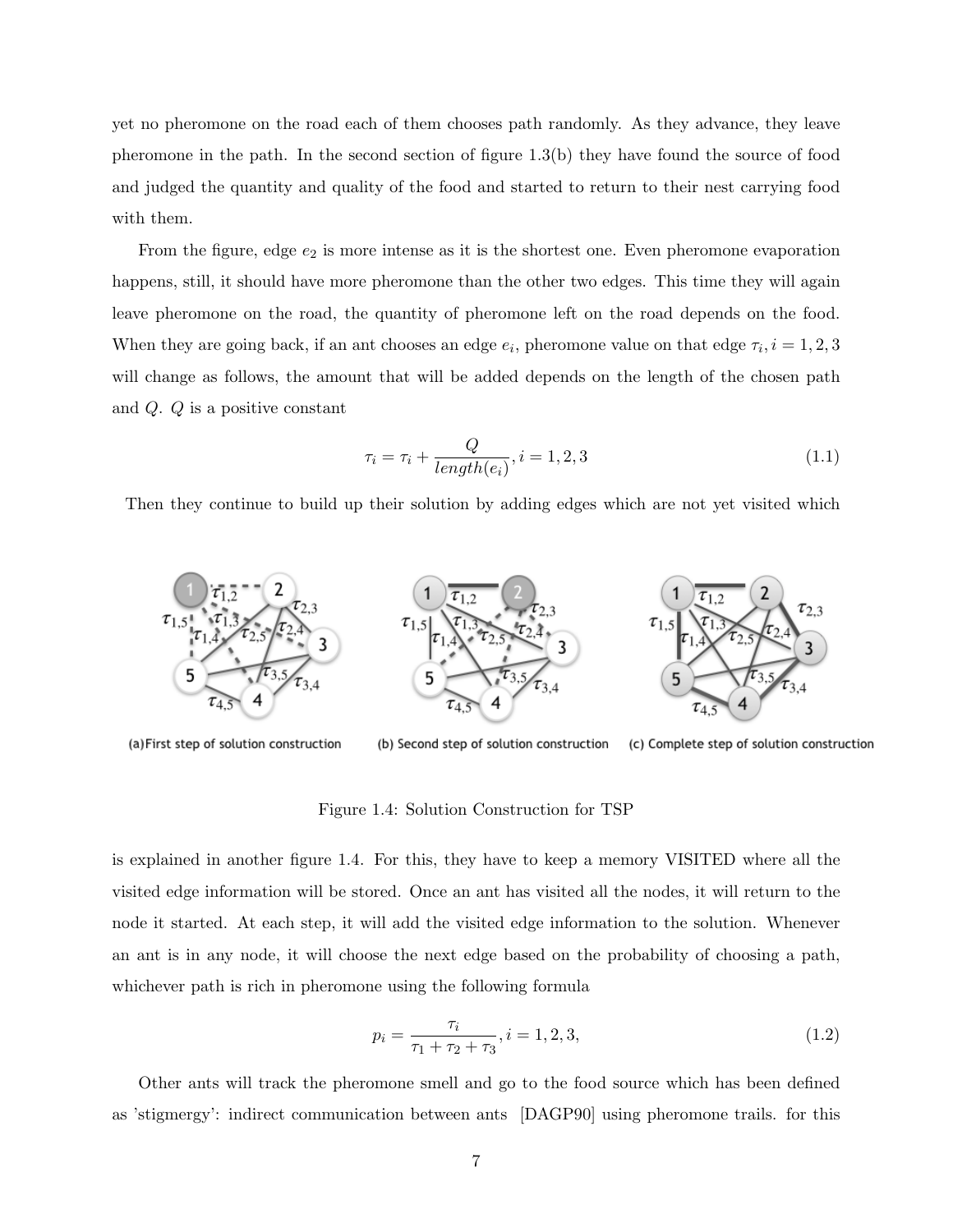particular example,  $\tau_2 > \tau_1 > \tau_3$ , so probability of choosing  $e_2$  is higher. Pheromone also evaporates over time using the following formula,

$$
\tau_i = (1 - \rho) * \tau_i, i = 1, 2, 3,
$$
\n<sup>(1.3)</sup>

here, the parameter  $\rho \in (0,1]$  controls the pheromone evaporation. So whichever path is shortest tend to have more pheromone concentration left in the path. From the figure, we can see that the middle path is the shortest yet some ants chose the upper one, and few chose the lower one, but most of them chose the middle one following the pheromone smell. Eventually, upper and lower path's pheromone will fade away, and all ants will take the middle path which is the shortest one (c). The system will iterate, and per iteration same number of ants will be simulated.

#### differences between artificial ants and real ant:

From the above scenario, we will point out some major differences between real and artificial ant.

- Real ants move in an asynchronous way where artificial ants are synchronous.
- Artificial ants have memory, they knows the cities they have visited.
- Artificial ant deposits pheromone on its way back while real ants leave pheromone every time it moves.
- Foraging behavior of real ant is based on the fact that a shorter path will be completed soon and pheromone will be added quickly. As opposed to this artificial ants do some quality measure which determines the strength of pheromone during their return trip.
- Artificial ants are not blind; they prefer to choose the nearby city from their position as they know the distances between two cities

#### 1.7 Parameters and Functions

ACO is a nice technique to solve many NP-hard problems but first it is necessary to find out the right parameters. ACO algorithm requires a long search. Initially edges contain different quantity of pheromone but after some time the edge which has taken more by the ants contains more pheromone. Thus, parameters setting have an important aspect to improve the performance. These parameters depend on the problem instance. In this paper [SS13], they gave detailed experiment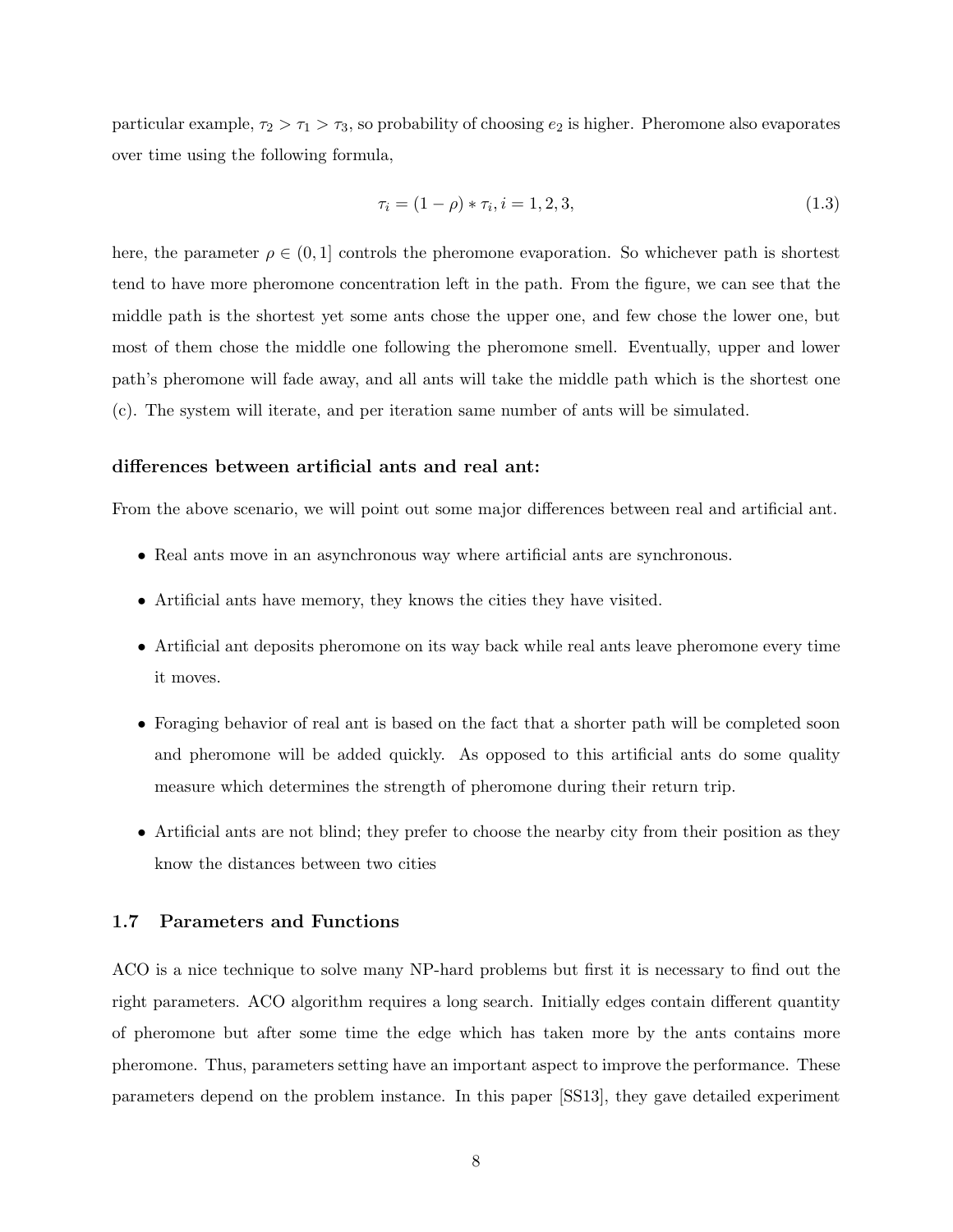| parameter name         | definition                                             | data type |
|------------------------|--------------------------------------------------------|-----------|
| iteration              | how many times system will iterate                     | (int)     |
| number of ants $(n_a)$ | total number of ants participating                     | (int)     |
| number of cities $(n)$ | total number of cities to be visited                   | (int)     |
| $\tau_{ij}$            | artificial pheromone value                             | (double)  |
| $p_{ij}$               | probability of choosing link i to j                    | (double)  |
| $\eta_{ij}$            | the visibility of city j from city i                   | (double)  |
| $d_{ij}$               | the distance between city i and j                      | (double)  |
| f(s)                   | length of the solution (tour) s                        | (int)     |
| $\alpha$               | the parameter to regulate the influence of $\tau_{ii}$ | (double)  |
| Β                      | the parameter to regulate the influence of $\eta_{ii}$ | (double)  |
| Q                      | positive constant                                      | (int)     |
| $\rho$                 | evaporation factor                                     | (double)  |
| initial city<br>Nest   | nest of ants                                           | (int)     |

Table 1.1: Parameter's table

results for changes of parameter  $\alpha, \beta, \rho$ , and Q. They mentioned as  $\alpha$  increase, the more prominent plausibility of ants picking the path to have a place with the previous tour, on the new tour. In the ant system,  $\alpha$  indicate the importance of collected pheromone on the edges. Again for increasing  $\beta$ , the possibility of ants choosing the local shortest path will increase the speed of convergence gets faster. Global optimization and fast convergence both are necessary to obtain an optimal solution. The algorithm should have a proper balance between them. According to them, The residue of pheromone left by ant on edge evaporates with time. The parameter  $\rho$  directly affect the global search ability and additionally arbitrariness. At the point when the number of nodes increases, the pheromones on the way which will never be crossed progressed toward becoming 0.

moreover, lastly, they concluded by saying the effect of amount Q to the performance depends on the three parameters (pheromone factor  $\alpha$ , heuristic factor  $\beta$  and the residues coefficient of pheromone  $\rho$ )

#### 1.8 Ant System for Solving TSP

We will explain the same scenario in 1.6 yet in a generalized manner to solve TSP. Given an n-city, complete undirected graph  $G = (V, E)$  with distance matrix  $d_{ij}$ , the artificial ants are distributed to these n cities randomly. According the Ant System (AS) approach [DMC96], the edges of the TSP graph are the solution components, so each edge  $e_{ij}$  has a pheromone value  $\tau_{ij}$ . First a node of TSP graph  $v_i$  is chosen randomly. Each ant will choose the next edge to visit according to the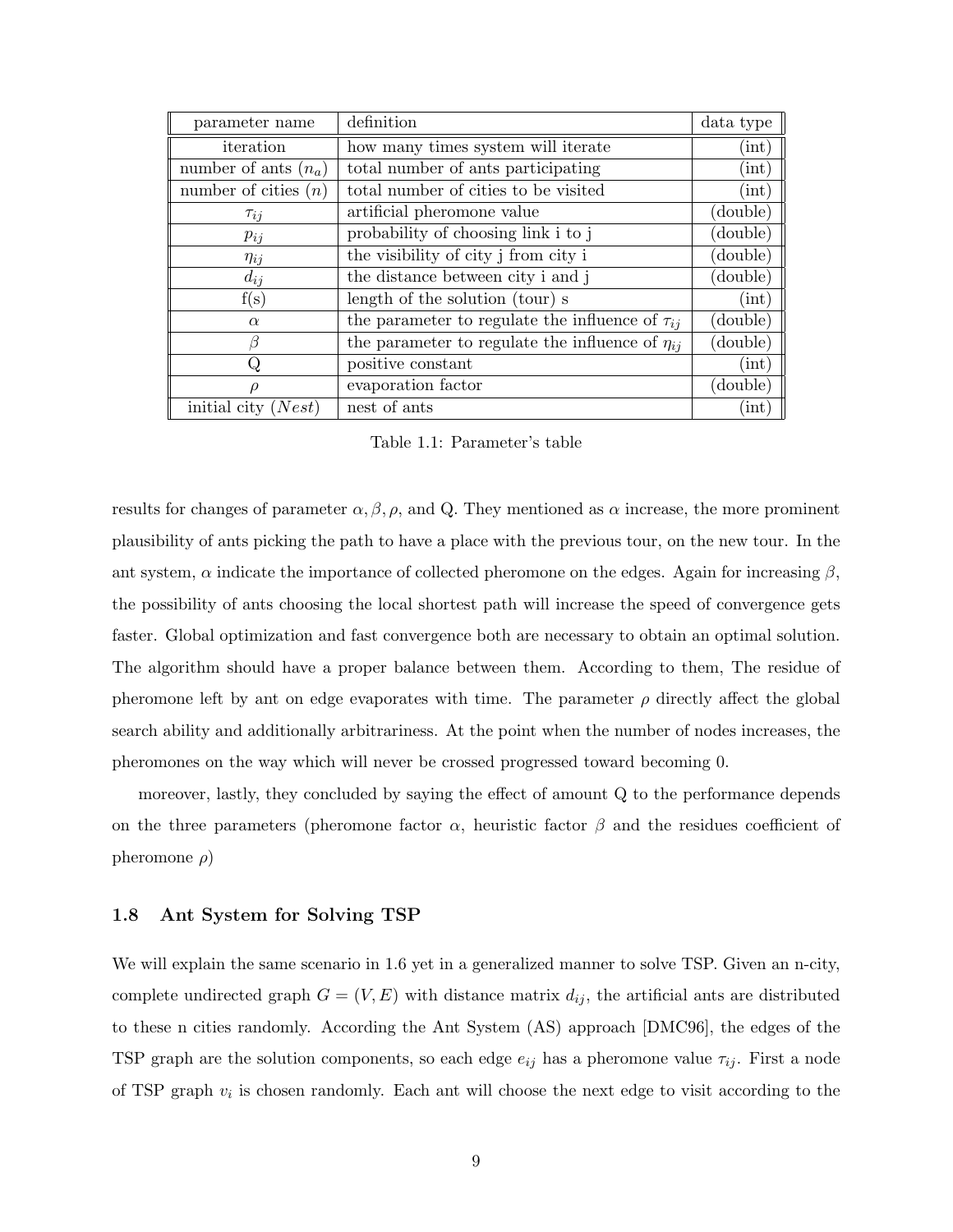nearby city and pheromone trail on the paths. Those edges which are being considered to visit an unvisitied city by ants will be added to the solution construction starting from the city it is located. when there is no unvisited city left the ant will go back to the city from where it started which implies that ants have a memory 'VISITED' where it stores the already visited nodes. so if an ant is in node  $v_i$  the next edge will be chosen based on the following probability in general:

$$
p_{ij} = \frac{\tau_{ij}}{\sum_{k \in 1, \dots, |V||v_k \notin VISTTED} \tau_{ik}}, \forall j \in 1, \dots, |V|, v_j \notin VISTTED \tag{1.4}
$$

Once all the ants in the colony completes their solutions, pheromone evaporation starts as follows:

$$
\tau_{ij} = (1 - \rho) * \tau_{ij}, \forall \tau_{ij} \in P \tag{1.5}
$$

here, P is the set of all pheromone values. Ants start their return trip and pheromone will be deposited by following formula:

$$
\tau_{ij} = \tau_{ij} + Q/f(s) \tag{1.6}
$$

where s is the solution set and f(s) is the objective function value of it. Simulation will go until a stopping condition is satisfied, applying  $n_a$  ants per iteration.

#### 1.9 The ACO metaheuristic



Figure 1.5: Basic Workflow of ACO

In 1999, Dorigo et al. [DBS06] first introduced the ACO metaheuristic, a general framework of ACO metaheuristic is given below: The basic workflow is mentioned in figure 1.5. From the figure,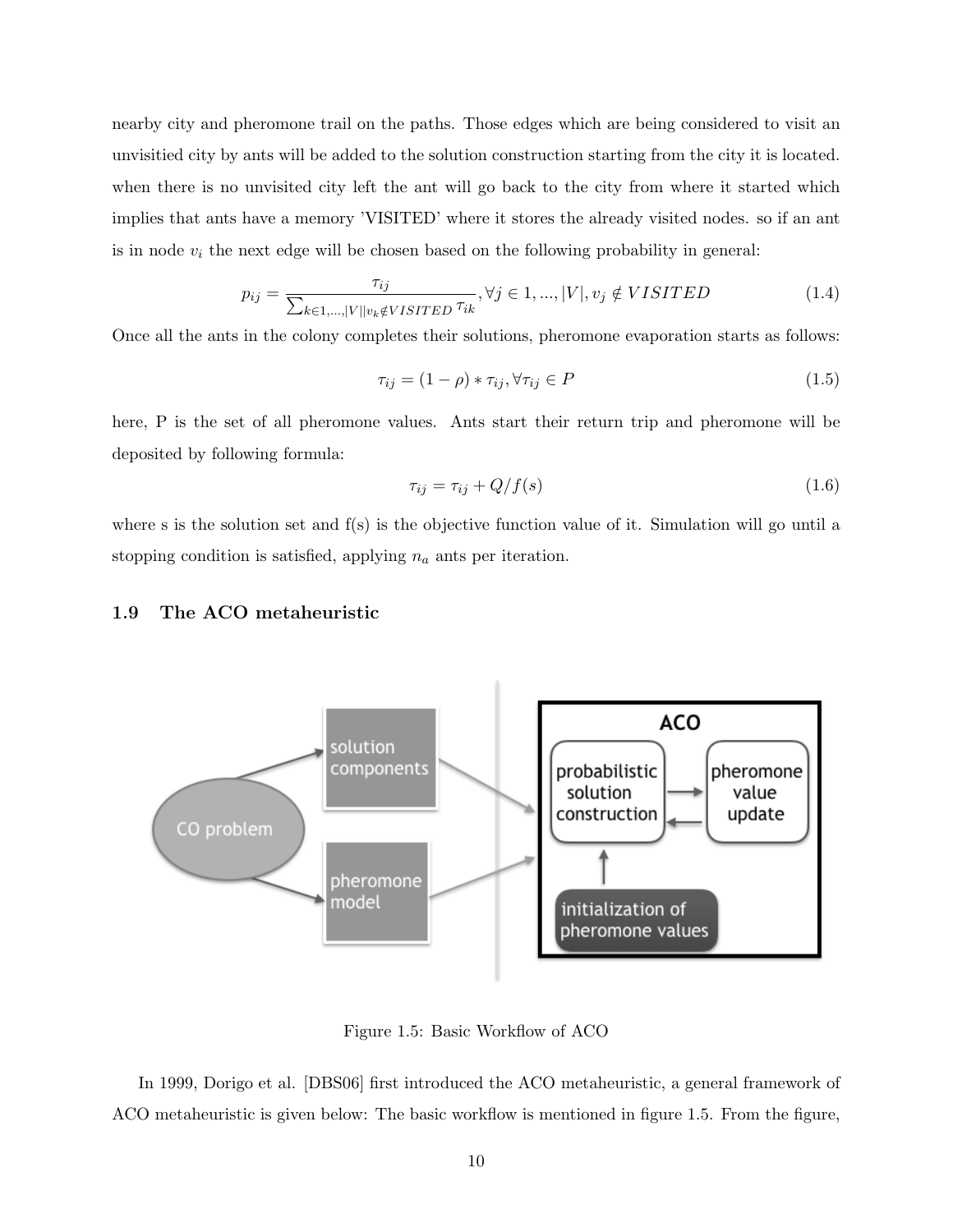we need solution components and pheromone model to solve a CO problem. Solution components are used to assemble solutions to the CO problem and Pheromone values is a set of values known as pheromone model. From a technical side, pheromone model is a parameterized probabilistic model which is the central component of ACO metaheuristic. The pheromone values  $\tau_j \in P$ are normally associated with solution components, and pheromone model is used to generate the solution probabilistically. ACO follows two steps in general:

- Pheromone model is used to construct the solution which is a parameterized probability distribution over the solution space.
- Good solutions modify the pheromone values so that it gives the better solution in future.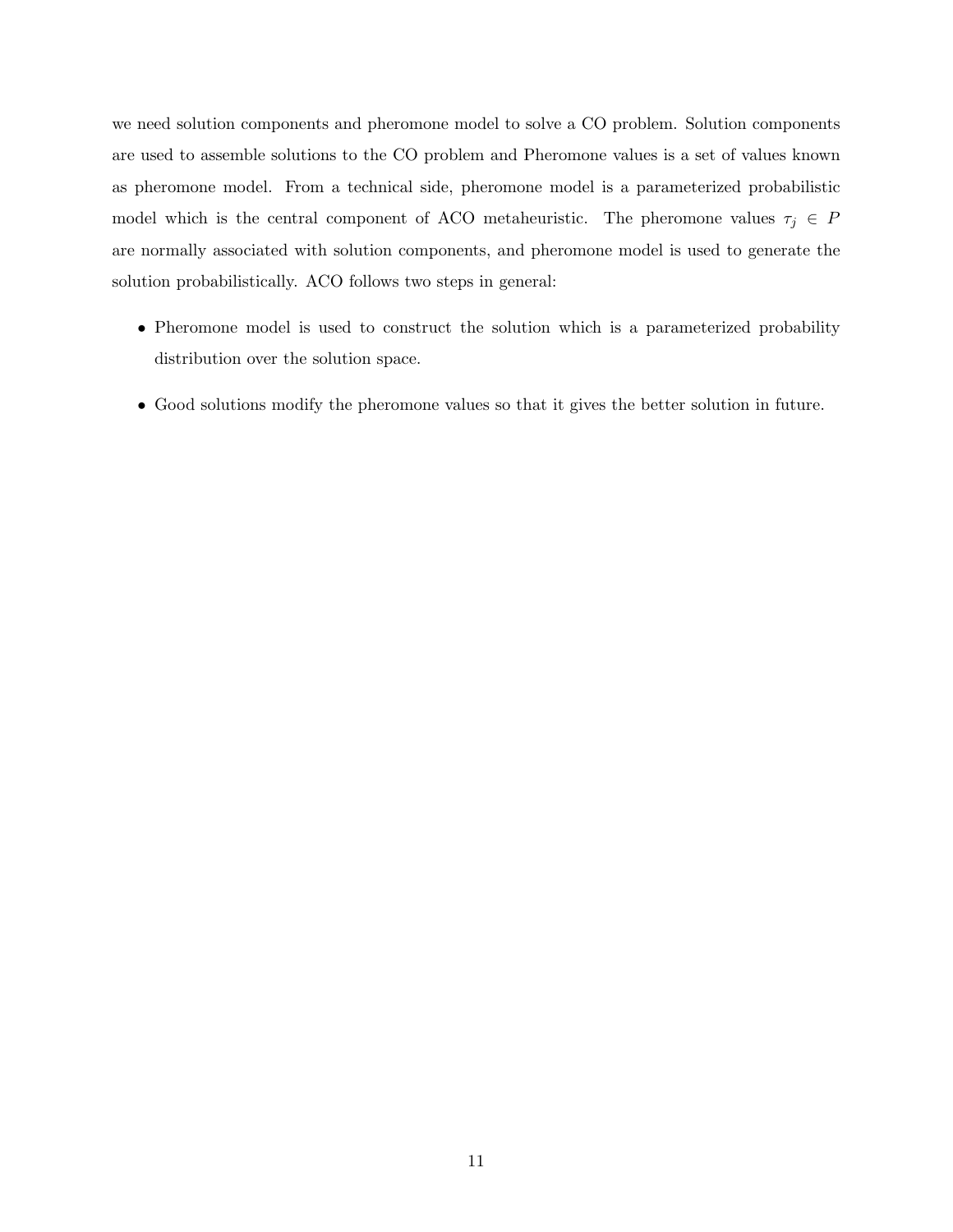### Chapter 2

### Flow shop Scheduling Problem

#### 2.1 Introduction

Since the early '60s of last century researchers are working on developing heuristics to solve Flowshop Scheduling Problem (FSP) which falls under the NP-complete category. Johnson et al. first proposed the two and three-stage production schedules [Joh]. After that, many researchers have talked about many heuristics approaches to address this problem. As this is an NP-hard problem, we have to be more concerned about obtaining an economically sound and practical application of the solution than finding an optimal solution which led many other researchers as well as us to find another unconventional approximate method. There are many review papers on the heuristics [Gup79, PPE84]. By complexity and space, these heuristics and metaheuristics are different. One approach is to find a good solution by improving the initial sequence. In this thesis, we are approaching the Permutation Flowshop Scheduling Problem (PFSP), which is a special variant of FSP. Our approach got the inspiration from various papers [WH89, Moc95] where they improved the initial sequence using Tabu Search. [Ree93a, Tai90, Ree95] and we used two-opt technique and another novel technique.

#### 2.2 Definition

This problem is so common that it is well defined even in Wikipedia [wik] where the definition is given as follows: Flow shop scheduling problems are a class of scheduling problems with a workshop or group shop in which the flow control shall enable an appropriate sequencing for each one of  $n$ job and processing on a set of m machines or with other resources  $1, 2, ..., m$  in compliance with given processing orders.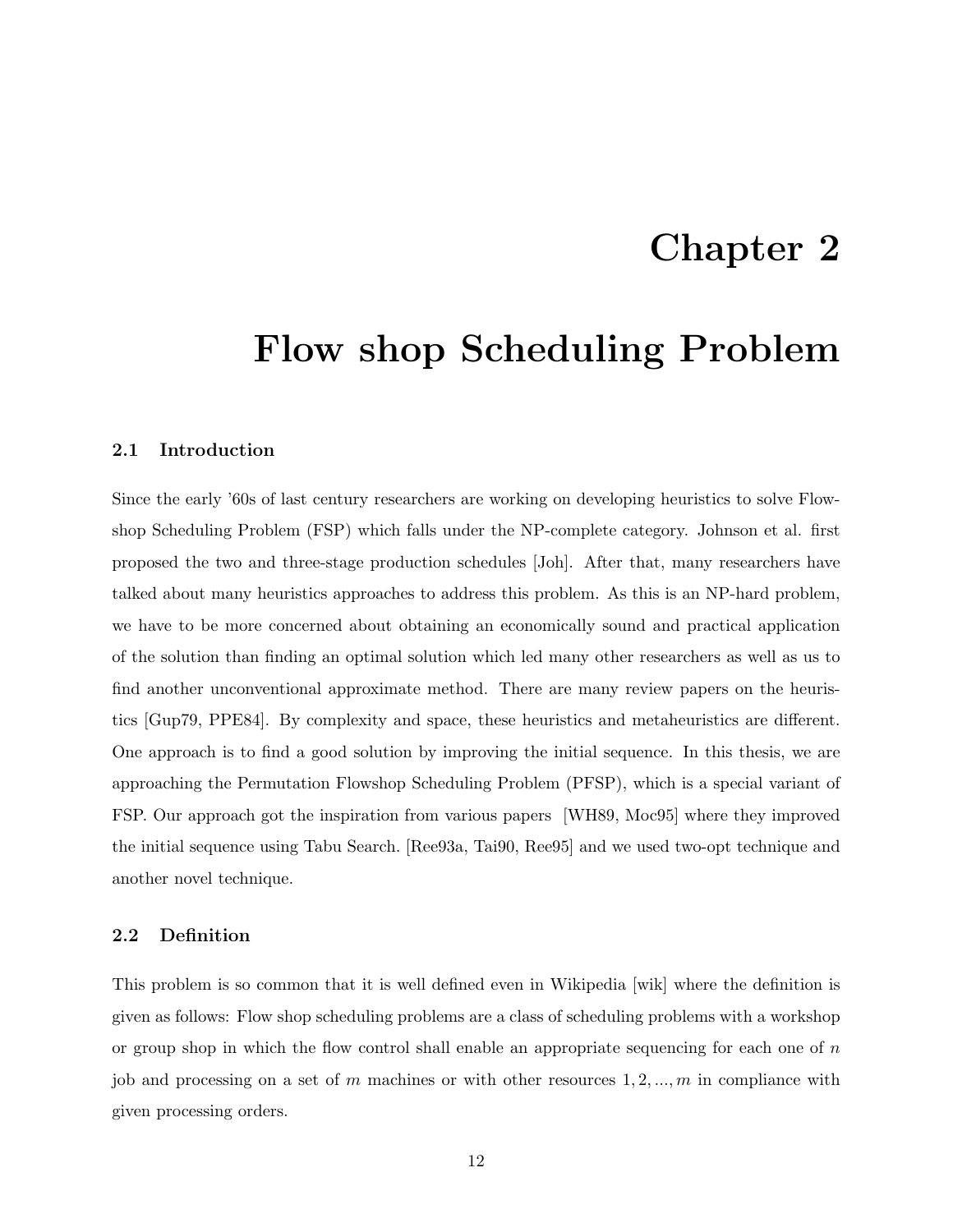#### 2.3 Permutation Flowshop Scheduling Problem

Permutation Flowshop Scheduling Problem is a special type of FSP, defined as, A permutation flow shop is a flow shop in which jobs are processed in the same order on each machine [Bru04]. It has no intermediate storage. A job remains on its machine until the next machine is available. It has many applications in real life. For example,

- production facilities as to computing designs.
- Scheduling

#### Example

| Jobs                        |   | J2 | $J_3$ | $J_4$ |    |
|-----------------------------|---|----|-------|-------|----|
| $M1(p_{1,J_i})$             | 5 | 5  | 3     |       |    |
| $\overline{M2} (p_{2,J_i})$ |   |    |       |       |    |
| $M3(p_{3,J_i})$             |   |    | 3     |       |    |
| M4<br>$(p_{4, J_i})$        | 3 | h  | 3     |       | .5 |

Table 2.1: A schedule table for 4 machines and 5 jobs

Every job has some processing time for job i on machine j which is defined as  $p_{ij} (i = 1, ..., n; j =$  $1, \ldots, m$ . Table 2.1 shows the processing time table for four machines and five jobs. Our job is to find the sequence of jobs minimizing the maximum flow time or makespan. In our work, we are concentrating on reducing the makespan. For small data set optimal solution can be found even without a computer, or we can do complete enumeration, branch and bound techniques, integer programming to determine the optimal result but for a larger dataset, it becomes an NP-complete problem and heuristics are necessary to solve them. For example, in table 2.1 for the permutation order 0, 4, 1, 2, 3 we got the makespan of 32 also known as  $C_{max}$  which is the optimal solution shown in figure 2.2. Another permutation schedule in which the jobs run in order for  $0, 3, 1, 2, 4$  is shown in figure 2.1. Also, this gives the makespan of 37.

Sequencing Problem is numerical in Operational Research. Here we have multiple jobs which are to be processed on multiple machines. So this is an n-jobs m-machines problem. Sequencing problem emerges when we have different machines and numerous jobs to be handled in the best and ideal approach to spare time and cost.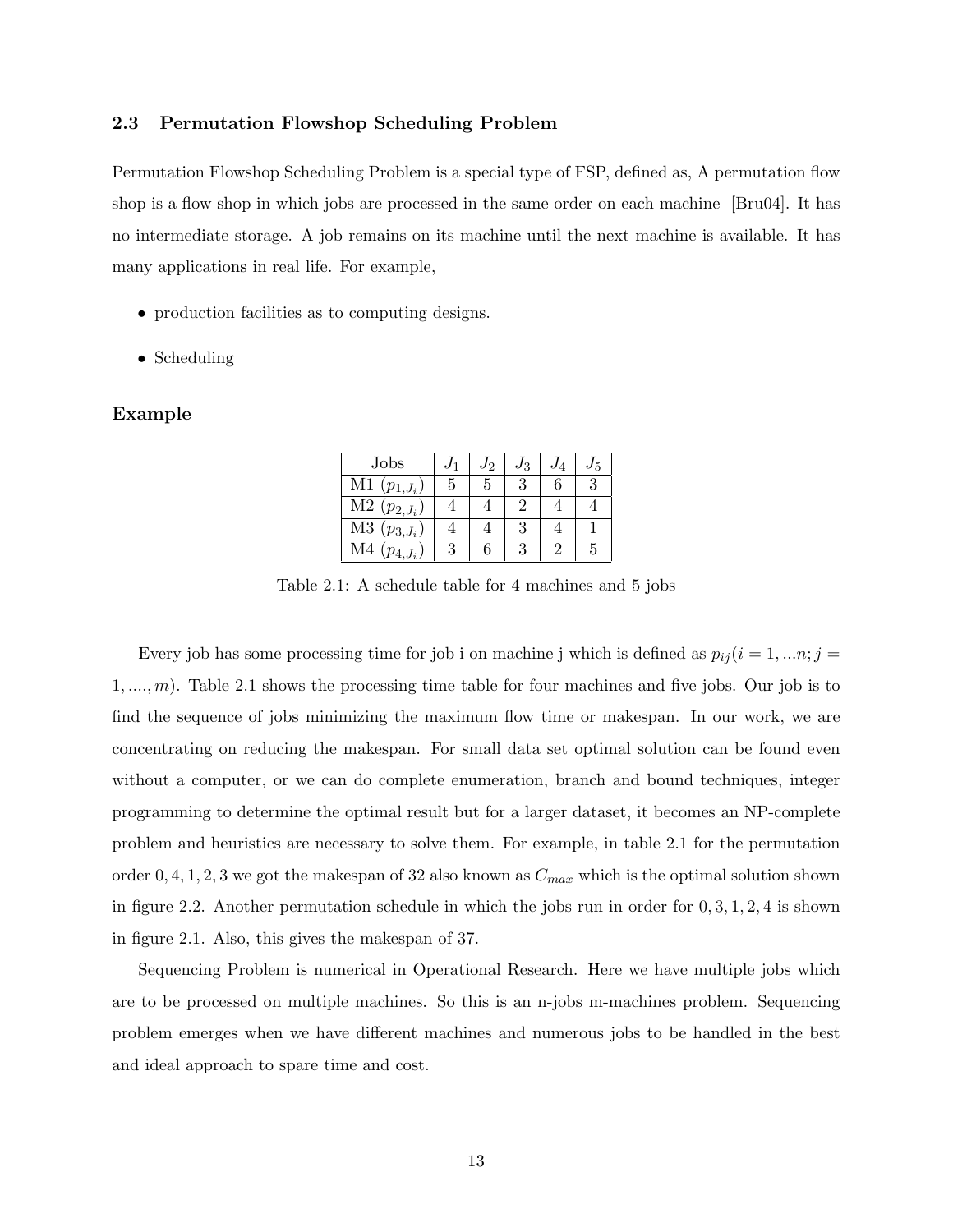

Figure 2.2: makespan for the permutation 0, 4, 1, 2, 3

#### 2.4 Previous Heuristics Procedure

Widmer and Hertz [WH89] described an efficient algorithm SPIRIT where they first compute the initial sequence using the analogy from the TSP and then applied Tabu Search technique to improve the solution. However, with more significant problems like for 100 jobs, SPIRIT did not perform well.

Nawaz et al. in his paper [NEH83] mentioned about another heuristic NEH where he explained jobs with higher total process time should be given more top priority than the tasks with less entire process time. NEH performs well for more massive problems.

Moccellin et al. [Moc95] defined FSHOPH query by incorporating a new heuristic algorithm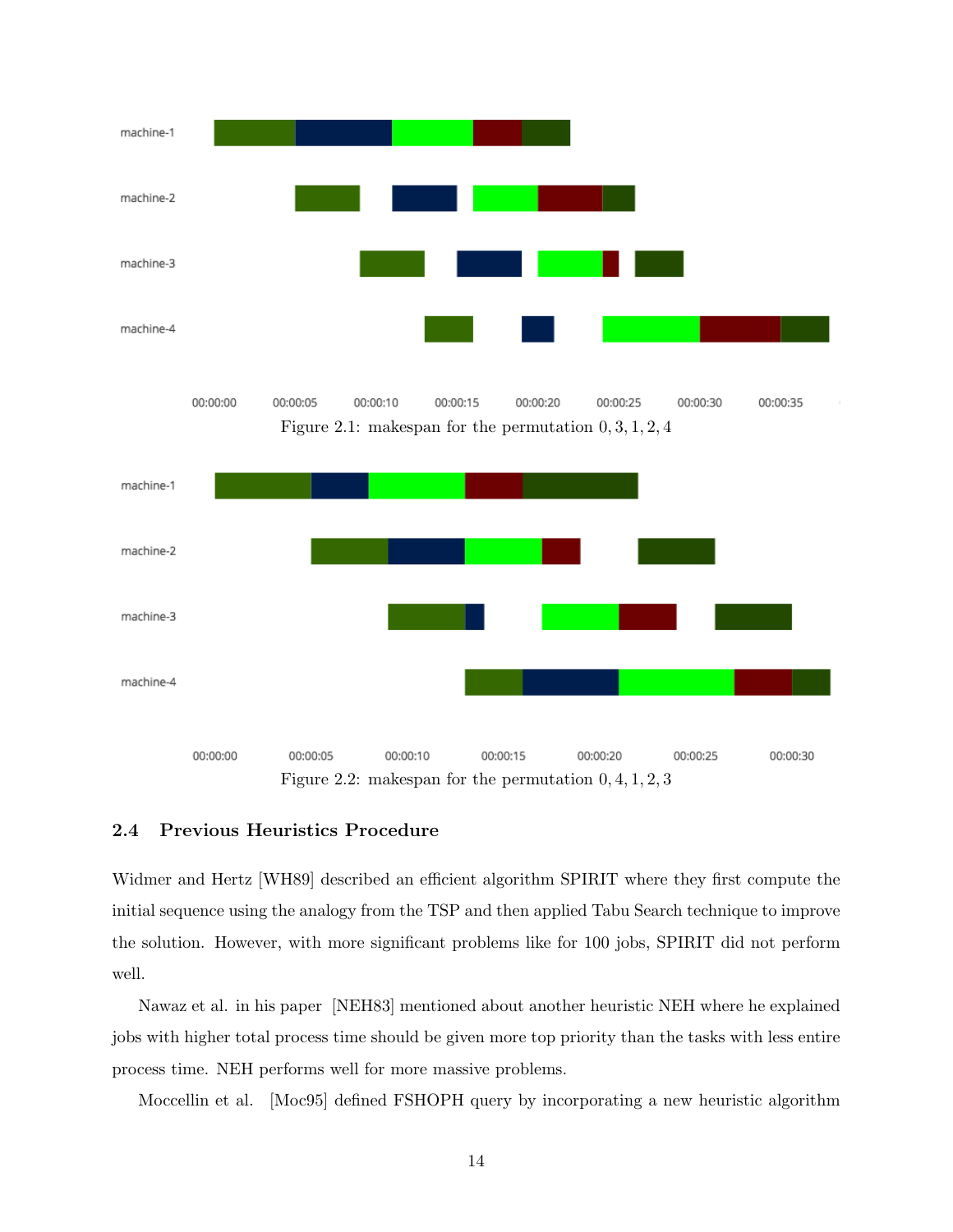for the FSP which is pretty similar to SPIRIT [WH89]. The main difference between them was presented as in finding the initial solution for the scheduling problem. The distance between two jobs is entirely different in SPIRIT. They mainly focused on the feasibility condition between machine and job's idle time in the FSP. They used the Farthest Insertion Travelling Salesman Procedure (FITSP) to find out the good initial solution and then applied Tabu Search to improve it. For other significant problem, FSHOPH does not perform well either.

In this paper [AB99] they talked about routing-scheduling version of the flow-shop problem. However, So far NEH and SPIRIT outperform other known heuristics.

#### 2.4.1 Constructive heuristics

According to this paper [Lou96], a constructive heuristic is an algorithm that builds a sequence of jobs, and once a decision is made, it is never changed. They claimed if the running time is an important factor, Sevast'yanov's algorithm can be an excellent alternative especially in the presence of substantial scale instances with a relatively small number of machines. However, the meaning of constructive somewhat confusing mentioned in [FGL04] besides being a rather coarse classification and hence of limited scope. Pinedo defines constructive heuristics as opposed to composite heuristics in [con96].

#### 2.5 Workflow of Permutation Flowshop Scheduling Problem

In this portion, we will describe the workflow of Permutation Flow shop Scheduling Problem briefly in a generalized manner. In this review paper [FGL04] they tried to give a general framework by three phases in the following:

- Phase 1: Index Development
- Phase 2: Solution Construction
- Phase 3: Solution Improvement

#### 2.5.1 Index Development

The output of this phase is an order which can be a solution or can be an input for the next phase for improvement. How the jobs will be arranged depends on the input data. In this heuristic [cam] FSP instance is created by machine aggregation from the data given by the original PFSP instance.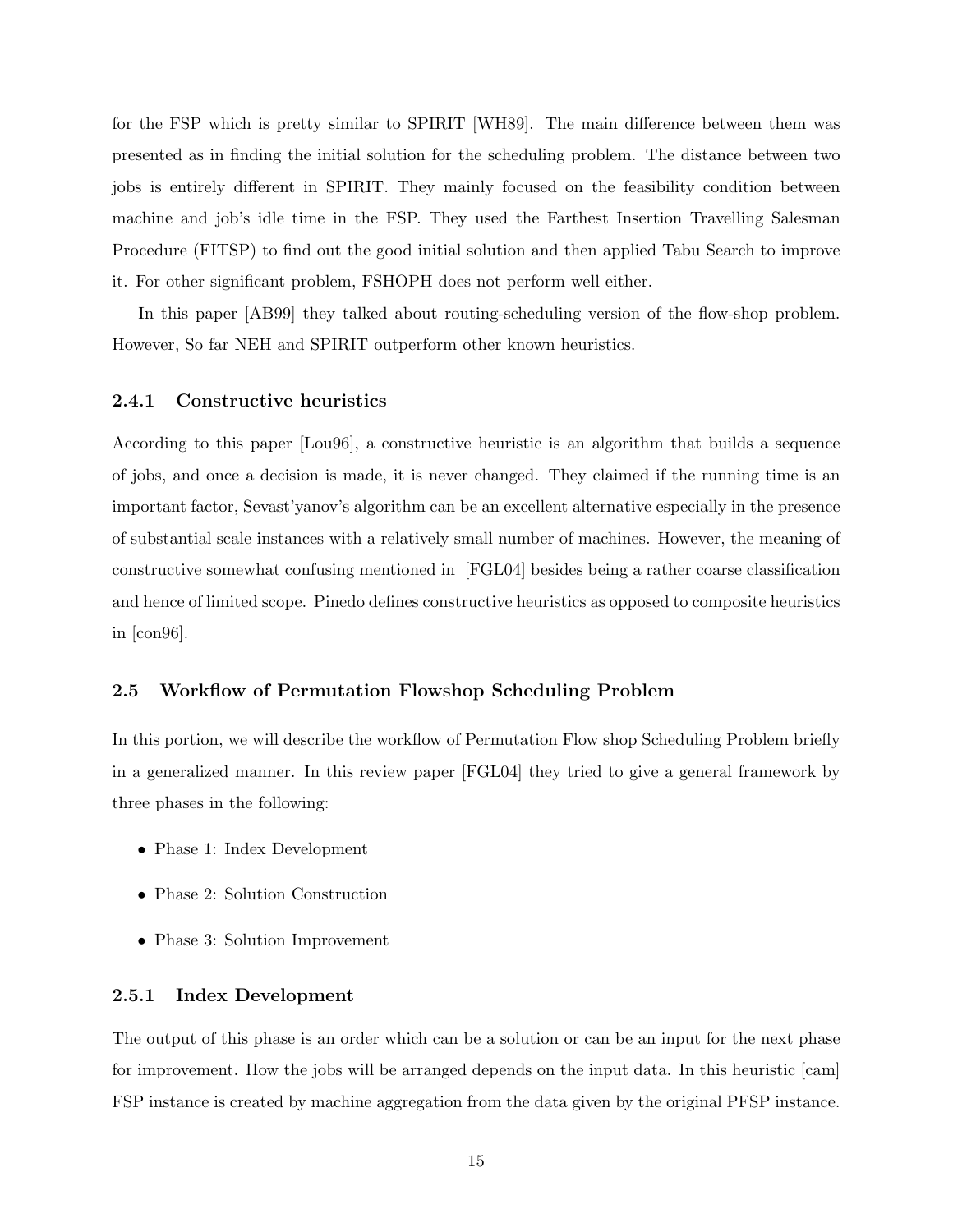By employing Johnson rule, FSP can be solved in polynomial time which is accepted as a solution for the original PFSP. Gupta [Gup79] mentioned that if there is no problem analogy, a function to rank the jobs, it can be interpreted as sorting analogy. In [FGL04] they mentioned two issues to consider if any problem analogy is employed.

- We should find the polynomial methods to solve problem analogy to ensure the simplicity optimally. This implies the complexity of the analogy problem indirectly.
- The correspondence between solutions of the analogy and solutions of the original problem.

So far three problem analogies have been used [FGL04] to get an order for Flowshop scheduling problem.

#### $F_2||C_{max}$  -analogy

This is the most widely used analogy via machine aggregation. Here the first issue simplicity can be achieved by setting  $m = 2$  for which  $F_2||C_{max}$  is optimally solvable in polynomial time [Joh]. However, seems like it is difficult to develop machine aggregation heuristics for  $m \geq 2$ .

#### TSP analogy

Gupta [Gup79] first introduced the TSP analogy to solve the Flowshop scheduling problem. The Stinson and Smith in 1982 [SS82] presented six ways to develop distance matrix using the processing timetable. After that, Widmer and Moccellin also presented a solution with the same analogy. All these formulas are mentioned in the table 3.1

#### Vector summation analogy

Sevast'janov et al. first introduced the vector summation analogy [Sev95] and implemented [Lou96] where the author concluded saying, there is not necessarily a correspondence between good solutions concerning the maximum norm of the partial sums and good solutions of the  $F_m|prmu|C_{max}$ problem [FGL04]

#### 2.5.2 Solution Construction

Until we get a solution, unscheduled jobs will be inserted into different positions of a partial solution recursively or iteratively. Therefore, this phase consists of two issues at any iteration: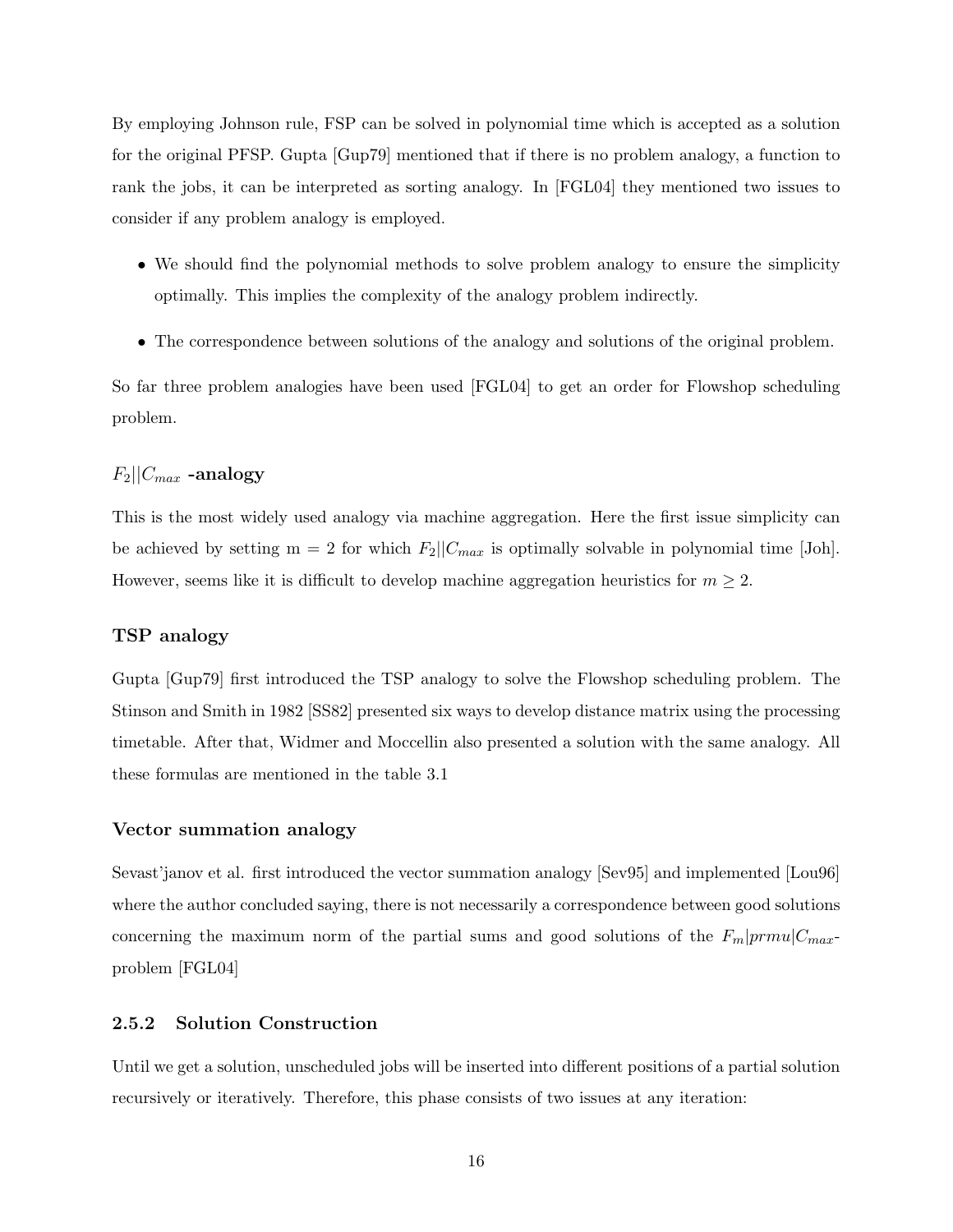- Job selection, which will be done according to the tour obtained from phase one. Jobs will be inserted following a certain schedule measure. For example, minimizing the makespan of the resulting partial solution. It is easy to understand, minimizing some idle time may lead to a low makespan.
- Job Insertion, which needs to be done in a way so that it minimizes some property (makespan) of the resulting partial schedule. Researchers have tried many different positions for inserting jobs to improve the solution [SL93, AS]. Nawaz et al. and Woo and Yim tried to insert the job in all possible position [WY98, NEH83].

#### 2.5.3 Solution Improvement

We follow two main criteria when we want to improve the current solution.

- a current solution should be there which we are trying to improve
- solution output, cost of the objective function should be better or equal than the current solution.

There have been many studies to improve the initial solution. In this paper Dannenbring et al. mentioned abstract computational experience with eleven flow shop sequencing heuristics where two jobs are exchanged [Dan77a]. Alternatively, a set of adjacent jobs are exchanged [Pag61]. Many others presented their work on local search and metaheuristics to improve the makespan. [KS80, NS96, HC91, St97]. There are some improvements done by the technique genetic algorithm [CVA95, Ree93a, Ree95]. In this papers [OP89, OS90], they talked about Simulated Annealing to improve the makespan by a general neighborhood approach.

In the review paper [FGL04], they tried to classify all the works under general and specific neighborhood. There are again two categories in each, Descending local search and Metaheuristic.

They concluded saying that choice of the general/specific neighborhood does not matter so much as we all know that the efficient implementation of meta-heuristic involves on its parameters; also we need to tune them well. Thus, parameter design is more important no matter how general or specific the techniques are.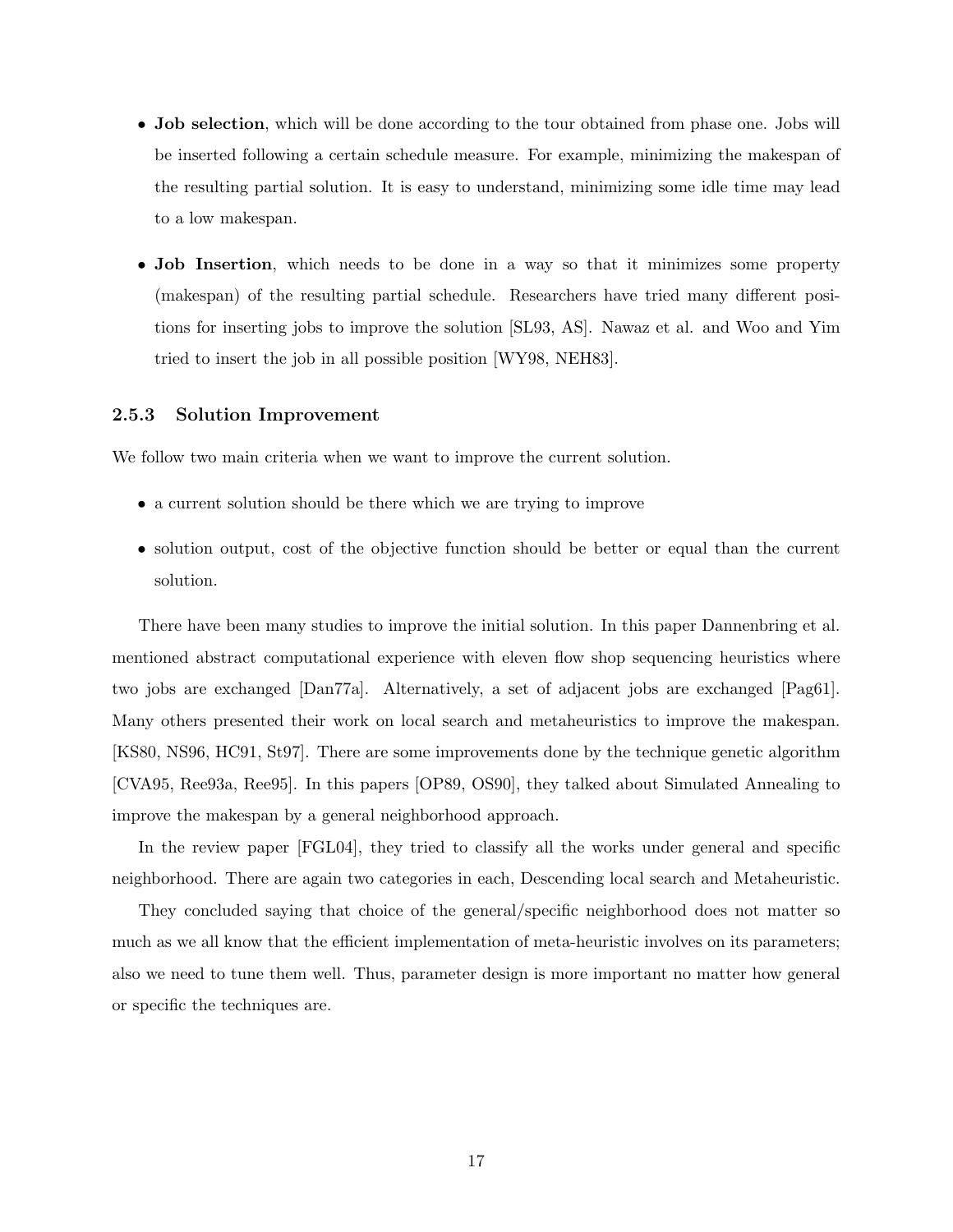### Chapter 3

### Our Approach

We tried to solve the PFSP [TB87, Dan77b, NEH83] using the reduction method with the analogy of the TSP. Later, we tried the two-opt technique and improved our solution.



### 3.1 Reduction

Figure 3.1: Reduction Technique

In the figure 3.1 we have our whole reduction technique mentioned. Here, we have a black box algorithm of ACO that can solve a known problem B which is TSP. Now we need to solve another problem A which is PFSP, and we do not know how to solve it. So here we will apply our reduction technique to solve B.

 $A = PFSP$  $B = TSP$  $I_A =$ Input for PFSP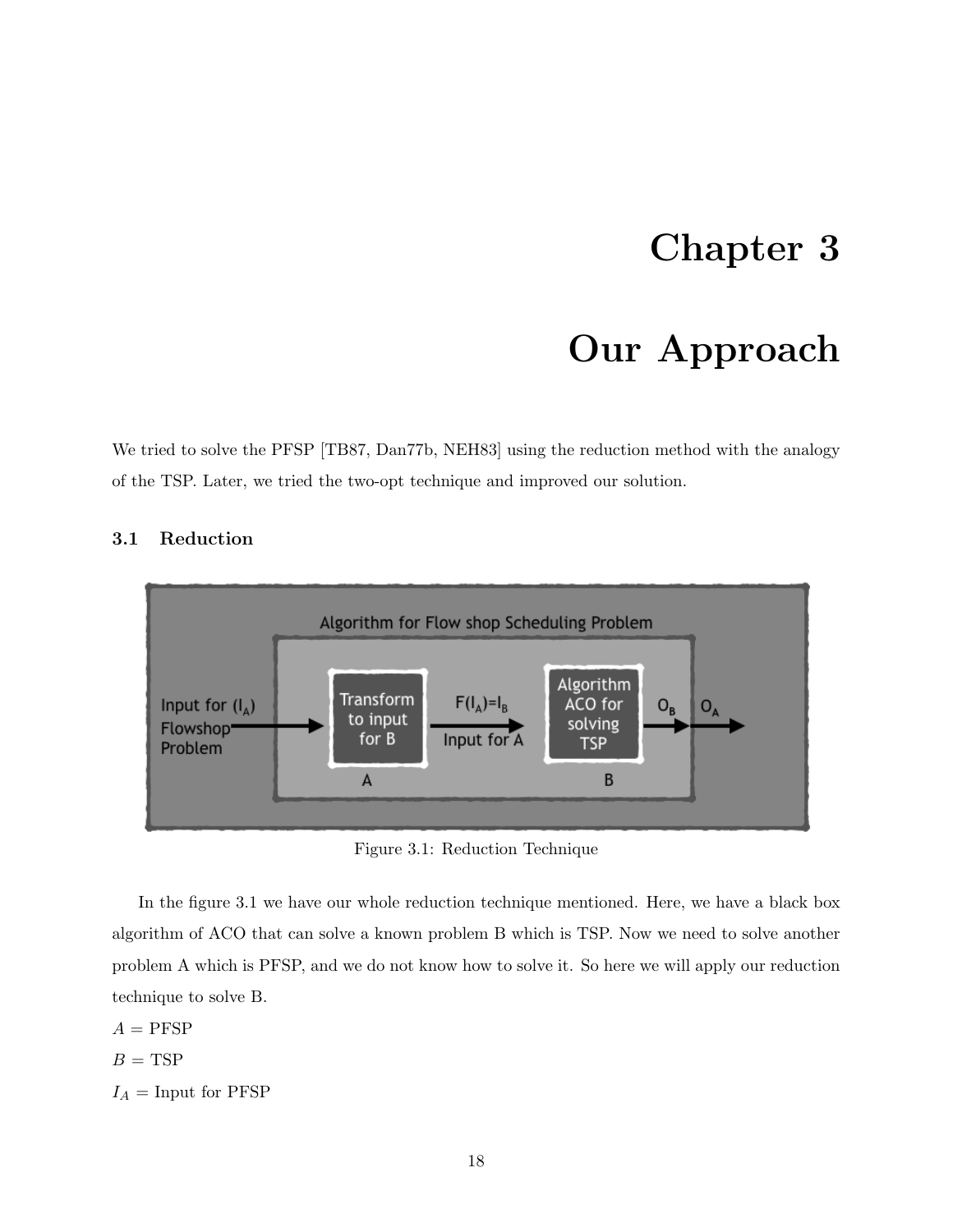$I_B =$ Input for TSP  $O_A =$  Output for PFSP  $O_B =$  Output for TSP  $F(I_A)$  = Function that transform  $I_A$  to  $I_B$ For this, the input of A needs to be transformed into the input of B, and this needs to be done at

a polynomial time. Then when we get the output for B, we will transform that into an output for A in polynomial time. By this way Problem A can be reduced to problem B or in another word, Flowshop Scheduling Problem got reduced to the Travelling Salesman Problem. This technique is known as Reduction technique.

#### 3.2 Transformation of Inputs

As we know from section 2 every job has a processing time and the processing time of each job is the input of PFSP. The processing time of job i on machine j is  $P_{ij}$  ( $i = 1, ..., n$ ;  $j = 1, ..., m$ ) like shown in table 2.1.

However, Our black box algorithm takes a different input as it solves a different problem. From the TSP definition explained in 1.8, we assumed it a complete graph. So we need a distance matrix to go from every city to others. If there are n cities, the input for this problem will be an n x n matrix. We need to convert  $P_{ij}$  ( $i = 1, ..., n$ ;  $j = 1, ..., m$ ) to a distance matrix  $C_{uv}$ , which is a n x n matrix.

#### 3.3 Distance between two jobs

Framinan et al. in this paper [FGL04] mentioned about various distance metric used as heuristics to get a good solution. In table 3.1, all of them are accumulated.

We took the reference from the papers [WH89, SS82] and calculated our new distance which worked as the distance between two jobs. Distance is a function of processing times. All these functions mentioned in table 3.1, takes the processing time as input and gives us the distance matrix. We calculated our distance matrix using three different formulas from the table. We took the heuristics from Widmer et al.[WH89] and first two heuristics of Stinson and Smith out of six they mentioned in their paper [SS82]. In the paper of Widmer and Hertz, they have calculated the distance from job u to job v using the formula in equation 3.1 given that job v is scheduled after the job u. They claimed their distance formula is the most satisfactory one. The formula is given below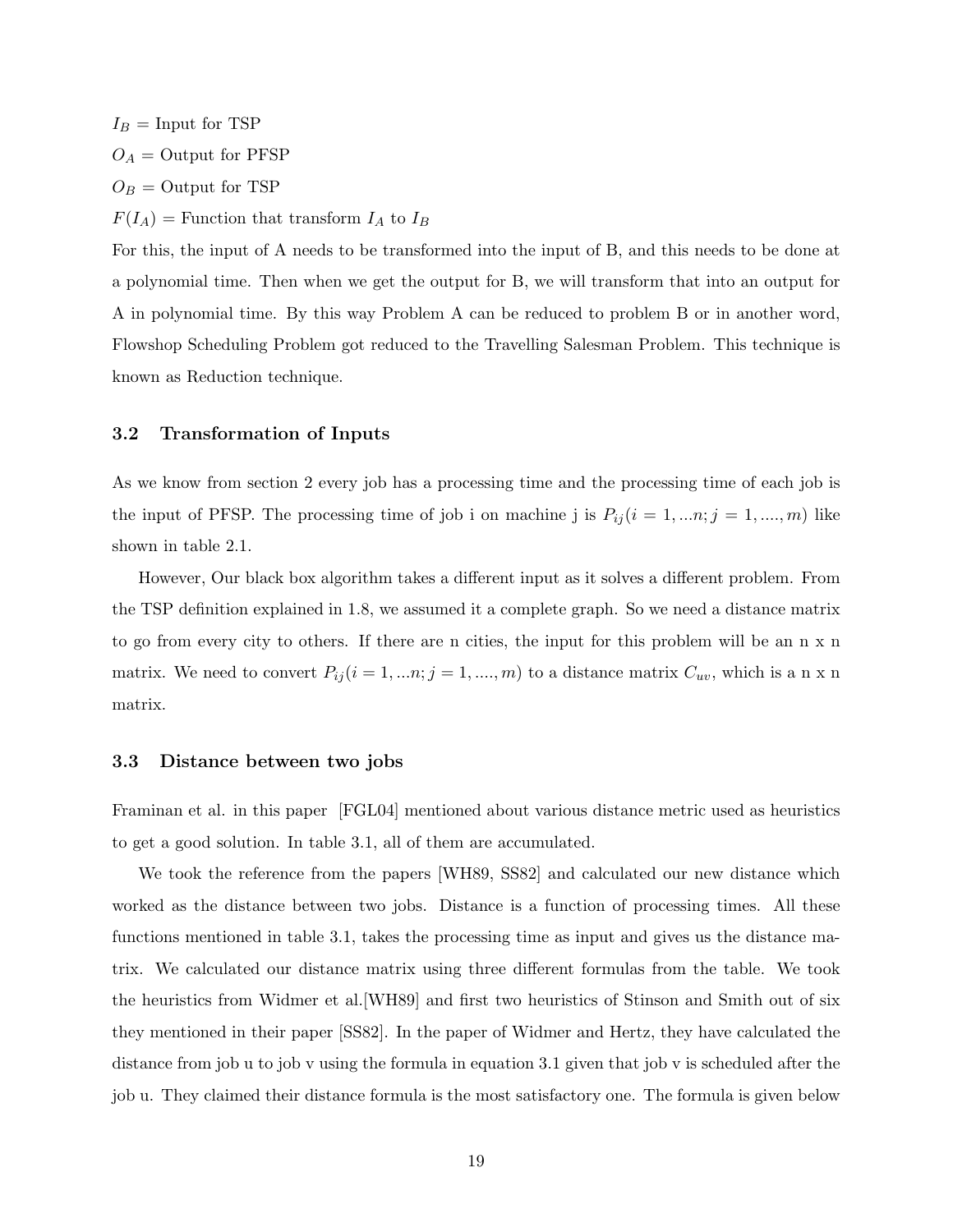| Reference                | Distance matrix $(1 \le u, v \le n)$                                                           |
|--------------------------|------------------------------------------------------------------------------------------------|
| Gupta(1968b)             | $\overline{C_{uv}} = \overline{(CT_m(u,v) - \sum_{i=1}^m p_{uj})}$ where $CT_0(u,v) = 0$ , and |
|                          | $CT_i(u, v) = max\{CT_{i-1}(u, v); \sum_{k=1}^{j} p_{vk}$                                      |
| Stinson and Smith (1982) | $C_{uv} = \sum_{i=2}^{m}  p_{uj} - p_{v,j-1} $                                                 |
|                          | $\overline{C_{uv}} = \sum_{i=2}^{m} \{p_{uj} - p_{v,j-1}\}^2$                                  |
|                          | $C_{uv} = \sum_{i=2}^{m}  min\{p_{uj} - p_{v,j-1} + min\{(p_{u,j-1} - p_{v,j-2}); 0\}; 0\} $   |
|                          | $C_{uv} = \sum_{i=2}^{m}  p_{uj} - p_{v,j-1} + min\{(p_{u,j-1} - p_{v,j-2}); 0\} $             |
|                          | $C_{uv} = \sum_{j=2}^{m} \{p_{uj} - p_{v,j-1} + min\{(p_{u,j-1} - p_{v,j-2});0\}\}^{2}$        |
|                          | $C_{uv} = \sum_{j=2}^{m} max\{(p_{uj} - p_{v,j-1}); 0\} + 2 min\{(p_{u,j} - p_{v,j-1}); 0\} $  |
| Widmer and Hertz (1989)  | $C_{uv} = P_{u1} + \sum_{i=2}^{m} (m-j) P_{uj} - P_{v,j-1}  + P_{vm}$                          |
| Moccellin $(1995)$       | $C_{uv} = UBX(m)_{uv}$ where $UBX(1)_{uv} = 0$ , and                                           |
|                          | $UBX(k+1)_{uv} = max\{0; UBX(k)_{uv} + (p_{vk} - p_{u,k+1})\}$                                 |

Table 3.1: Distance matrices constructed using TSP analogy

$$
C_{uv} = P_{u1} + \sum_{k=2}^{m} (m-k)|P_{uk} - P_{v,k-1}| + P_{vm}
$$
\n(3.1)

| Jobs           |   | J <sub>2</sub> | J3 | J4 | J5 | J6 | J7 |
|----------------|---|----------------|----|----|----|----|----|
| Μ1             | G |                | 3  | 6  |    |    |    |
| M <sub>2</sub> |   |                |    |    |    |    |    |
| M <sub>3</sub> |   |                | 3  |    |    |    |    |
| M <sub>4</sub> | 3 |                |    |    |    |    |    |

Table 3.2: A schedule table for 4 machine and 7 jobs table

| $\overline{2}$ | 2              | 4 | 4  | 2              | 6              | 5 |
|----------------|----------------|---|----|----------------|----------------|---|
| $\overline{2}$ | $\overline{2}$ | 4 |    | $\overline{2}$ | 6              | 5 |
|                |                | 3 | 9  | 3              | 3              | 4 |
| $\overline{2}$ | $\overline{2}$ | 4 | 4  | $\overline{2}$ | 6              | 5 |
| $\overline{5}$ | 5              | 3 |    | 5              | 9              | 2 |
| 4              | 4              | 6 | 6  | 4              | 8              | 6 |
| 10             | 10             | 4 | 12 | 6              | $\overline{2}$ | 5 |

Table 3.3: 7x7 distance matrix created from table 3.2 using Widmer formula

Take the table 3.2 as an example, this is the input matrix for the PFSP, which is 4x7 in dimension as this is for seven jobs running in 4 machines. Now we will need to transform this input into the input compatible with our approximation algorithm. As we have used three different formulas for the distance matrix to compare our result, all three of the distance matrices created from table 3.2 are shown. Table 3.3 shows the new distance matrix created using the formula in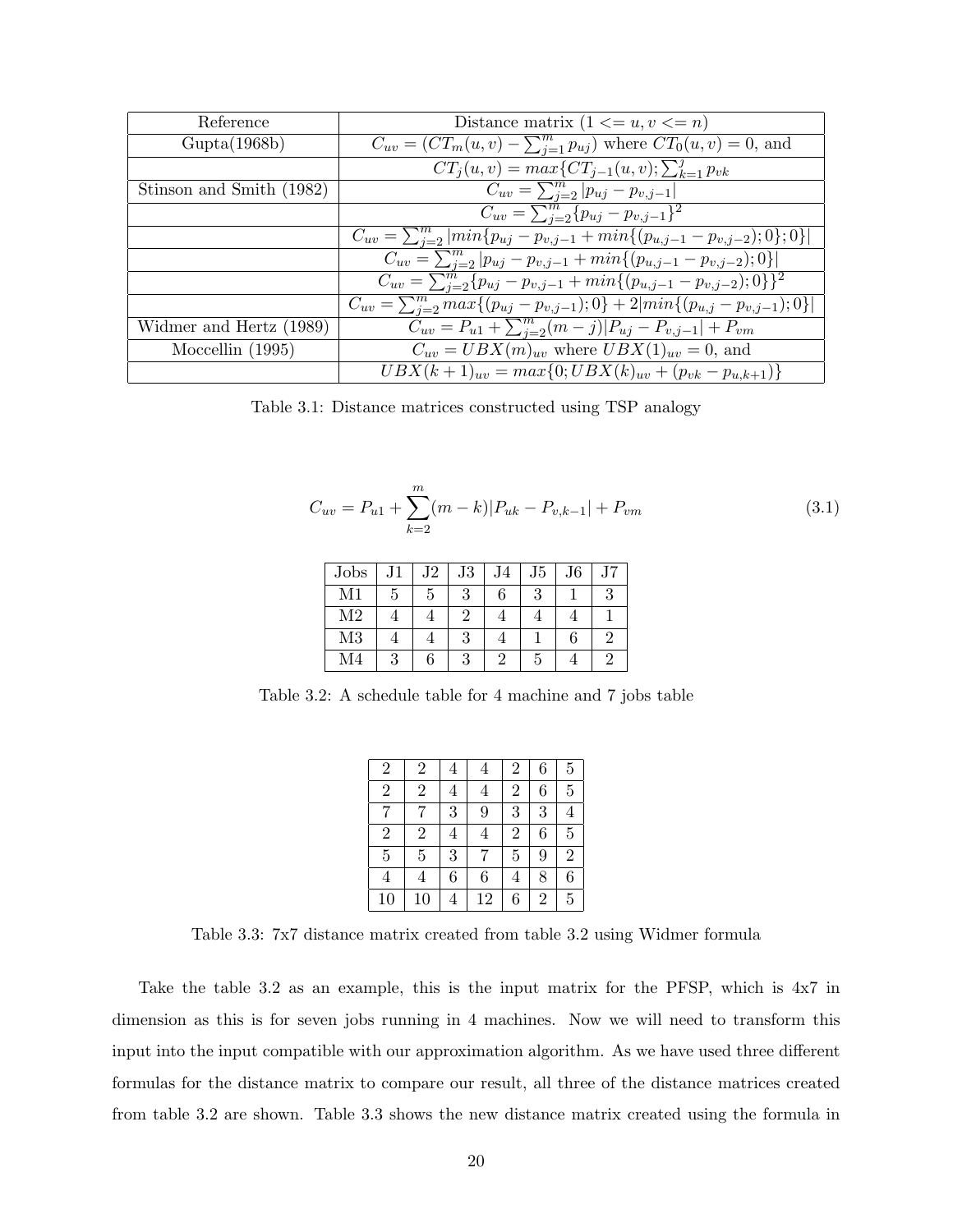| $\overline{2}$ | $\overline{2}$ | 3              | 3              | 3              | 6              | $\overline{5}$ |
|----------------|----------------|----------------|----------------|----------------|----------------|----------------|
| $\overline{3}$ | 3              | 6              | $\overline{4}$ | $\overline{6}$ | 3              | $\overline{8}$ |
| $\overline{5}$ | $\overline{5}$ | $\overline{2}$ | 6              | $\overline{4}$ | $\overline{5}$ | $\overline{4}$ |
| $\overline{3}$ | 3              | $\overline{4}$ | $\overline{4}$ | $\overline{2}$ | 7              | $\overline{4}$ |
| $\overline{5}$ | $\overline{5}$ | $\overline{4}$ | 6              | $\overline{8}$ | 7              | $\overline{4}$ |
| $\overline{3}$ | $\overline{3}$ | 6              | $\overline{4}$ | $\overline{6}$ |                | 8              |
| 8              | 8              | 3              | 9              | $\overline{5}$ | 6              | 3              |

Table 3.4: 7x7 distance matrix created from table 3.2 using Stinson's formula(1)

| $\overline{2}$ | 2  | 5              | 5  | 5              | 18 | 11 |
|----------------|----|----------------|----|----------------|----|----|
| 5              | 5  | 14             | 8  | 26             | 9  | 26 |
| 11             | 11 | $\overline{2}$ | 18 | 6              | 11 | 6  |
| 5              | 5  | 6              | 8  | $\overline{2}$ | 25 | 10 |
| 11             | 11 | 6              | 14 | 26             | 19 | 10 |
| $\overline{5}$ | 5  | 18             | 8  | 14             | 17 | 30 |
| 24             | 24 | 5              | 33 | 9              | 20 | 5  |

Table 3.5: 7x7 distance matrix created from table 3.2 using Stinson's formula(2)

equation 3.1. Table 3.4 and table 3.5 shows the distance matrices created by using the first two formulas of Stinson [SS82].

#### 3.4 Run ACO on the new input (Distance Matrix)

Our approach to solving the PFSP is by using reduction. We first solved the TSP using the ACO approximation algorithm feeding our new distance matrix as input which will give us a tour. This tour will work as an initial solution for our PFSP. We have implemented the state of the art approach of Ant system by taking the reference from this paper [DMC96].

#### 3.5 Two-opt techniques for improvement

Croes et al. suggested the two-opt technique [Cro58] which is used to improve the initial solution. The two-opt technique is mentioned in algorithm 4 We get the tour or permutation from the state of the art ACO approximation technique. Then at each step, we will take two random cities and will swap them to come up with a new tour and will check if it is improving the tour cost or not. In another word, as we are solving PFSP, we will check if the new order is giving us a shorter makespan. Generally, the idea is to repeat this technique until no improvement is made and save the iteration number. In our experiment, at first, we have defined a stopping rule to save some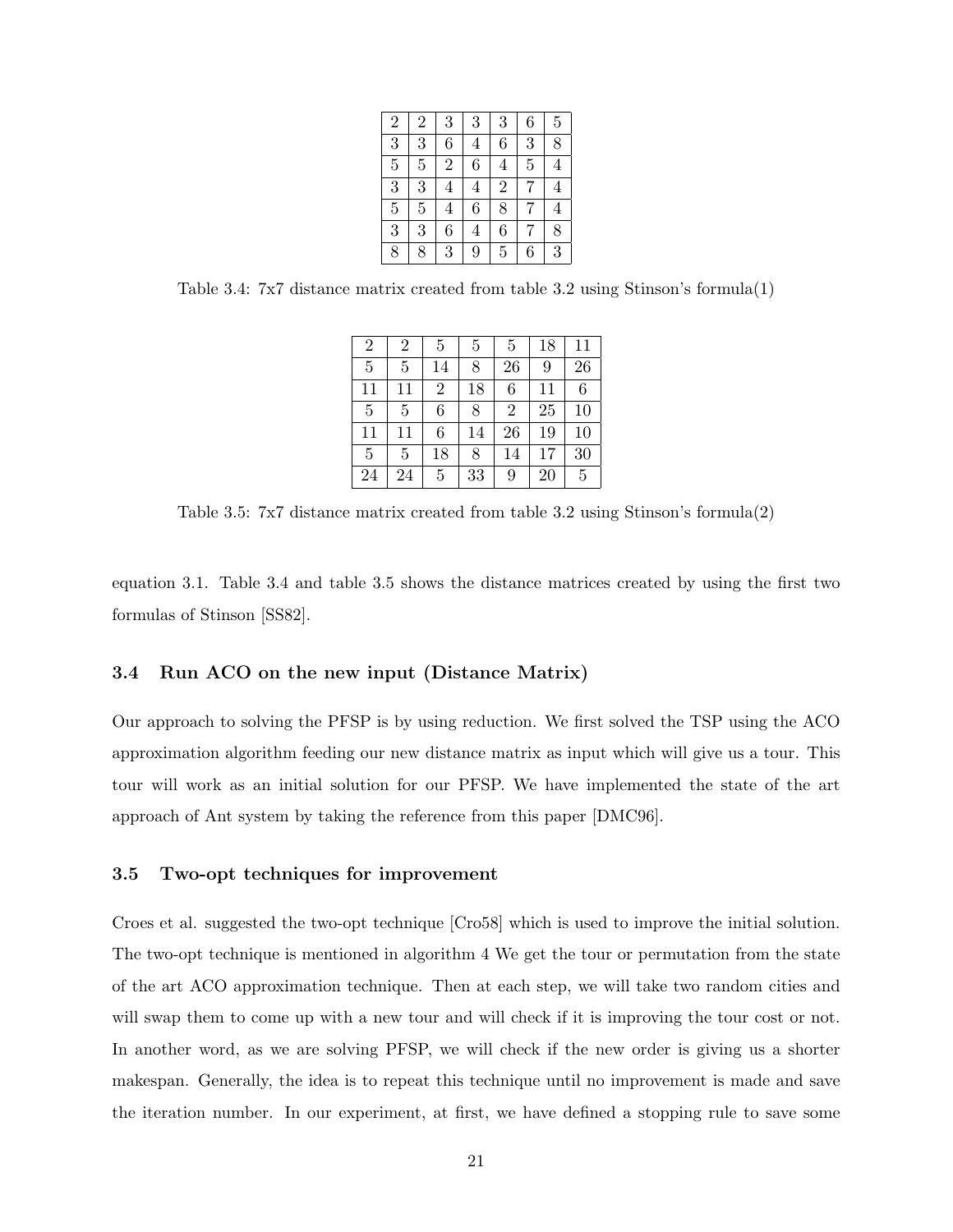computation time. We have chosen a fixed number of iteration. As long as we are not reaching the iteration, we will keep doing Two-opt. This technique has undoubtedly improved our solution. Moreover, to the best of our knowledge, no one has applied the two-opt method to improve their solution as us. There are other many improvement techniques for PFSP mentioned in section 2.4. We have introduced another novel technique to develop our initial solution in the following section 3.6.

#### 3.6 Complete new technique for improvement

We first ran the two-opt technique to improve our solution. This technique has inspired us to come up with a completely new technique which surprisingly improved the solution's makespan better. In the two-opt technique, we only swap two positions for the improvement. In our novel technique, we will keep changing the sequence on the changed sequence got from the previous iteration. The results shown in the experiments section will surely appreciate the approach. This new technique will slightly change the algorithm 2. The new algorithm is shown in algorithm 5.

In Algorithm 2, we ran the ant system algorithm on new distance matrix and got the initial solution. Then we did two-opt technique which switches two jobs randomly. For example, For the input data in table 2.1 We got the initial solution as  $0, 3, 1, 2, 4$ . After running the two-opt technique on this sequence, we got different sequence  $0, 4, 1, 2, 3$  which gave us the optimal solution in our setting, the lowest  $C_{max} = 32$  shown in figure 2.2 We ran the two-opt technique for certain iterations as shown in algorithm 2 However, the number of permutation is huge  $n!$ . Therefore, we kept an iteration of 10 initially. Later, increasing the iteration number gave us a better solution which is also reported in the experiment section.

#### 3.7 Algorithmic Form

```
while termination conditions not met do
   AntBasedSolutionConstruction()
   PheromoneUpdate()
end
```
#### Algorithm 1: Ant Colony Optimization (ACO)

There are other heuristic functions; For using each of these, we get a different solution. So, we can consider each of them as different strategies. We have compared our results for other equations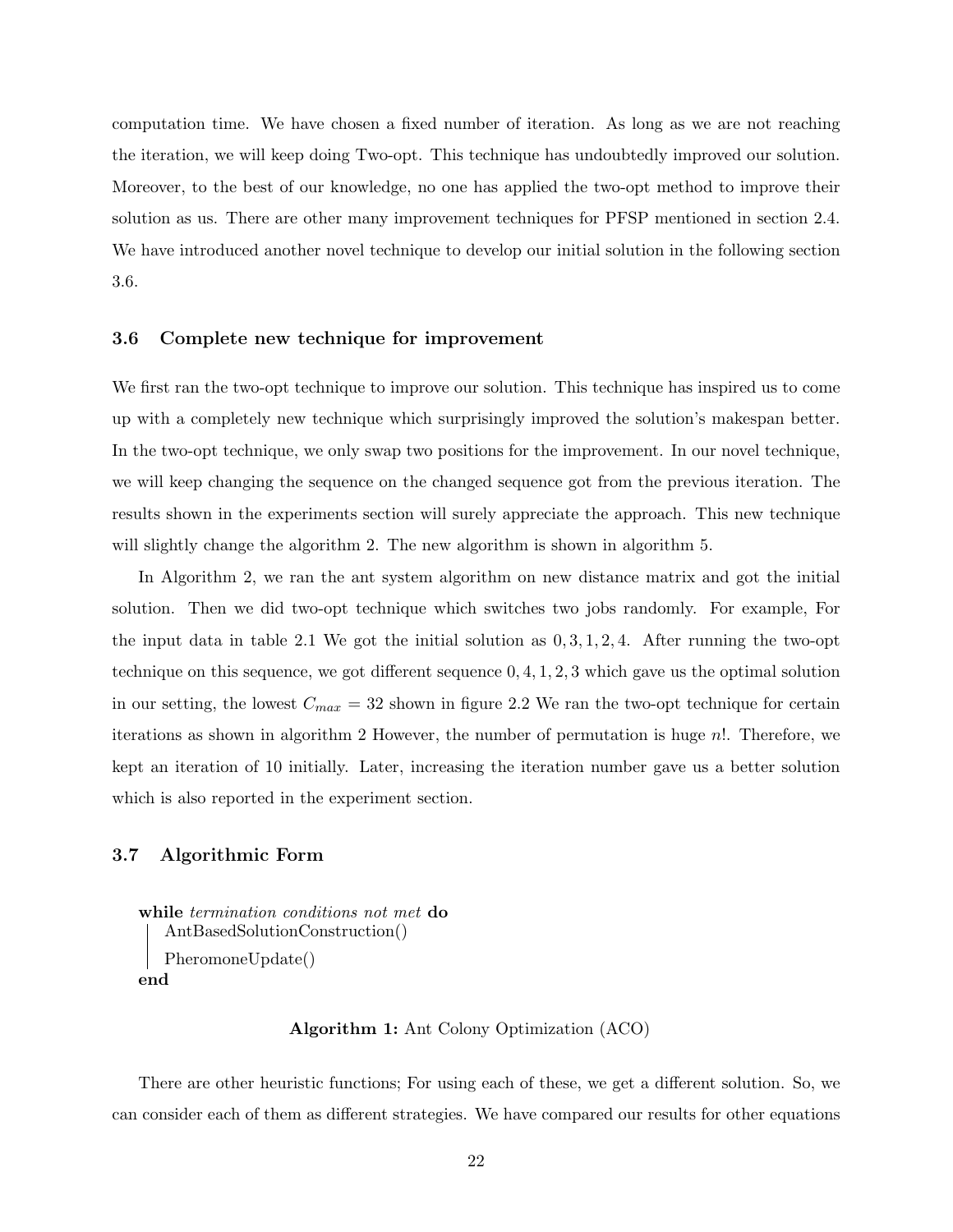**Input** :  $n:$  number of jobs  $m:$  number of machines  $P_{ij}$ : Processing time of job i on machine j where  $i = 1, ..., n, j = 1, ..., m$ iter : iteration number Output: S : sequence that makes the makespan smallest  $C_{max}$ : length of the makespan initial\_sequence  $\leftarrow ACO\_TSP(n, m, P_{ij})$ while  $iteration < iter$  do  $iteration \leftarrow iteration + 1$  $new\_sequence \leftarrow TWO\_OPT\_SWAP (initial\_sequence)$ if  $f(new\_sequence) < C_{max}$  then  $C_{max} \leftarrow f(new\_sequence)$  $S \leftarrow new\_sequence$ end

end



1: procedure  $ACO_TSP(m, n, P_{ij})$ 2:  $C_{ij} \leftarrow distance(P_{ij})$ 3:  $S \leftarrow Ant\_System(m, n, C_{ij})$ 4: return S 5: end procedure=0

#### Algorithm 3: ACO<sub>TSP</sub> Procedure

1: procedure  $TWO_OPT\_SWAP(S)$ 

- 2:  $i \leftarrow Random()$
- 3:  $j \leftarrow Random()$
- 4:  $temp \leftarrow S[i]$
- 5:  $S[i] \leftarrow S[j]$
- 6:  $S[j] \leftarrow temp$
- 7: return S
- 8: end procedure

```
Algorithm 4: Two Opt Swap Procedure
```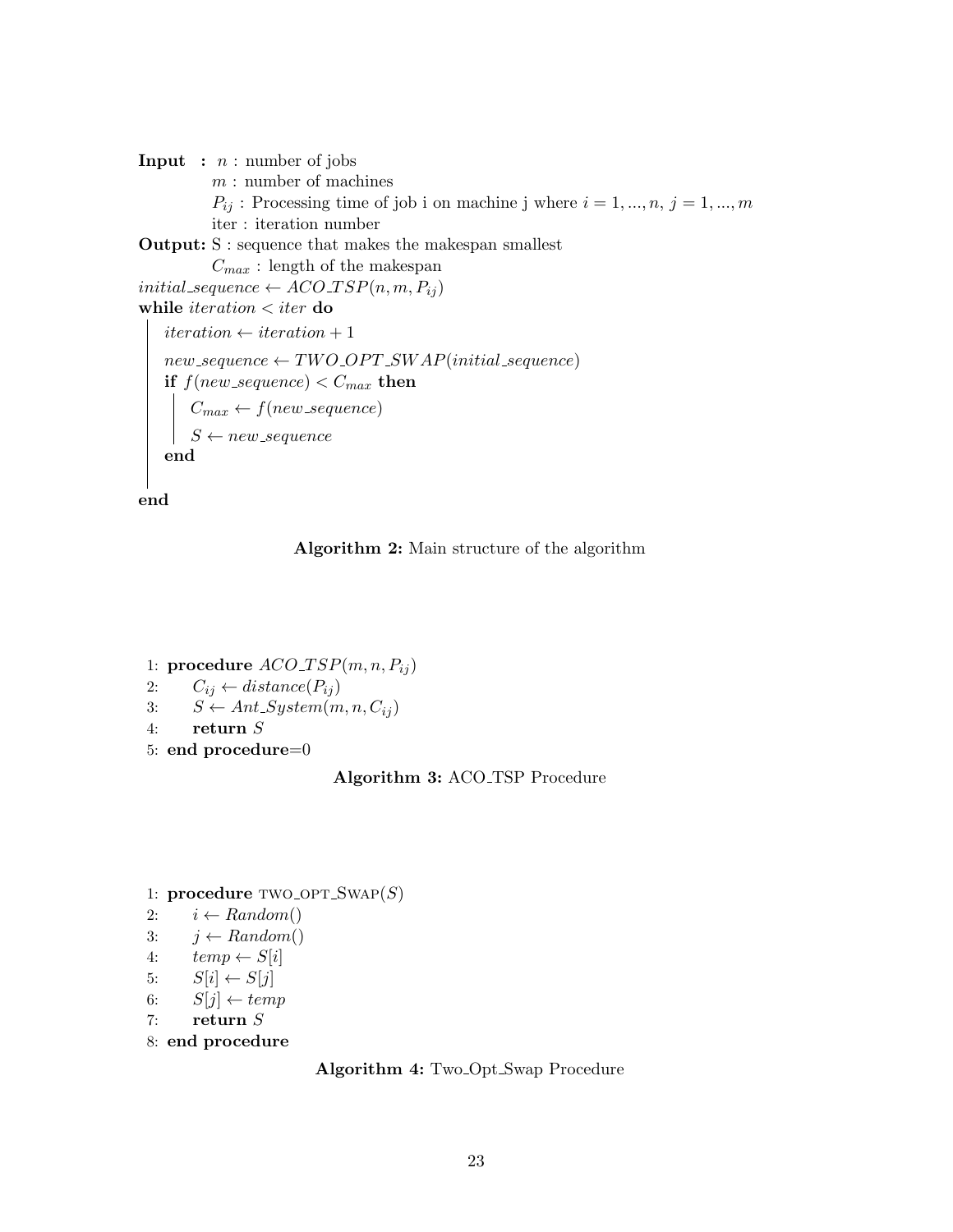**Input** :  $n:$  number of jobs  $m:$  number of machines  $P_{ij}$ : Processing time of job i on machine j where  $i = 1, ..., n, j = 1, ..., m$ iter : iteration number Output: S : sequence that makes the makespan smallest  $C_{\max}$  : length of the makespan initial sequence  $\leftarrow ACO_T SP(n, m, P_{ij})$ while  $iteration < maxiter$  do  $iteration \leftarrow iteration + 1$  $new\_sequence \leftarrow TWO\_OPT\_SWAP(new\_sequence)$  $\mathbf{if}\,\,f(new\_sequence) < C_{max}\,\,\mathbf{then}$  $C_{max} \leftarrow f(new\_sequence)$  $S \leftarrow new\_sequence$ end

end

Algorithm 5: Main structure of the algorithm for further improvement

too reported the experiment results. However, none of them, being heuristics for solving NP-hard problems, guarantee the optimal solution.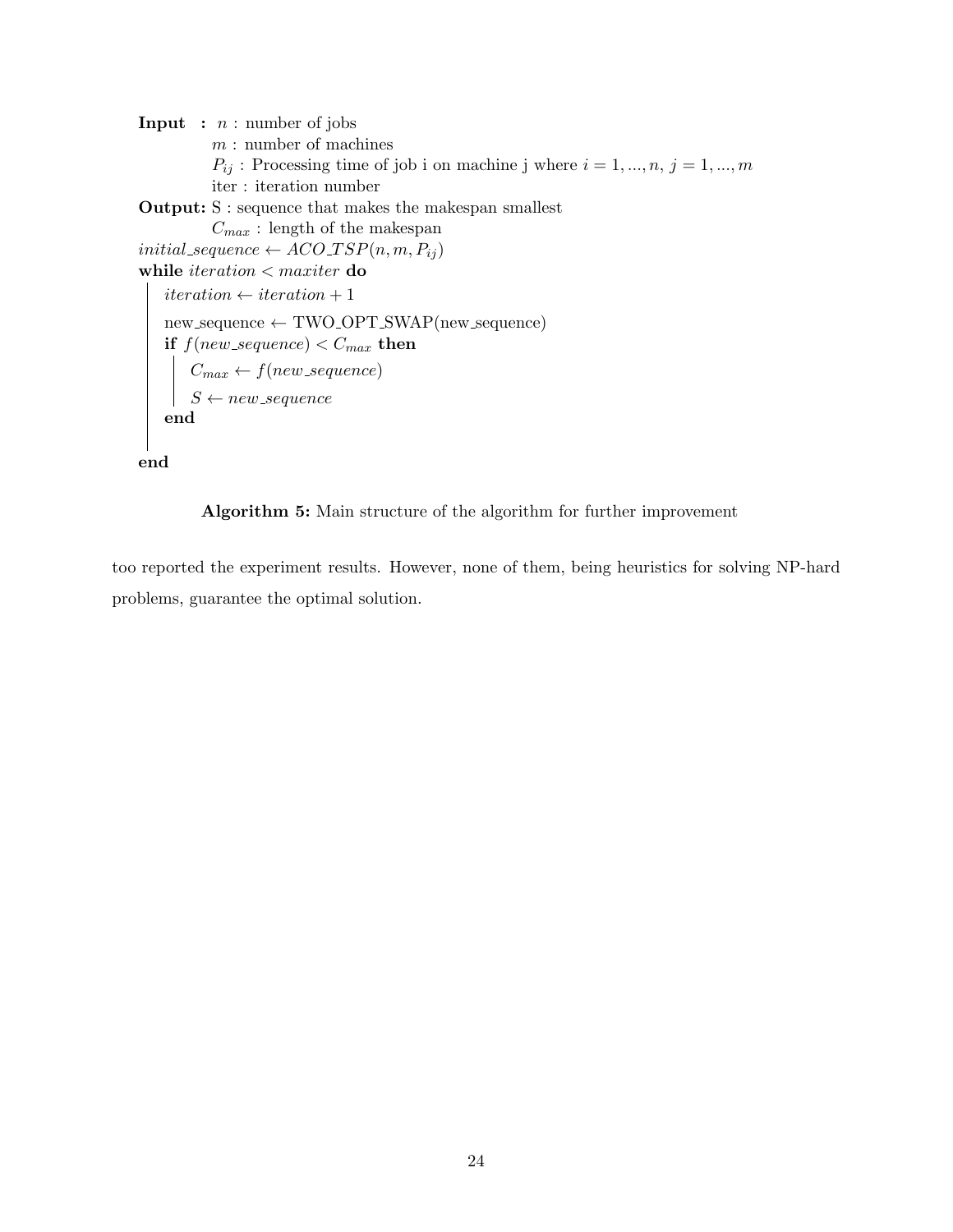### Chapter 4

### Implementation and Experiments

In this segment, we will assess the execution of our proposed solution for Flowshop Scheduling Problem, and we will compare it with the best solution (upper and lower bound) reported in this technical report [Tai93] We ran all our experiments in Mac book Air Processor 1.6 GHz Intel Core i5 and Memory 8 GB 1600 MHz DDR3. We have actualized the cutting edge ACO algorithm in  $C++$  language and compiled it in the C-lion compiler. We have evaluated our algorithm using the dataset of scheduling instances mentioned in this technical report [Tai93]

#### 4.1 Dataset: Processing time generation

In the report [Tai93], they defined Flowshop Sequencing Problem as follows, The flow shop problems are characterized by the processing times  $P_{ij}$  of job j on machine i  $(1 \le i \le m, 1 \le j \le n)$  and they have generated the values or dataset in following way by generating a random number: They

```
while i = 1tom do
    while j = 1ton do
    | d_{ij} \leftarrow U[1, 99]end
end
```
#### Algorithm 6: Generate processing time

created data sets using a uniform random number (1,99) for 5, 10 and 20 machines and from 20 to 500 jobs and computed the lower and upper bound of the makespan. We compared our result against the data sets mentioned here. Moreover, some small data we created by ourselves for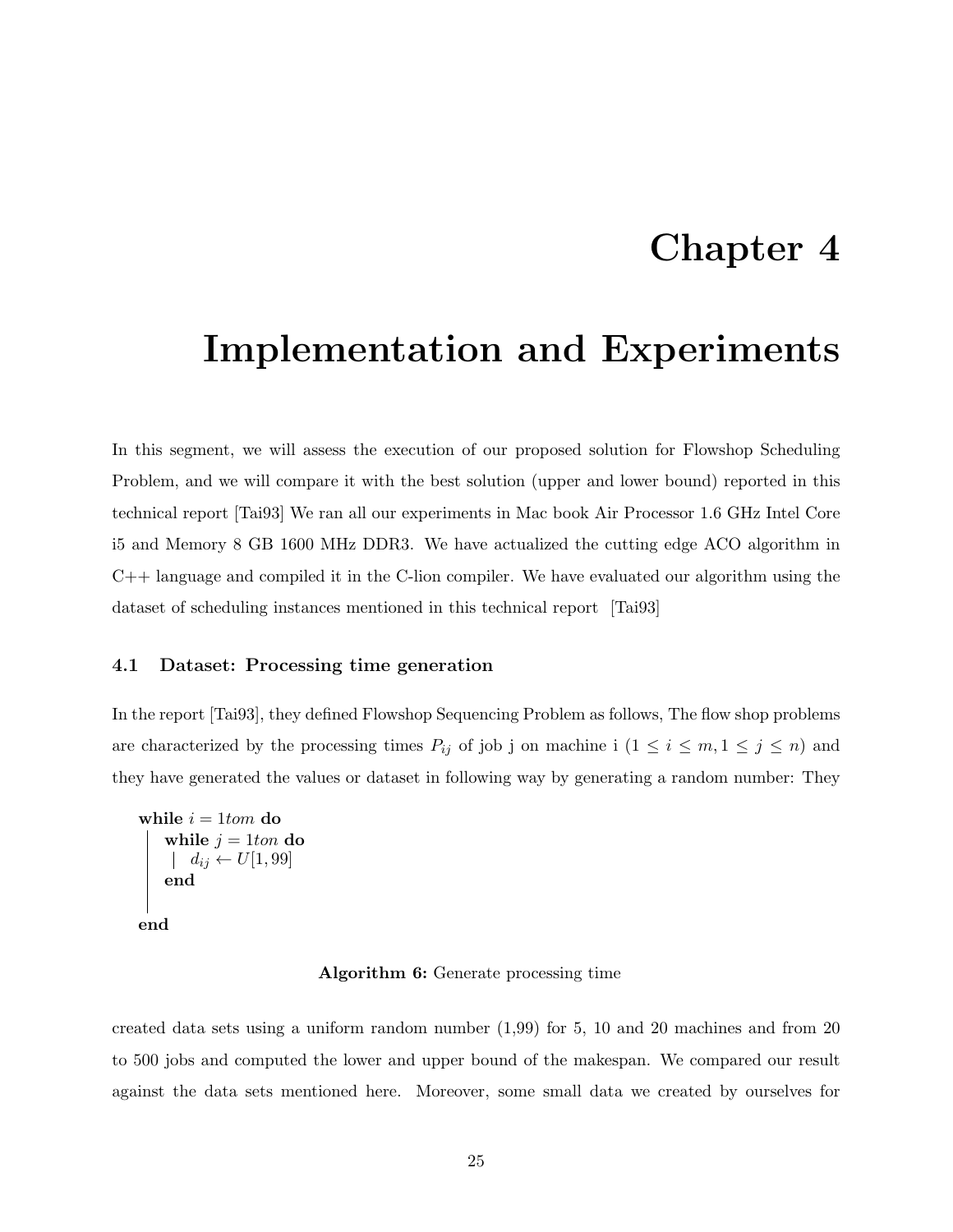testing.

#### 4.2 Parameter Setup

First, we did some parameter analysis for the ACO algorithm. We took the reference from Dorian et al. [GC05] where they tried to introduce automatic learning of the optimal parameters for a given TSP instance. We mostly followed the paper of Dorigo et al. [DMC96] where he mentioned the interdependencies of parameters on the problem for the quick convergence to the best possible solution. After getting inspired from the paper [SS13] We kept the parameter values as follows  $\alpha = 1, \beta = 3, \rho = 0.5, \text{ and } Q = 10.$ 

#### 4.3 Implementation of ACO for the Travelling Salesman Problem

Used the Ant Colony Optimization(ACO) meta-heuristics to implement the Np-hard Travelling Salesman problem. We have followed the algorithm mentioned in [DBS06] and applied it in  $C++$ which takes the Euclidean distance matrix as input. This is a fully connected graph, so salesman can go to any city from his place but can not visit a city twice according to the definition of TSP. This will give us a tour of the shortest distance or cost.

#### 4.4 Result

As mentioned, We have used the reduction method to come up with a solution for the PFSP. We have a black box that can solve the Travelling salesman problem in polynomial time. We are using that known solution to address the unknown flowshop problem in polynomial time. For this, the input of Flowshop problems needs to be transformed into the input of the Travelling Salesman Problem. Moreover, for this, we have built a new distance matrix from the processing time matrix using a different formula from the table 3.1

| Jobs           | $_{\rm J1}$ | $_{\rm J2}$ | J3 | J4             | J5 | J <sub>6</sub> |   | $\rm{J}8$ | $_{\rm J9}$ |
|----------------|-------------|-------------|----|----------------|----|----------------|---|-----------|-------------|
| M1             | 5           | 5           | 3  | 6              | 3  | 1              | 3 | 9         | 3           |
| M <sub>2</sub> |             | 4           | 2  | 4              | 4  | 4              |   | 5         |             |
| M <sub>3</sub> |             | 4           | 3  | 4              |    | 6              | 3 | 2         |             |
| M <sub>4</sub> | 3           | 6           | 3  | 2              | 5  | $\overline{4}$ | 2 | 6         | 5           |
| M <sub>5</sub> | 5           |             | 3  |                | 6  |                | 8 | 9         |             |
| M6             | 6           | 3           | 5  | $\overline{2}$ | 3  | $\overline{4}$ |   | 3         |             |

Table 4.1: A schedule table for 6 machine and 9 jobs table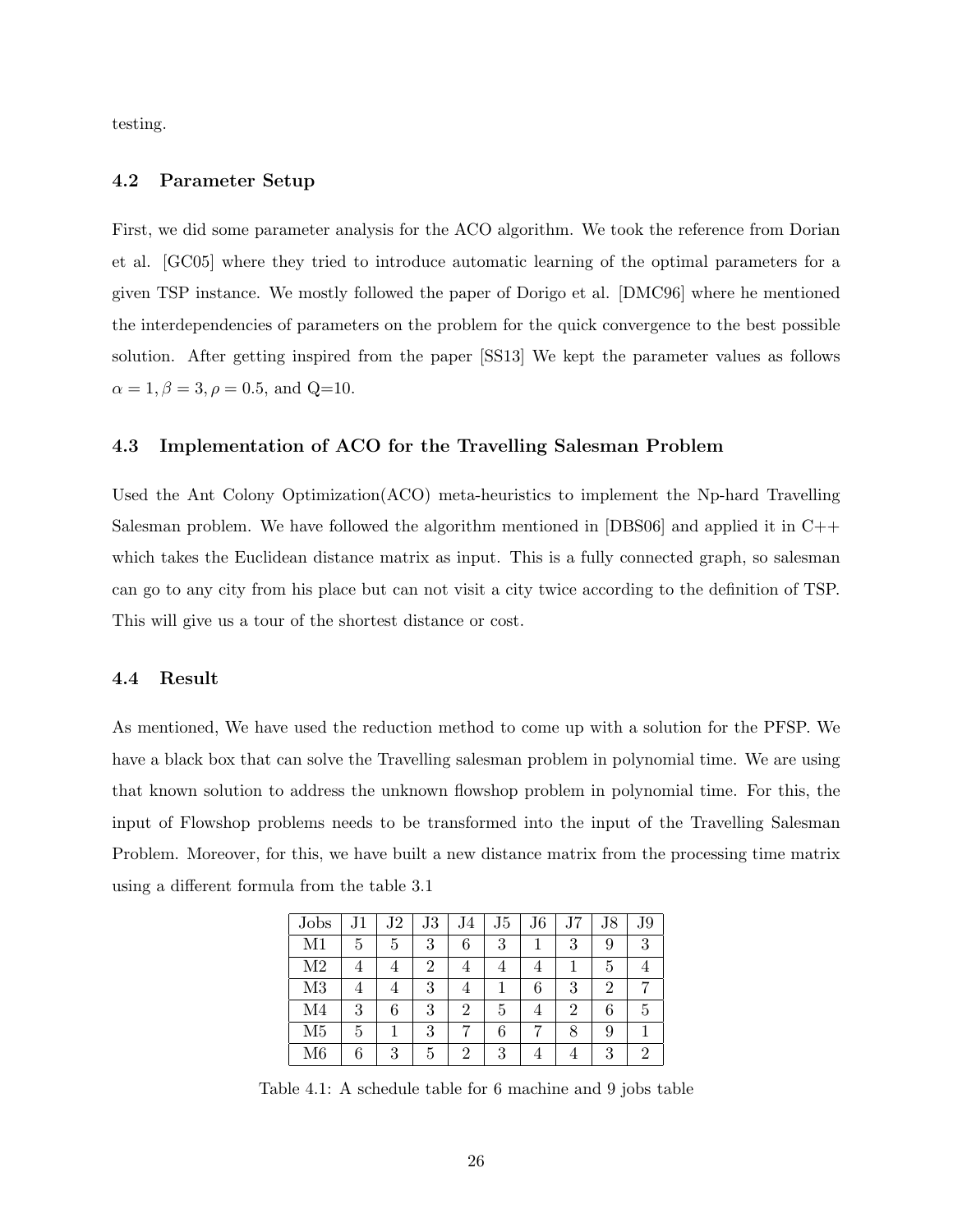To calculate the best and worst solution we have ran a Brute force algorithm. We have computed all the possible orders and makespans for each of them. We found the order which has the minimum and the maximum makespan. Then we have compared the result with our solution. Brute force is not natural for more significant problems, So here we explaining our idea for the smaller problem first.

#### For 7 jobs 4 machines

For the table in 3.2 where we have four machines and seven jobs, we first converted the input set to another input set compatible for ACO algorithm using Stinson's formula(1). The new input set is shown in table 3.4. Then ran the ACO algorithm using this new distance matrix and we got the result of the open TSP tour as follows  $0, 3, 1, 5, 2, 4, 6$  which is a permutation result for the flowshop problem with a makespan of 44.

We will run the same algorithm now using Stinson's distance formula 2. We got this open TSP tour 0, 4, 2, 5, 1, 3, 6 which again a permutation for the flow shop problem with a makespan of 39.

Let us do the same experiment for Widmer formula as well now. Which gives a tour  $0, 4, 6, 5, 1, 3, 2$ and a makespan 39.

Now, we want to improve our result using the two-opt technique and our novel technique. We know the current best makespan for this example is 39.



Figure 4.1: Solution 2, 3, 6, 0, 5, 1, 4 with the worst makespan = 46 for table 3.2

We also have the best and worst result in hand which we got after running the brute force algorithm.

In figure 4.1, shows the worst solution which gives a order 2, 3, 6, 0, 5, 1, 4 and a makespan 46.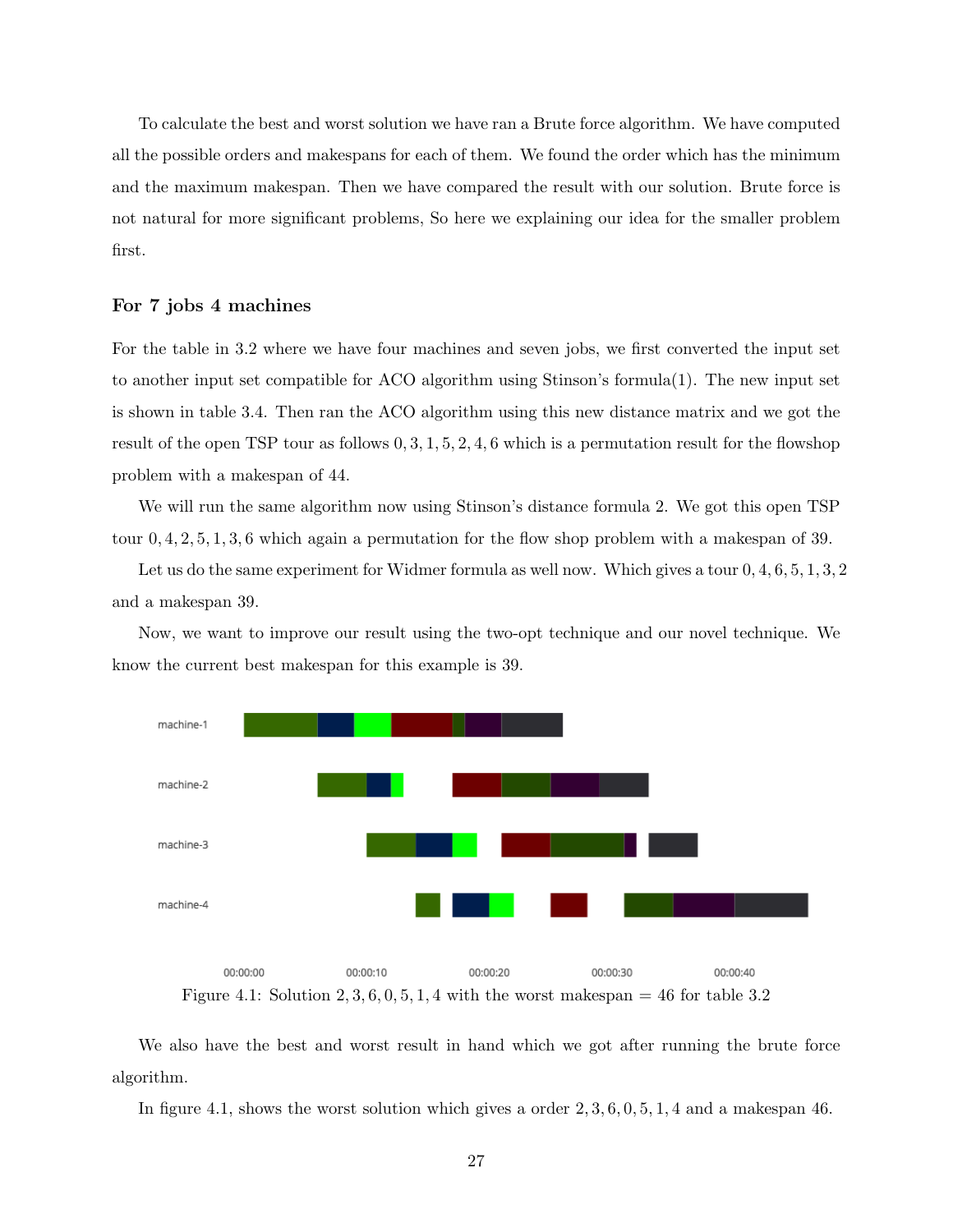

00:00:00 00:00:05 00:00:10 00:00:15 00:00:20 00:00:25 00:00:30 00:00:35 Figure 4.2: Solution  $4, 6, 5, 1, 0, 2, 3$  with best makespan = 36 for table 3.2



And in figure 4.2, shows the best solution which gives a order  $4, 6, 5, 1, 0, 2, 3$  and a makespan 36.

Our solution did not get the best solution, but it is pretty close to the best solution and quite far from the worst solution.

We still have room for improvement. So, we will set current makespan as 39 and run some iterations continuing with the two-opt technique to see if it is improving the makespan.

In each iteration, if we get a new order which is minimizing the makespan, we are saving that order with the new makespan value. If it is not reducing, we are keeping the current solution.

The iteration number is a variable. We have tried increasing the iteration number until we get a good solution which comes with a cost of computation. However, it certainly helped in improving the solution.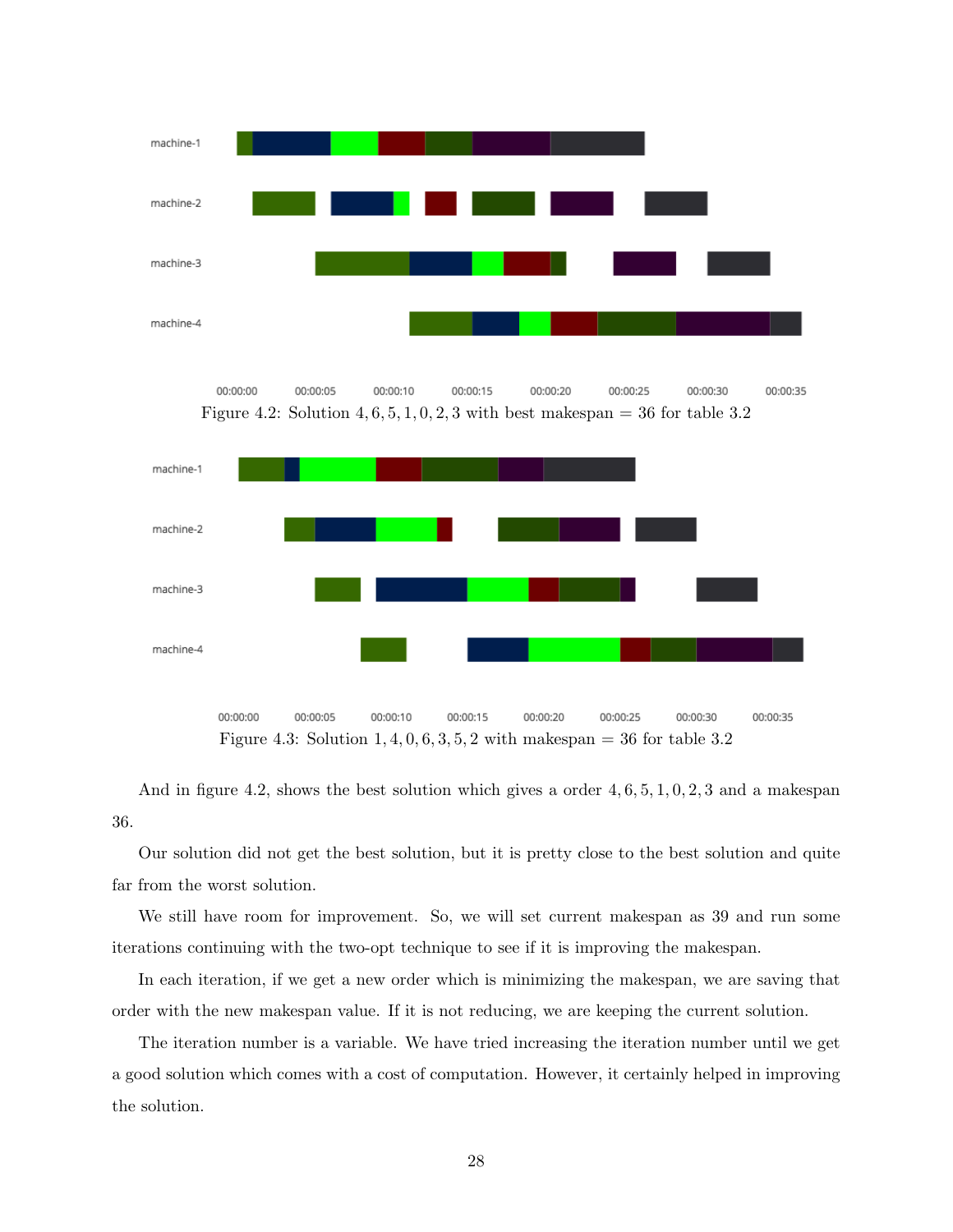

Figure 4.4: This is the solution with worst makespan for table 4.1

So, We have included the iteration value as part of our solution.

After running about 6000 iterations, We got a new order which gives us a makespan of 36 same as the best solution. Figure 4.3 shows our solution.

There can be multiple solutions which give the best solution. So there is no definite solution.

#### For 9 jobs 6 machines

We compared our solution for another example of 9 jobs and six machines where we got a satisfactory result again. For nine jobs we can have 362880 permutations. We generated all of them and found one of the best solutions and one of the worst solutions shown respectively in figure 4.5 and 4.4

So our solution after improvement gave quite a satisfactory result in figure 4.6

#### 4.5 Drawing of Makespan

We have drawn few makespans to make a clear understanding with visualization. Here we have presented the worst and best solution as well for two examples.

For drawing the makespan figure, we used Pythons Plotly.

#### 4.6 Deviation

Deviation formula is defined as follows:

$$
deviation(\%) = 100 * (our\_soln - opt)/opt
$$
\n(4.1)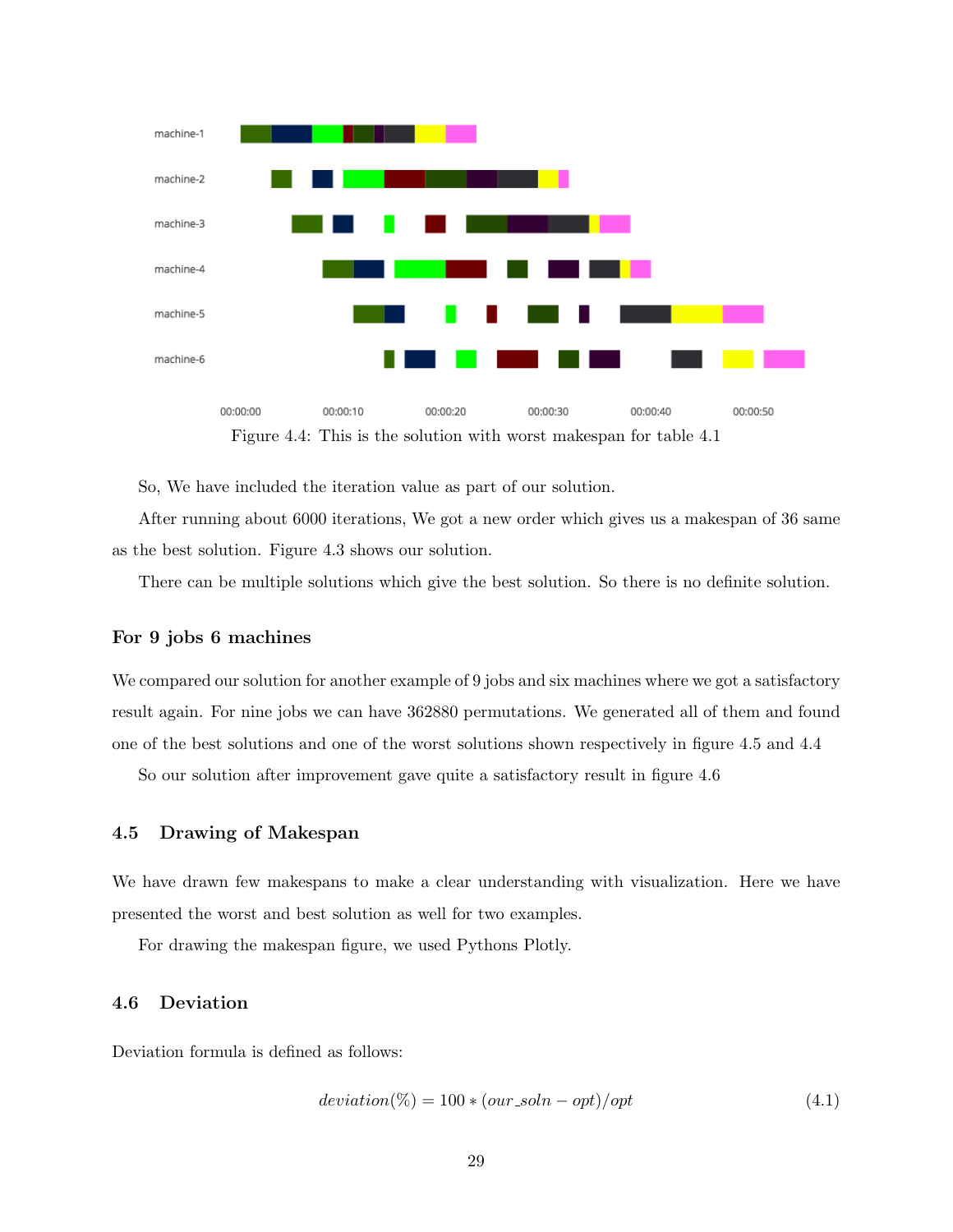

Figure 4.5: This is the solution with best makespan for table 4.1

where, our soln  $=$  soln we got from our algorithm

 $Opt =$  solution that gives minimum makespan

Moreover, we can also say, for this particular example deviation( $\%$ ) is also 0.

#### 4.7 Result Analysis

For other examples of 20, 50, 100 200 jobs it was difficult to calculate the best and worst solution result using brute force technique. So we for those examples we compared our result against the lower and upper bound mentioned in the report. For this particular example sets, the optimal results are reported as the upper bound [Tai93].

#### 4.7.1 Smaller Dataset

We have classified our experiments for smaller datasets and bigger datasets. We are considering following as smaller datasets:

• 20 jobs 5 machines: Optimal makespan: 1278 Stinson1: 0,1,14,5,4,17,6,19,3,9,13,15,8,7,18,12,11,10,2,16 makespan: 1514 Stinson2: 0,1,12,19,11,10,8,14,13,15,5,18,7,16,2,6,3,4,17,9 makespan: 1395 Widmer: 0,15,14,5,4,6,11,10,8,7,18,12,9,19,17,3,1,13,16,2 makespan: 1465 Improvement1: 8, 16, 9, 6, 3, 14, 10, 18, 5, 11, 12, 2, 1, 4, 19, 17, 0, 13, 15, 7 makespan: 1317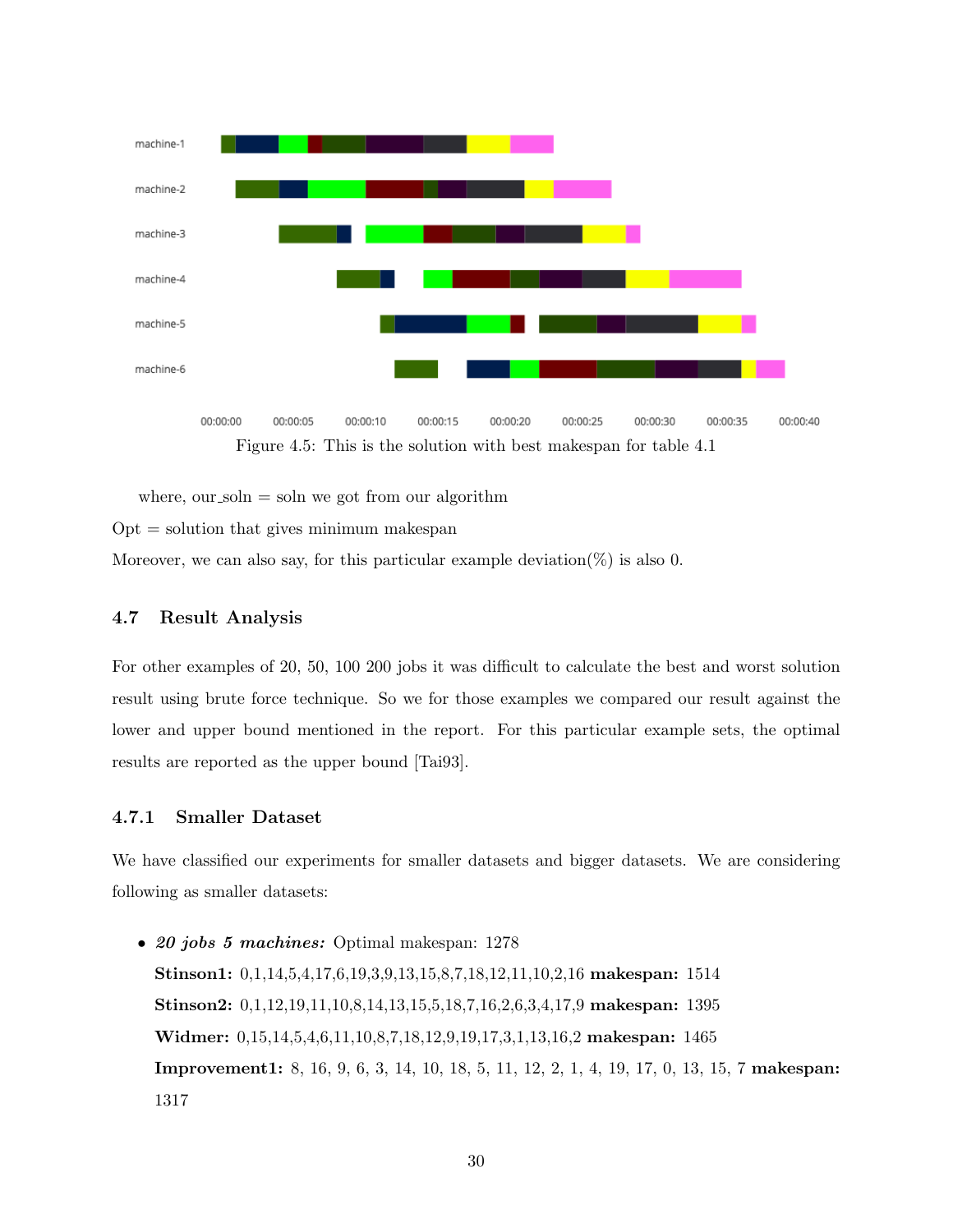

00:00:10 00:00:15 00:00:20 00:00:25 00:00:30 00:00:05 00:00:35 00:00:40 00:00:45 Figure 4.6: This is the solution our algorithm has found for table 4.1

Improvement2: 1, 6, 15, 2, 3, 16, 17, 10, 13, 19, 4, 11, 5, 18, 7, 12, 14, 8, 0, 9 makespan: 1324

Deviation: 3%

• 20 jobs 10 machines: Optimal makespan: 1582 Stinson1: 0,5,18,4,2,16,6,1,8,12,11,9,10,13,7,19,17,3,14,15 makespan: 1907 Stinson2: 0,5,18,14,11,9,10,17,3,6,4,8,19,2,16,13,1,15,7,12 makespan: 2087 Widmer: 0,5,18,14,17,4,7,12,19,2,16,13,11,10,6,8,9,3,1,15 makespan: 1887 Improvement1: 2, 17, 13, 11, 14, 8, 3, 6, 1, 15, 7, 16, 19, 4, 0, 12, 5, 10, 9, 18 makespan: 1760 Improvement2: 5, 4, 0, 3, 9, 11, 17, 8, 13, 6, 1, 14, 10, 12, 15, 16, 2, 19, 7, 18 makespan: 1758

Deviation: 11%

• 20 jobs 20 machines: Optimal makespan: 2297 Stinson1: 0,12,7,6,8,1,2,14,13,9,19,3,16,10,11,18,17,4,5,15 makespan: 2762 Stinson2: 0,4,9,19,3,14,18,15,17,13,2,16,6,8,1,11,12,10,5,7 makespan: 2549 Widmer: 0,11,13,14,19,17,12,7,8,4,9,15,5,6,18,2,10,1,16,3 makespan: 2649 Improvement1: 1, 17, 4, 14, 2, 8, 11, 10, 3, 0, 19, 6, 13, 15, 7, 5, 16, 9, 12, 18 makespan: 2476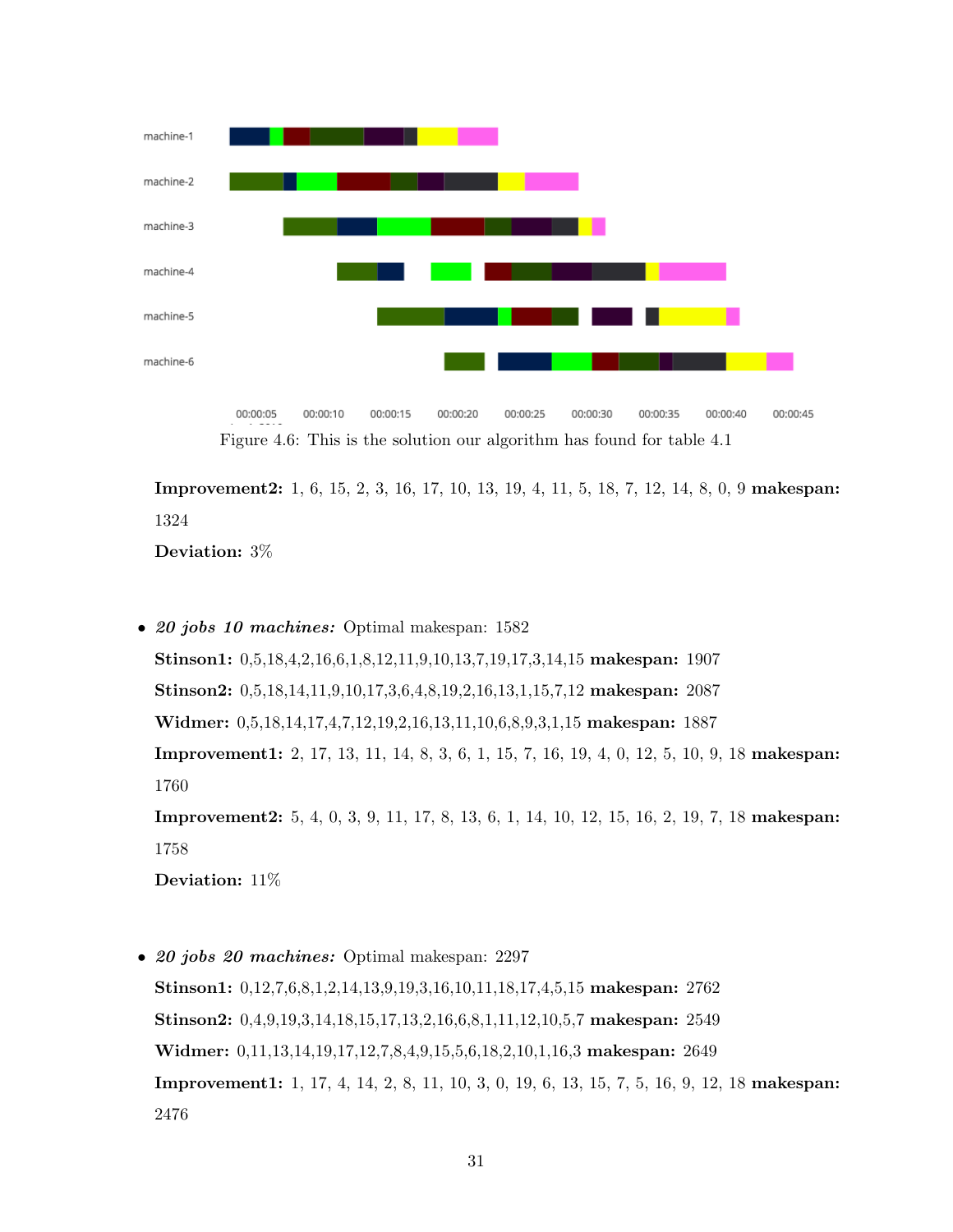Improvement2:17, 8, 3, 5, 9, 19, 16, 10, 2, 6, 14, 1, 7, 0, 11, 13, 18, 4, 12, 15 makespan: 2465

Deviation: 7%

• 50 jobs 5 machines: Optimal makespan: 2724

Stinson1: 0,31,49,39,12,46,27,24,42,7,41,15,13,47,19,11,36,35,8,1,10,20, 26,4,32,28,33,29,3,34,22,16,23,2,43,37,25,40,21,14,18,9,45,30,38,48,6,5,17,44 makespan: 3162 Stinson2: 0,31,49,2,12,46,15,34,22,30,38,48,9,23,39,41,18,16,45,25,21,24, 42,20,43,19,11,5,17,27,44,13,14,6,36,35,37,29,10,8,47,1,33,40,3,28,26,4,32,7 makespan: 2986 Widmer: 0,31,37,23,40,27,14,20,24,46,7,41,18,38,48,42,4,34,36,2,12,22,9,30, 29,10,21,32,19,1,33,3,28,15,43,47,16,11,5,35,39,13,44,6,45,25,17,49,26,8 makespan: 3113 Improvement1: 12, 48, 28, 5, 9, 3, 31, 33, 34, 26, 39, 22, 21, 23, 46, 49, 7, 37, 11, 4, 8, 18, 30, 32, 27, 38, 44, 35, 14, 17, 10, 47, 19, 41, 42, 0, 6, 40, 25, 15, 1, 16, 20, 2, 13, 29, 24, 45, 43, 36 makespan: 2855

Improvement2: 25, 36, 22, 5, 15, 13, 38, 45, 47, 0, 37, 35, 11, 7, 34, 32, 33, 4, 29, 1, 42, 19, 49, 24, 14, 2, 48, 8, 44, 23, 17, 40, 3, 39, 20, 21, 41, 28, 31, 9, 6, 30, 12, 16, 18, 46, 10, 43, 26, 27 makespan: 2856

Deviation: 7%

• 50 jobs 10 machines: Optimal makespan: 3025

Stinson1: 0,13,43,29,17,19,41,6,36,21,18,16,31,7,9,47,44,10,11,5,32,1,20, 40,8,27,34,28,39,22,46,15,3,2,35,25,24,37,45,48,23,49,26,30,14,4,12,33,42,38 makespan: 3657 Stinson2: 0,42,33,29,37,2,46,36,6,30,28,19,11,5,25,32,1,13,43,9,27,34,38, 47,26,48,10,3,7,22,8,12,40,49,15,18,45,35,39,14,20,44,21,17,31,41,4,16,24,23 makespan: 3558 Widmer: 0,19,28,33,26,6,49,27,34,43,3,7,22,24,23,30,1,17,11,5,25,13,29,18, 16,2,37,15,39,38,36,42,41,8,4,48,31,12,35,45,14,44,46,20,47,21,40,10,9,32 makespan: 3697

Improvement1: 15, 26, 22, 4, 5, 33, 37, 12, 27, 10, 29, 47, 39, 28, 36, 31, 21, 38, 41, 13, 1, 16, 44, 35, 3, 49, 11, 43, 46, 34, 9, 23, 14, 8, 30, 7, 32, 2, 0, 25, 6, 42, 45, 20, 48, 19, 17, 24, 40, 18 makespan: 3452

Improvement2:30, 24, 13, 48, 34, 1, 21, 4, 12, 46, 19, 7, 28, 6, 25, 42, 43, 3, 31, 17, 49, 27, 35, 14, 26, 36, 32, 0, 10, 5, 47, 44, 33, 22, 15, 16, 9, 45, 11, 38, 23, 37, 41, 18, 20, 39, 40, 8, 2,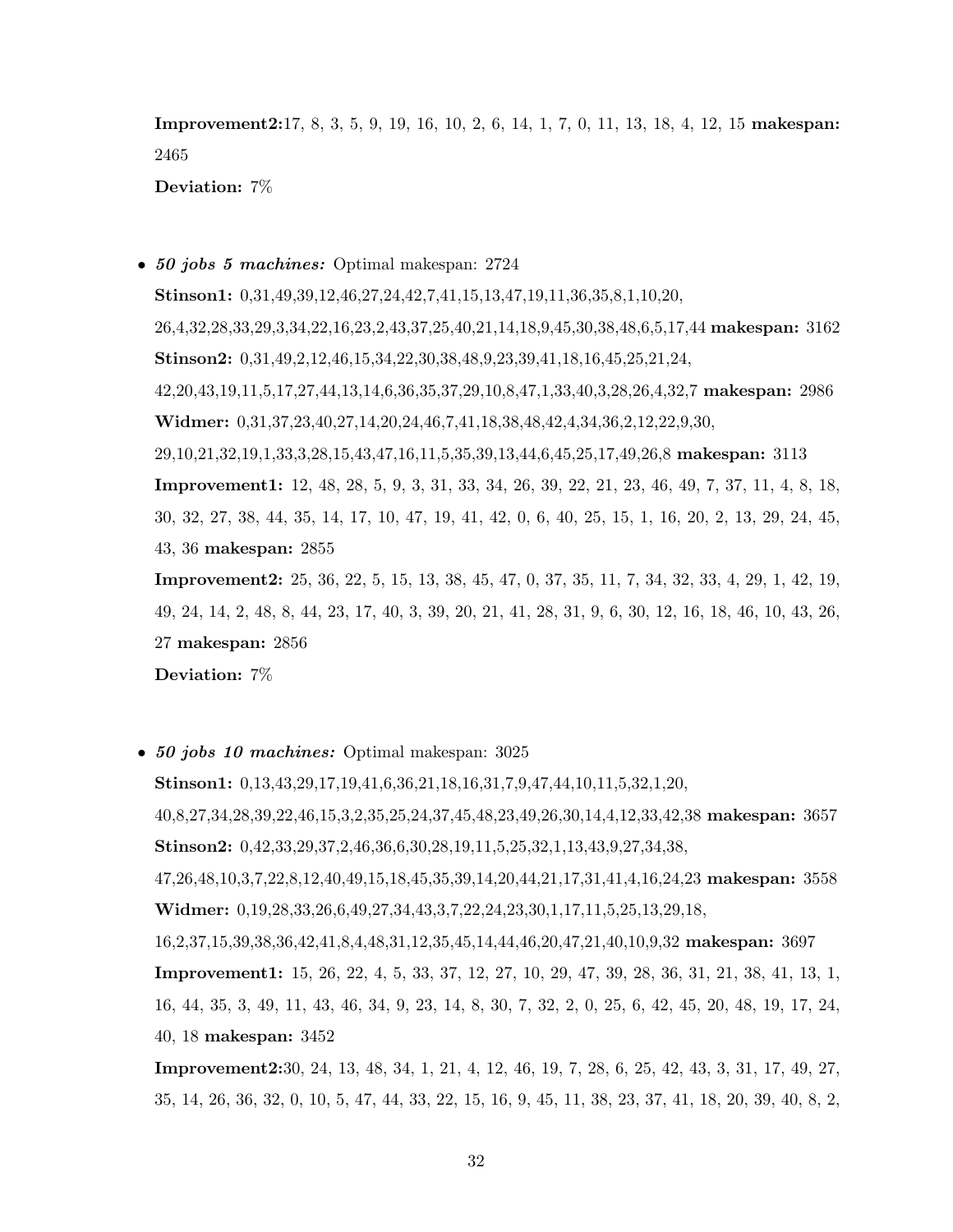29 makespan: 3355

Deviation: 10%

• 50 jobs 20 machines: Optimal makespan: 3875 Stinson1: 0,23,29,9,37,32,7,30,45,5,38,34,20,26,42,8,44,41,28,3,48,14,18, 21,47,6,36,46,2,11,25,10,49,4,33,16,24,19,27,31,15,13,1,40,43,35,12,39,22,17 makespan: 4672 Stinson2: 0,15,12,3,8,29,23,14,43,13,37,45,2,44,7,30,38,46,34,4,16,49,48, 39,31,17,21,25,27,26,19,28,24,22,41,32,18,35,47,9,33,20,5,6,10,36,40,11,42,1 makespan: 4939 Widmer: 0,20,7,1,3,47,29,35,9,43,28,11,34,5,46,22,31,17,32,49,27,10,19,18, 45,38,39,12,36,4,25,8,21,40,42,33,16,2,15,23,48,41,26,37,6,14,44,30,24,13 makespan: 4809 Improvement1: 32, 49, 27, 2, 17, 7, 10, 29, 20, 5, 44, 19, 12, 13, 38, 40, 37, 18, 8, 46, 30, 16, 6, 39, 48, 4, 0, 9, 35, 3, 11, 23, 33, 25, 26, 34, 15, 41, 36, 47, 14, 24, 42, 22, 45, 28, 21, 31, 1, 43 makespan: 4481

Improvement2: 12, 9, 13, 4, 18, 41, 22, 24, 44, 48, 14, 29, 17, 0, 23, 36, 39, 21, 34, 16, 20, 15, 28, 25, 3, 31, 10, 32, 6, 8, 45, 42, 40, 37, 38, 26, 49, 1, 47, 46, 35, 30, 27, 33, 7, 5, 19, 2, 43, 11 makespan: 4506

Deviation: 15%

| $_{\rm Id}$    | m  | n | upperbound | lowerbound | our solution | iteration |
|----------------|----|---|------------|------------|--------------|-----------|
| 1              | 20 | 5 | 1278       | 1232       | 1424         | 20000     |
| $\overline{2}$ | 20 | 5 | 1359       | 1290       | 1504         | 20000     |
| 3              | 20 | 5 | 1081       | 1073       | 1313         | 20000     |
| 4              | 20 | 5 | 1293       | 1268       | 1552         | 20000     |
| 5              | 20 | 5 | 1236       | 1198       | 1390         | 20000     |
| 6              | 20 | 5 | 1195       | 1180       | 1381         | 20000     |
| 7              | 20 | 5 | 1239       | 1226       | 1347         | 20000     |
| 8              | 20 | 5 | 1206       | 1170       | 1451         | 20000     |
| 9              | 20 | 5 | 1230       | 1206       | 1396         | 20000     |
| 10             | 20 | 5 | 1108       | 1082       | 1326         | 20000     |

Table 4.2: Results for 5 machine and 20 jobs table

#### 4.7.2 Larger Dataset

We have experimented against larger datasets as well in the following: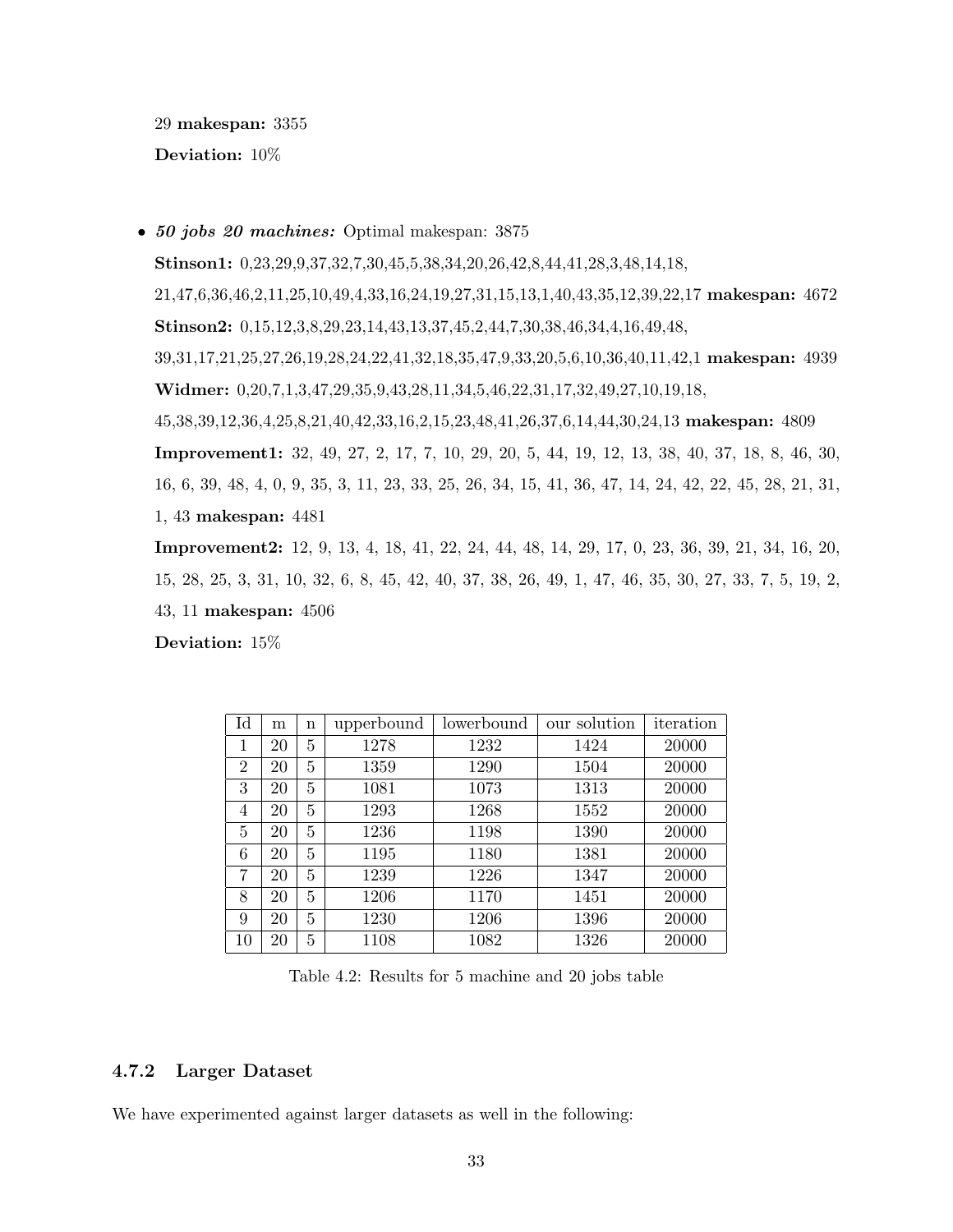| Id             | m  | $\mathbf n$ | upperbound | lowerbound | our solution | iteration |
|----------------|----|-------------|------------|------------|--------------|-----------|
| 1              | 50 | 10          | 3025       | 2907       | 3573         | 15000     |
| $\overline{2}$ | 50 | 10          | 2892       | 2821       | 3479         | 15000     |
| 3              | 50 | 10          | 2864       | 2801       | 3585         | 15000     |
| 4              | 50 | 10          | 3064       | 2968       | 3753         | 15000     |
| 5              | 50 | 10          | 2986       | 2908       | 3655         | 15000     |
| 6              | 50 | 10          | 3006       | 2941       | 3538         | 15000     |
| 7              | 50 | 10          | 3107       | 3062       | 3580         | 15000     |
| 8              | 50 | 10          | 3039       | 2959       | 3465         | 15000     |
| 9              | 50 | 10          | 2902       | 2795       | 3481         | 15000     |
| 10             | 50 | 10          | 3091       | 3046       | 3669         | 15000     |

Table 4.3: Results for 10 machine and 50 jobs table

#### • 100 jobs 5 machines: Optimal makespan: 5493

Stinson1: 0,92,73,66,27,20,96,7,33,94,45,4,98,89,24,88,78,47,1,15,65,60, 23,84,26,42,17,58,55,83,9,18,95,30,62,48,56,13,28,74,32,69,79,61,50,8,80,40,77 ,2,86,22,90,5,63,12,43,97,37,36,75,68,52,29,49,6,91,53,64,71,46,35,11,19 ,39,44,14,76,82,70,38,10,31,21,57,3,85,16,51,67,34,59,25,81,54,93,87,72,99,41 makespan: 5855 Stinson2: 0,61,15,65,60,82,70,92,18,58,55,83,9,19,39,44,77,2,4,64,71,95, 84,30,79,33,43,16,10,62,78,17,29,49,67,81,63,97,75,45,25,98,89,24,14,90,22,20,96 ,32,91,54,86,59,42,47,1,94,76,34,52,31,11,87,3,85,7,12,6,13,41,21,37,36,8 ,80,69,56,35,23,48,73,66,27,28,74,57,26,40,51,53,93,38,68,46,88,5,99,72,50 makespan: 5809 Widmer:  $0.84, 26, 42, 56, 17, 64, 79, 41, 21, 37, 5, 55, 58, 49, 24, 36, 3, 29, 59, 65, 6, 66,$ 27,90,50,75,63,7,44,12,67,86,89,54,82,70,92,73,13,28,74,32,33,60,81,9,38, 10,87,52,98,30,69,2,35,23,61,11,14,72,97,71,20,25,95,83,18,16,45,4,19,39, 94,76,1,15,78,46,93,31,48,40,88,22,47,8,91,80,85,99,43,34,57,77,53,68,96,51,62 makespan: 5911 Improvement1: 23, 95, 74, 30, 66, 94, 59, 89, 63, 44, 5, 70, 22, 60, 92, 83, 43, 57, 6, 19, 91, 98, 11, 62, 16, 42, 0, 52, 38, 45, 81, 10, 26, 56, 40, 86, 18, 87, 79, 55, 93, 64, 3, 36, 71, 53, 49, 65, 34, 41, 85, 35, 67, 90, 21, 13, 20, 2, 80, 69, 31, 7, 76, 47, 82, 61, 4, 51, 9, 39, 32, 15, 75, 37, 25, 27, 77, 99, 24, 88, 73, 96, 50, 46, 68, 12, 29, 28, 54, 8, 1, 97, 58, 33, 17, 78, 84, 48, 14, 72 makespan: 5657

Improvement2: 73, 31, 22, 37, 13, 99, 39, 33, 98, 27, 19, 1, 9, 4, 43, 62, 88, 61, 72, 26, 58, 24, 79, 21, 51, 97, 8, 84, 93, 96, 15, 94, 77, 11, 86, 95, 3, 81, 92, 75, 63, 28, 10, 66, 90, 29, 12, 64, 30, 2, 60, 76, 45, 70, 7, 32, 16, 5, 74, 23, 34, 47, 17, 18, 36, 65, 46, 69, 52, 67, 40, 38, 59, 48, 68, 41, 25, 91, 82, 80, 89, 87, 54, 55, 71, 35, 85, 49, 53, 83, 42, 6, 78, 14, 56, 20, 50, 57,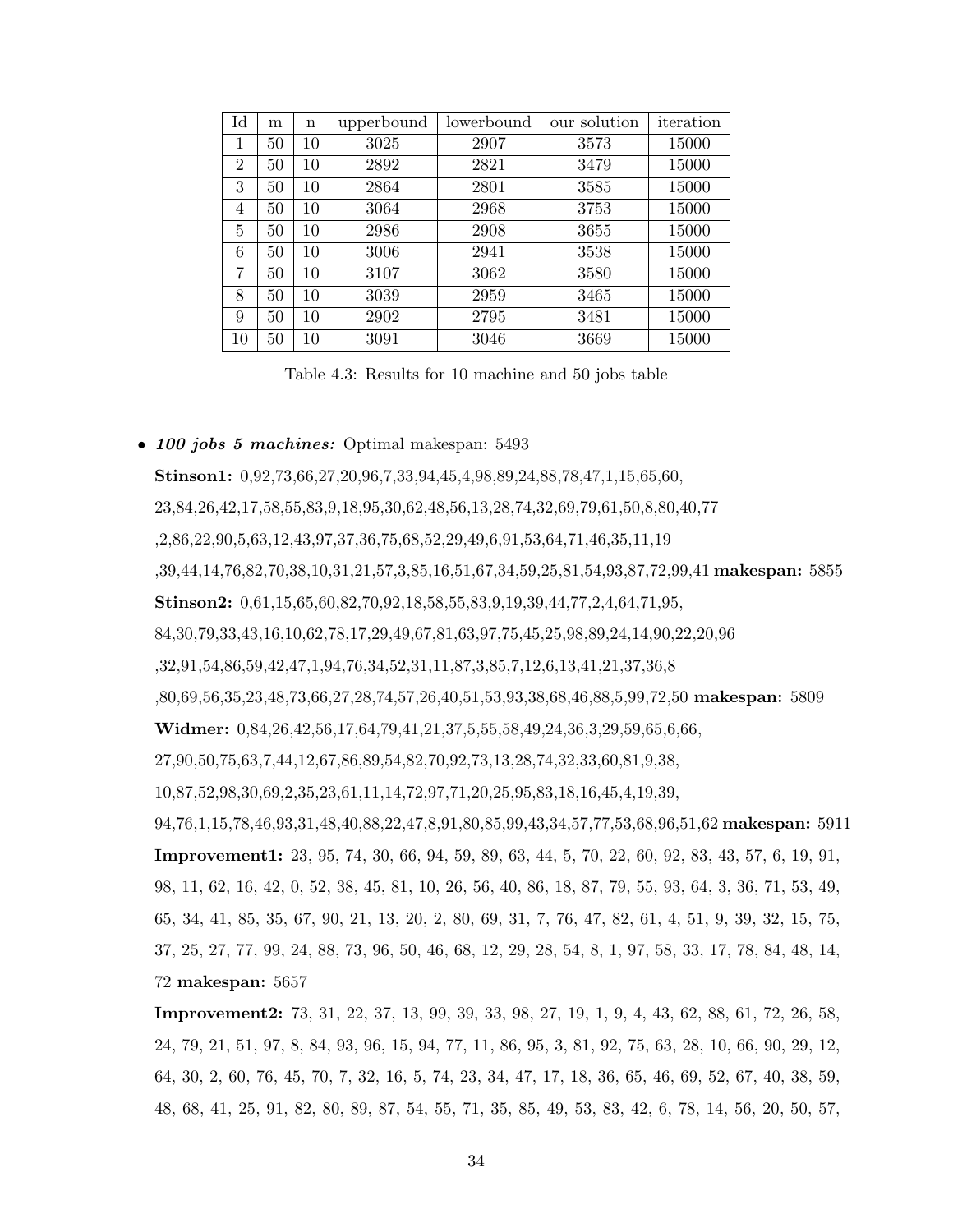44, 0 makespan: 5696

Deviation: 2.9%

#### • 100 jobs 10 machines: Optimal makespan: 5770

Stinson1: 0,31,48,10,33,44,17,77,45,3,2,91,18,52,29,58,64,92,15,6,99,25, 41,79,88,62,34,76,94,13,83,38,4,35,90,55,86,46,54,51,30,20,72,93,21,65,70, 87,69,27,98,53,61,47,73,32,26,96,22,24,14,39,28,75,85,8,71,11,36,59,95,68, 89,37,74,78,80,19,5,56,16,12,82,50,97,1,43,42,7,57,60,84,49,67,40,9,63, 66,23,81 makespan: 6830

Stinson2: 0,87,53,98,61,58,36,39,82,54,32,95,89,85,52,99,10,19,5,84,70,96, 18,29,25,11,35,76,48,80,40,49,20,14,77,73,88,42,63,90,66,38,30,41,62,12, 1,4,47,55,93,45,68,13,64,37,59,33,9,2,46,72,91,56,75,83,78,3,22,67,21,79, 60,34,31,65,86,51,44,17,16,27,24,23,97,28,7,50,43,69,92,94,57,26,8,71,6,

81,15,74 makespan: 6797

Widmer: 0,31,47,79,87,29,25,12,99,78,66,85,9,90,23,97,37,68,15,58,55,82, 46,30,40,44,48,77,2,65,7,10,33,76,19,28,13,49,5,6,59,95,96,54,81,14,39,73, 88,35,80,86,1,92,94,42,64,57,69,60,34,84,70,8,24,51,36,11,61,41,32,89,83, 38,3,22,26,27,98,50,72,18,53,71,20,56,93,21,67,45,52,74,75,17,62,91,4,43,

16,63 makespan: 6972

Improvement1: 9, 38, 5, 31, 53, 81, 87, 47, 26, 1, 96, 56, 69, 70, 63, 74, 54, 59, 68, 98, 36, 7, 11, 30, 24, 58, 43, 46, 78, 76, 95, 80, 3, 18, 48, 79, 88, 27, 19, 66, 10, 77, 92, 52, 6, 17, 8, 61, 15, 44, 50, 57, 29, 94, 4, 89, 93, 25, 2, 32, 39, 37, 97, 82, 34, 23, 71, 0, 41, 84, 22, 86, 75, 42, 62, 73, 67, 51, 64, 28, 83, 14, 99, 60, 16, 35, 55, 45, 33, 90, 91, 20, 85, 12, 72, 21, 65, 40, 13, 49 makespan: 6444

Improvement2: 98, 1, 16, 67, 27, 74, 36, 65, 86, 6, 60, 34, 35, 44, 24, 73, 88, 47, 59, 15, 54, 75, 66, 87, 10, 31, 99, 45, 95, 94, 41, 2, 70, 4, 30, 58, 22, 93, 28, 21, 64, 63, 55, 7, 40, 68, 78, 81, 11, 5, 79, 39, 14, 92, 90, 49, 91, 89, 84, 69, 9, 56, 25, 51, 62, 37, 42, 0, 18, 17, 48, 13, 71, 32, 43, 72, 8, 85, 20, 53, 33, 50, 3, 76, 57, 19, 26, 83, 52, 61, 23, 77, 97, 80, 38, 29, 82, 46, 96, 12 makespan: 6420

Deviation: 11%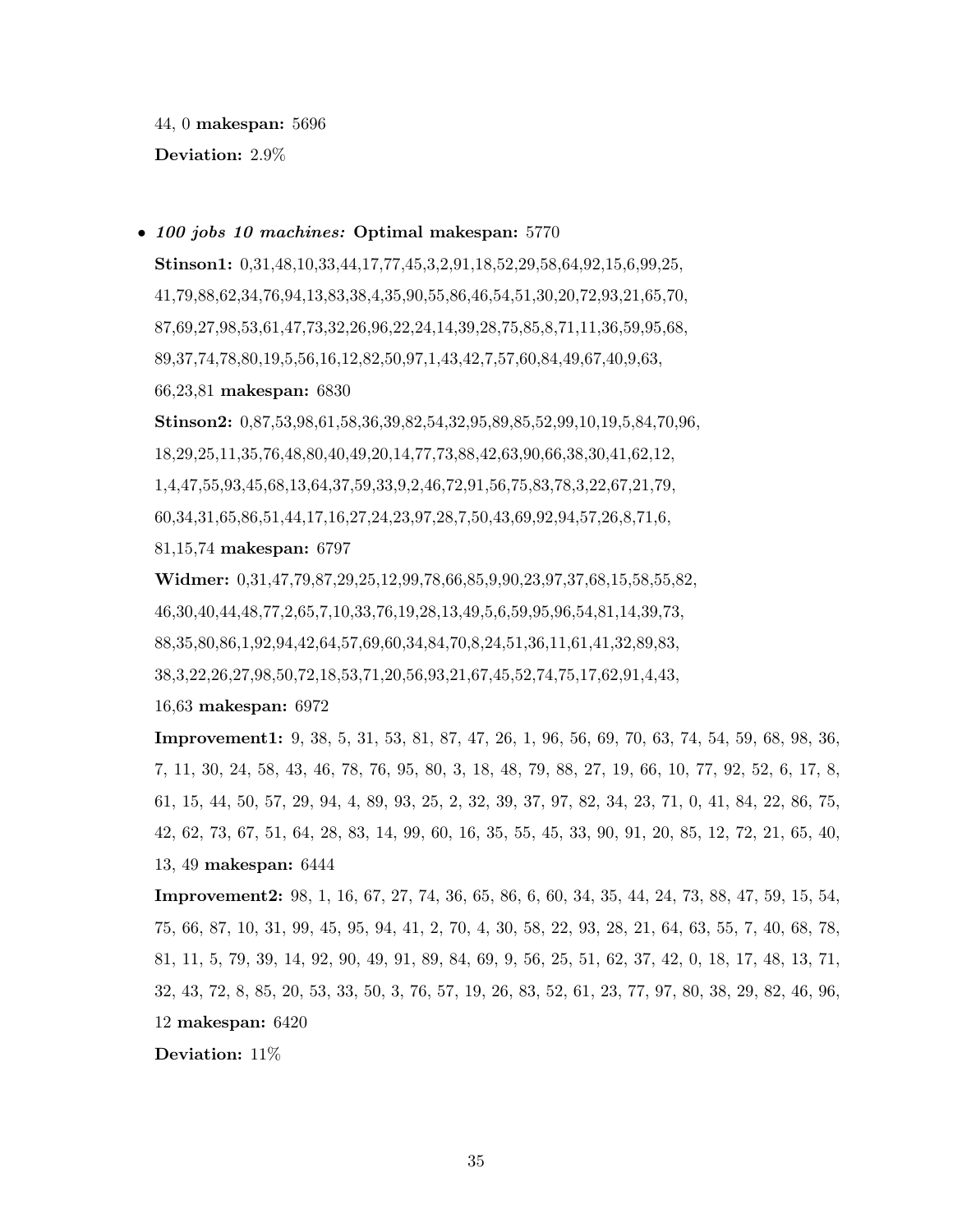• 100 jobs 20 machines: Optimal makespan: 6286

Stinson1: 0,62,95,61,91,42,68,71,33,66,60,79,50,87,83,99,81,82,25,32,52,13 ,73,74,14,70,45,17,57,53,8,38,16,75,43,2,31,86,89,40,6,56,10,55,80,30,41, 54,48,65,88,35,96,69,15,94,21,4,77,46,37,29,18,44,22,26,39,19,47,93,11,3, 28,72,7,24,97,49,84,23,9,27,1,12,98,59,85,5,36,64,76,51,58,67,90,63,20,92 ,78,34 makespan: 7827

Stinson2: 0,84,73,79,38,2,59,14,18,16,20,46,7,34,31,47,51,40,13,85,19,4,

15,22,55,96,81,99,62,35,37,65,5,57,74,89,82,24,48,49,71,83,58,45,3,29,52,

54,90,66,53,77,88,44,17,42,12,60,30,32,92,1,6,76,98,25,72,10,64,39,68,75,

36,33,94,21,9,23,67,87,50,56,70,95,11,63,27,97,43,93,69,28,86,61,91,8,41,26,78,80 makespan: 7623 Widmer: 0,37,26,3,88,84,25,28,98,81,12,92,79,6,66,46,31,67,21,53,11,56,8,

50,54,19,39,91,43,69,17,61,44,24,51,22,75,90,60,96,4,38,59,64,57,86,74,18,

93,87,65,76,99,35,85,7,73,47,42,78,40,77,58,41,97,49,94,95,36,30,32,80,5,

2,52,70,9,10,89,15,34,72,82,48,83,14,16,33,62,45,27,68,20,63,29,55,13,23,

1,71 makespan: 7578

Improvement1: 51, 98, 87, 92, 37, 45, 76, 54, 3, 93, 96, 72, 69, 63, 90, 9, 6, 61, 70, 68, 65, 28, 19, 43, 12, 26, 46, 30, 4, 2, 57, 21, 48, 24, 80, 53, 50, 85, 34, 16, 75, 42, 95, 8, 13, 84, 36, 1, 64, 41, 67, 40, 27, 88, 33, 55, 25, 20, 32, 44, 66, 31, 74, 81, 83, 10, 56, 97, 29, 89, 73, 82, 62, 0, 60, 58, 7, 59, 15, 5, 91, 11, 94, 49, 71, 52, 79, 17, 78, 39, 14, 35, 47, 99, 77, 18, 86, 23, 38, 22 makespan: 7350

Improvement2: 56, 30, 12, 18, 0, 13, 32, 49, 26, 66, 3, 83, 2, 71, 46, 99, 38, 62, 20, 31, 9, 48, 39, 14, 50, 98, 40, 95, 37, 51, 85, 77, 92, 44, 41, 61, 75, 91, 78, 24, 52, 96, 15, 97, 17, 28, 16, 25, 5, 42, 72, 67, 10, 81, 68, 43, 11, 35, 90, 59, 73, 54, 23, 80, 45, 7, 33, 8, 79, 6, 34, 70, 93, 19, 76, 47, 65, 53, 55, 4, 60, 21, 29, 82, 88, 84, 36, 69, 1, 64, 22, 86, 94, 58, 74, 87, 63, 89, 57, 27 makespan: 7307

Deviation: 16%

• 200 jobs 10 machines: Optimal makespan: 10868 Stinson1: 0,36,63,141,40,171,149,53,150,55,143,10,28,58,110,39,96,5,159,3,1,109, 75,11,127,23,172,197,199,104,30,187,2,98,79,115,113,118,12,68,148,154,47, 184,4,182,151,166,35,139,91,84,189,95,133,114,49,44,144,176,169,34,60,100,51 ,90,163,168,15,178,19,152,198,179,135,87,121,72,14,123,106,61,107,173,158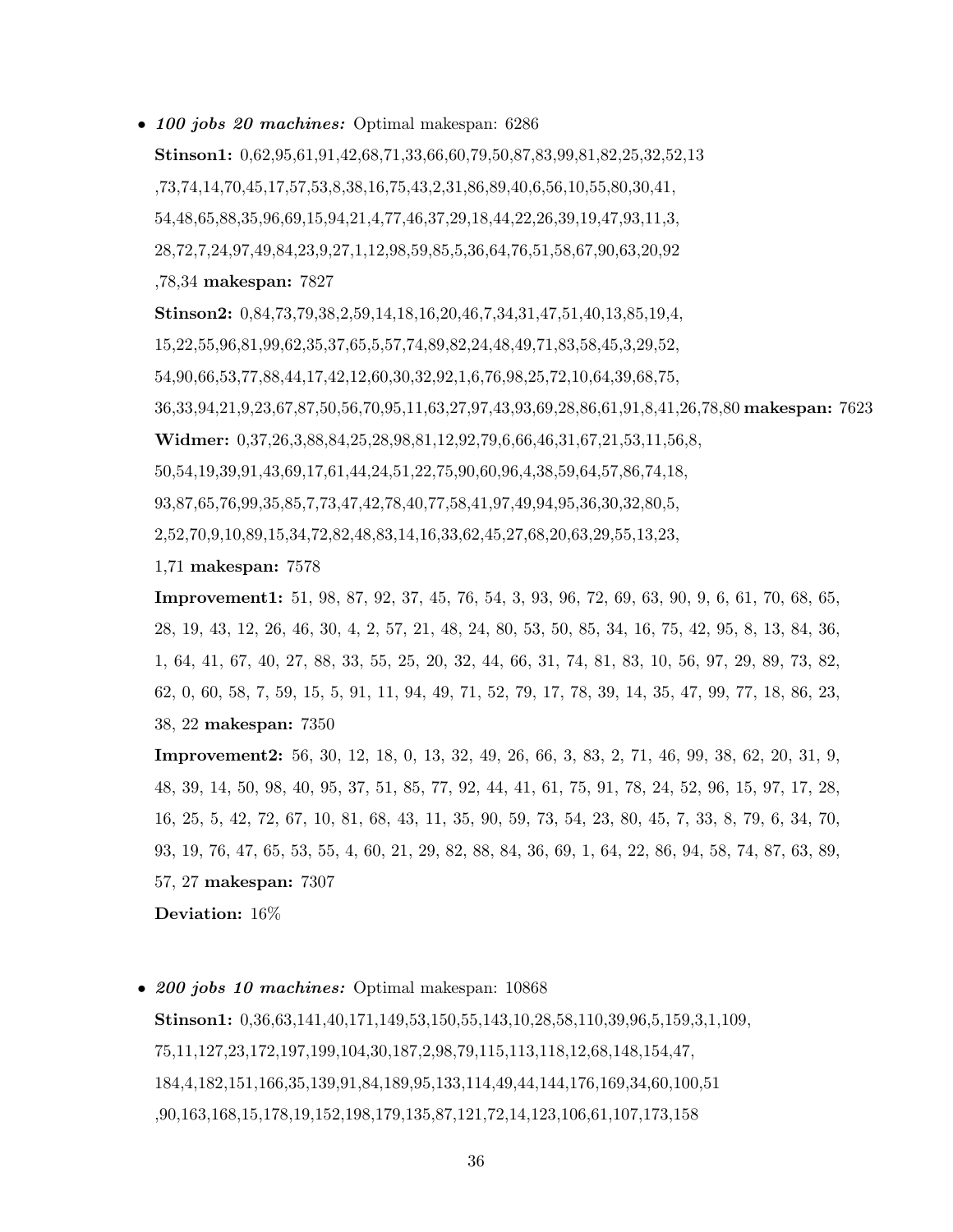,122,116,146,186,196,132,89,136,26,153,117,18,99,188,13,130,112,192,37,67 ,41,105,170,175,17,162,33,128,64,167,20,165,25,73,62,190,161,81,50,71,16, 29,56,21,32,42,193,78,48,138,134,155,147,194,46,31,74,94,101,24,181,191, 77,197,120,88,80,69,65,119,76,83,164,66,45,8,70,145,140,103,157,108,9,59, 38,177,183,57,111,142,129,92,54,185,195,22,43,131,93,86,82,180,125,6,137, 7,160,124,126,52,102,27,85,156,174 makespan: 11933 Stinson2: 0,93,154,188,127,107,26,25,34,134,139,23,150,17,24,116,114, 163,103,3,112,140,125,19,152,39,110,71,196,136,6,32,137,173,9,53,7,83,4,165 ,195,180,15,45,42,41,149,75,89,157,48,141,76,167,84,104,79,29,151,120,8, 146,124,81,121,40,74,12,10,55,18,67,14,187,147,132,28,33,175,153,156,186,143 ,49,62,174,178,1,129,122,60,59,54,158,97,82,47,193,161,199,168,126,56,190 ,182,64,66,99,30,11,170,113,198,179,177,94,117,164,90,108,185,138,51,160 ,145,181,128,166,36,16,159,46,44,2,98,35,22,176,31,183,155,194,131,69,130 ,184,96,68,171,133,169,101,21,192,37,13,115,106,105,100,85,191,73,52,91,63 ,72,86,109,197,43,57,148,162,172,70,27,92,38,111,142,144,50,88,65,80,118, 61,78,102,5,119,189,95,20,58,77,87,135,123 makespan: 11956 Widmer: 0,36,63,141,40,171,149,53,150,55,143,10,28,58,110,39,96,5,159,3, 1,109,75,11,127,23,172,197,199,104,30,187,2,98,79,115,113,118,12,68,148, 154,47,184,4,182,151,166,35,139,91,84,189,95,133,114,49,44,144,176,169,34, 60,100,51,90,163,168,15,178,19,152,198,179,135,87,121,72,14,123,106,61,107 ,173,158,122,116,146,186,196,132,89,136,26,153,117,18,99,188,13,130,112, 192,37,67,41,105,170,175,17,162,33,128,64,167,20,165,25,73,62,190,161,81, 50,71,16,29,56,21,32,42,193,78,48,138,134,155,147,194,46,31,74,94,101,24, 181,191,77,97,120,88,80,69,65,119,76,83,164,66,45,8,70,145,140,103,157, 108,9,59,38,177,183,57,111,142,129,92,54,185,195,22,43,131,93,86,82,180,125 ,6,137,7,160,124,126,52,102,27,85,156,174 makespan: 11978 Improvement1: 139, 71, 100, 105, 158, 112, 89, 184, 103, 29, 42, 179, 185, 99, 169, 123, 142, 131, 38, 8, 159, 96, 28, 197, 176, 190, 156, 175, 93, 18, 69, 174, 48, 56, 122, 157, 59, 51, 41, 194, 78, 30, 104, 189, 66, 9, 47, 178, 3, 81, 192, 154, 61, 187, 94, 147, 17, 177, 115, 20, 53,

39, 162, 57, 12, 141, 180, 46, 173, 119, 153, 22, 5, 198, 6, 199, 37, 171, 25, 127, 172, 91, 121, 11, 102, 114, 150, 77, 40, 136, 14, 106, 191, 182, 23, 149, 82, 92, 167, 197, 76, 50, 101, 58, 95, 86, 168, 10, 111, 126, 16, 170, 151, 128, 73, 2, 132, 125, 4, 36, 67, 72, 135, 195, 124, 85, 140,

37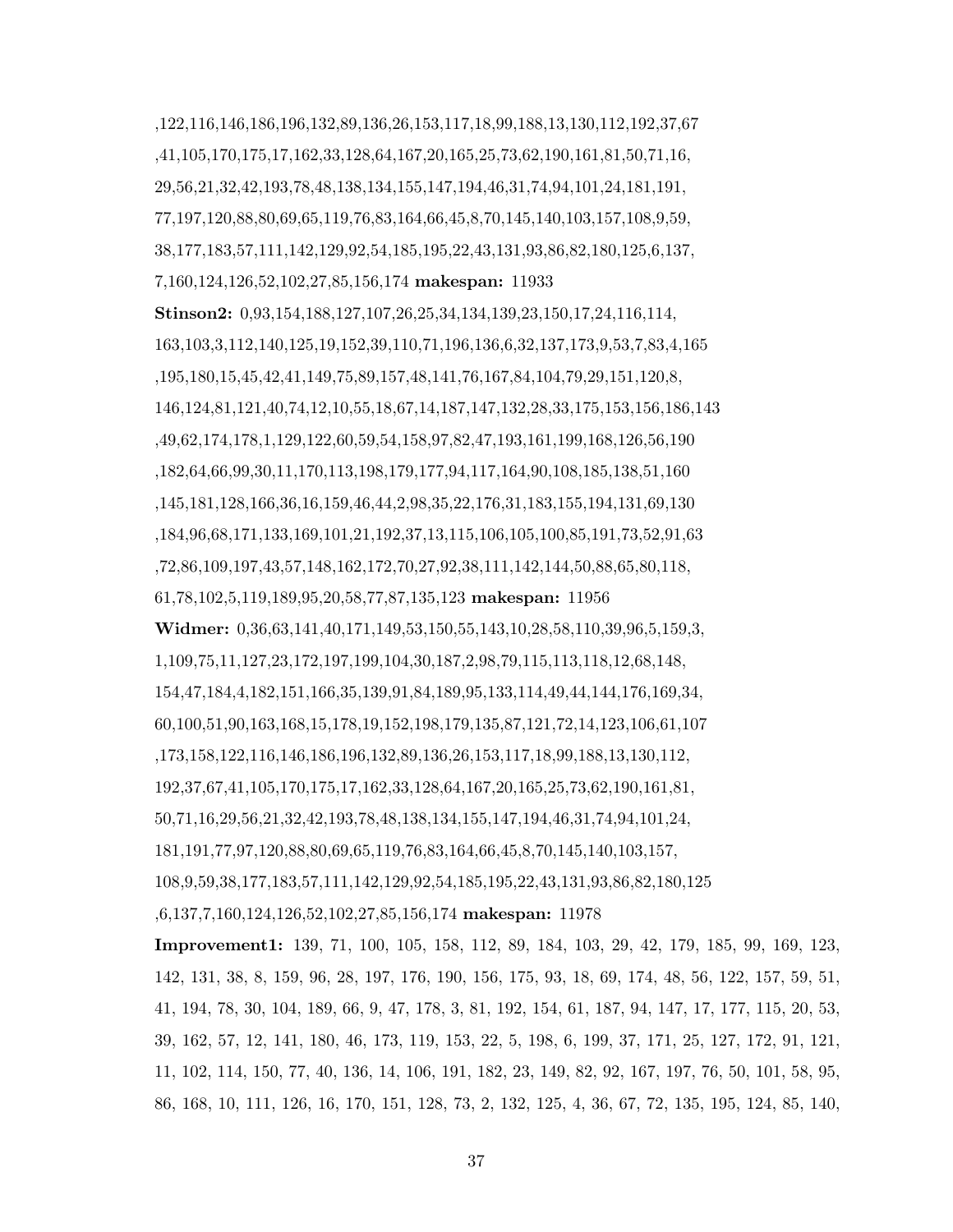196, 43, 15, 26, 90, 64, 79, 181, 60, 80, 74, 34, 133, 160, 130, 164, 108, 145, 88, 110, 32, 1, 75, 70, 63, 7, 116, 68, 186, 33, 163, 120, 134, 183, 31, 24, 113, 54, 84, 155, 65, 165, 49, 129, 35, 83, 27, 109, 188, 107, 146, 62, 138, 98, 143, 52, 45, 118, 161, 117, 21, 166, 137, 148, 13, 55, 87, 193, 0, 19, 44, 152, 144 makespan: 11605

Improvement2: 61, 121, 21, 119, 143, 139, 171, 120, 5, 113, 23, 157, 180, 25, 158, 118, 35, 18, 52, 29, 92, 70, 164, 98, 46, 115, 106, 124, 194, 66, 65, 166, 3, 7, 81, 159, 181, 184, 142, 151, 99, 32, 149, 48, 64, 56, 102, 132, 0, 104, 60, 150, 101, 36, 196, 8, 71, 43, 160, 153, 54, 199, 197, 74, 22, 162, 133, 161, 131, 127, 170, 37, 182, 31, 109, 197, 177, 55, 188, 147, 191, 192, 49, 111, 11, 40, 173, 62, 85, 90, 78, 77, 51, 145, 165, 75, 24, 30, 176, 73, 148, 84, 94, 189, 122, 42, 168, 186, 17, 190, 91, 167, 183, 79, 34, 134, 136, 114, 19, 88, 178, 110, 140, 146, 28, 107, 76, 1, 59, 112, 12, 69, 89, 135, 45, 128, 4, 10, 185, 33, 80, 14, 137, 96, 187, 154, 47, 39, 38, 50, 87, 156, 86, 117, 27, 95, 6, 16, 195, 93, 116, 2, 126, 67, 82, 44, 141, 26, 20, 9, 125, 169, 152, 15, 58, 163, 103, 193, 130, 41, 129, 53, 123, 198, 13, 63, 155, 83, 179, 175, 100, 72, 174, 105, 138, 144, 108, 172, 57, 68 makespan: 11724

Deviation: 6.7%

| Id | m   | n  | upperbound | lowerbound | our solution | itertion |
|----|-----|----|------------|------------|--------------|----------|
| 1  | 100 | 20 | 6286       | 5851       | 7545         | 10000    |
| 2  | 100 | 20 | 6241       | 6099       | 7544         | 10000    |
| 3  | 100 | 20 | 6329       | 6099       | 7759         | 10000    |
| 4  | 100 | 20 | 6306       | 6072       | 7568         | 10000    |
| 5  | 100 | 20 | 6377       | 6009       | 7461         | 10000    |
| 6  | 100 | 20 | 6437       | 6144       | 7612         | 10000    |
| 7  | 100 | 20 | 6346       | 5991       | 7491         | 10000    |
| 8  | 100 | 20 | 6481       | 6084       | 7723         | 10000    |
| 9  | 100 | 20 | 6358       | 5979       | 7679         | 10000    |
| 10 | 100 | 20 | 6465       | 6298       | 7969         | 10000    |

Table 4.4: Results for 20 machine and 100 jobs table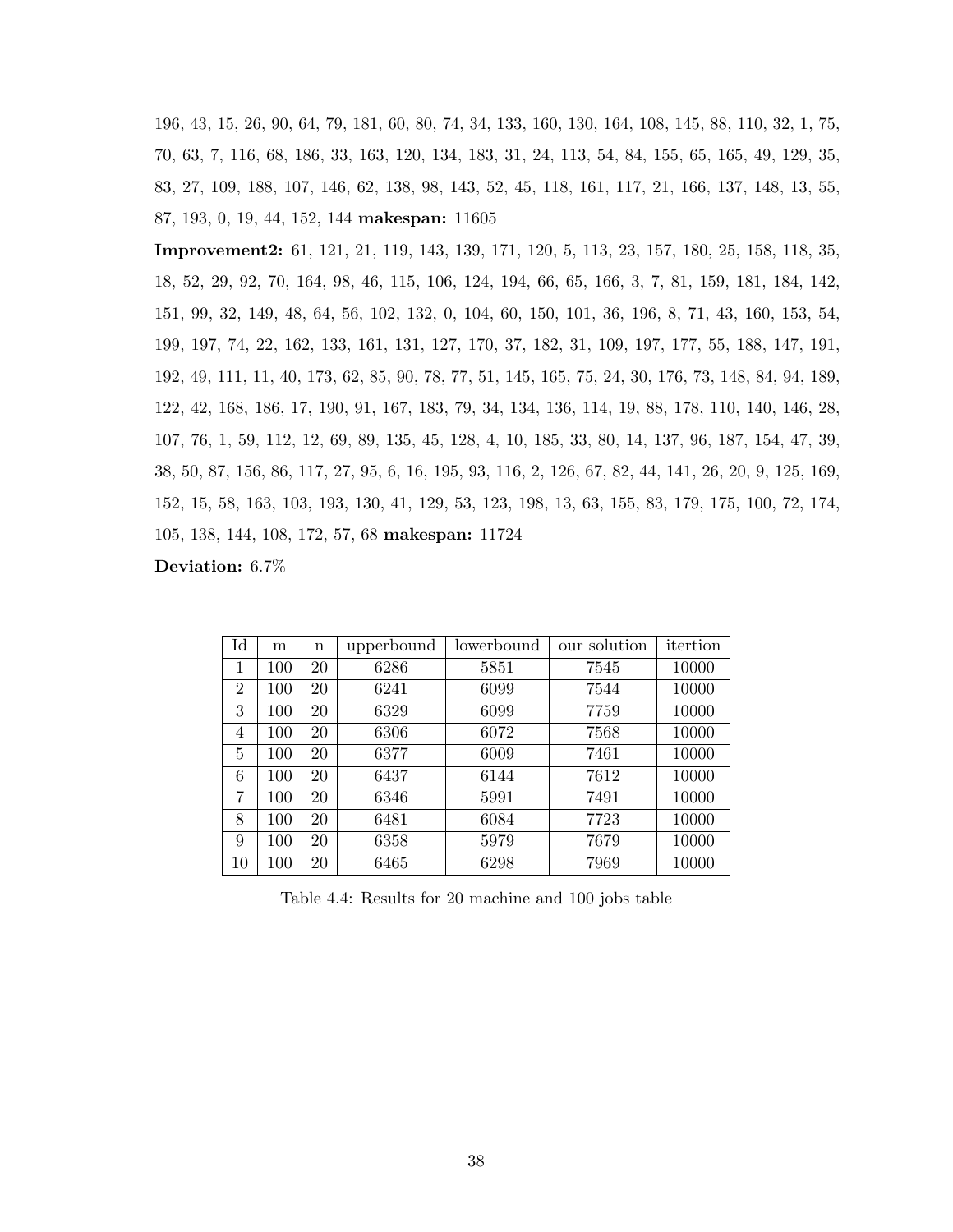| Id             | m   | n  | upperbound | lowerbound | our solution | itertion |
|----------------|-----|----|------------|------------|--------------|----------|
| 1              | 200 | 20 | 11294      | 10979      | 13191        | 3000     |
| $\overline{2}$ | 200 | 20 | 11420      | 10947      | 13779        | 3000     |
| 3              | 200 | 20 | 11446      | 11150      | 13400        | 3000     |
| 4              | 200 | 20 | 11347      | 11127      | 13370        | 3000     |
| 5              | 200 | 20 | 11311      | 11132      | 13513        | 3000     |
| 6              | 200 | 20 | 11282      | 11085      | 13694        | 3000     |
| 7              | 200 | 20 | 11456      | 11194      | 13318        | 3000     |
| 8              | 200 | 20 | 11415      | 11126      | 13580        | 3000     |
| 9              | 200 | 20 | 11343      | 10965      | 13881        | 3000     |
| 10             | 200 | 20 | 11422      | 11122      | 13589        | 3000     |

Table 4.5: Results for 20 machines and 200 jobs table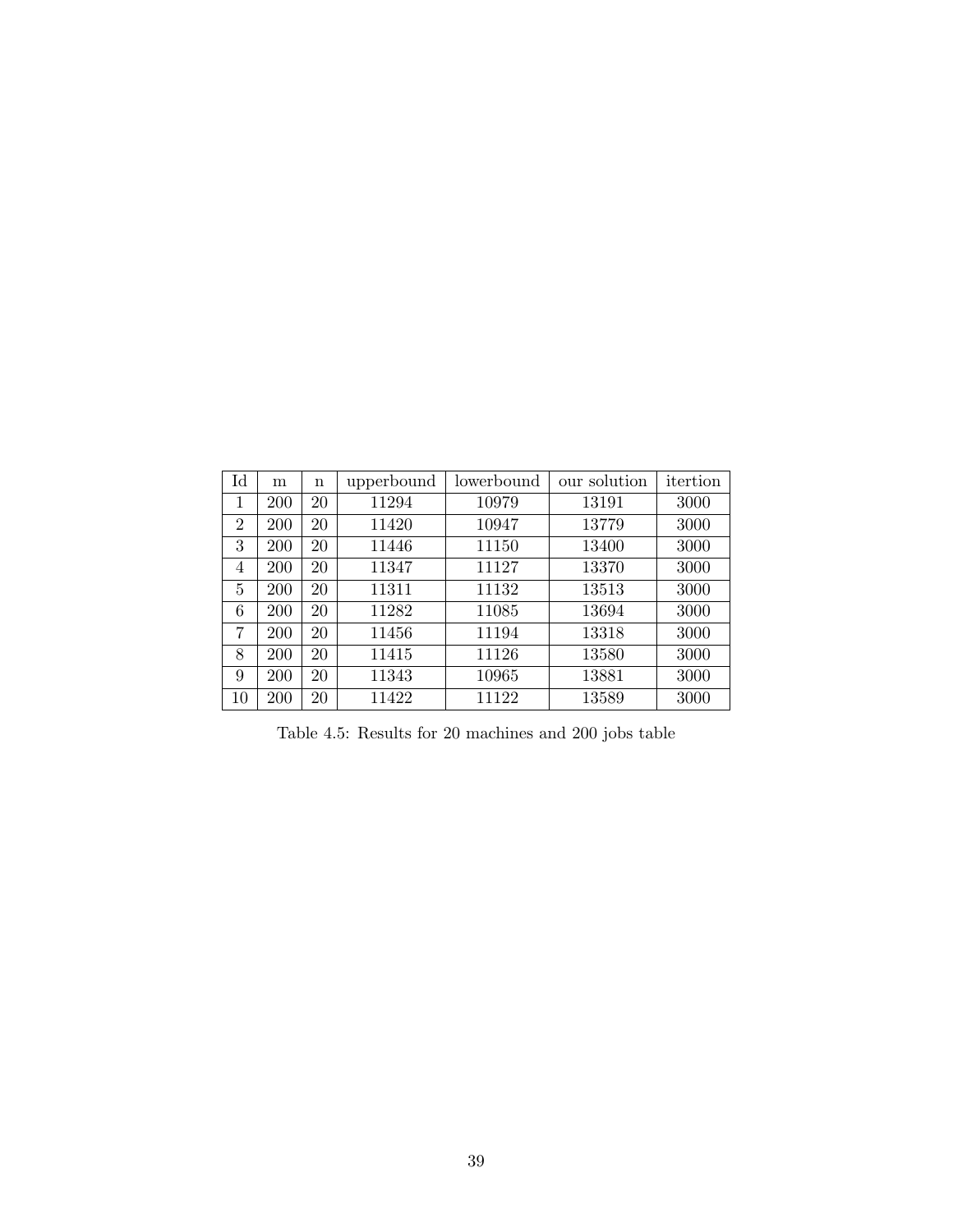### Chapter 5

### Conclusion and Future work

In this thesis, we have proposed a combinatorial approach to evaluate PFSP by getting inspired by the foraging behavior of ant. To the extent of our belief, nobody has ever approached the procedure we followed here to solve PFSP. We have done a detailed analysis of parameter which is important to have a better starting point. We introduced a new technique for the PFSP solution improvement. It gave a satisfactory performance for larger input data with a very low deviation. For smaller input set the solution is almost perfect.

#### 5.1 Future Work

There can be many other directions to solve PFSP which we will try in future.

- Parameter tuning for ACO algorithm might improve the result.
- Applying ACO technique to PFSP without any reduction technique can be another approach to explore.
- Applying Other methods, e.g., Simulated Annealing, Tabu Search, Genetic Algorithm, Path Algorithms, Particle Swarm Optimization for improvement we will explore in future as well.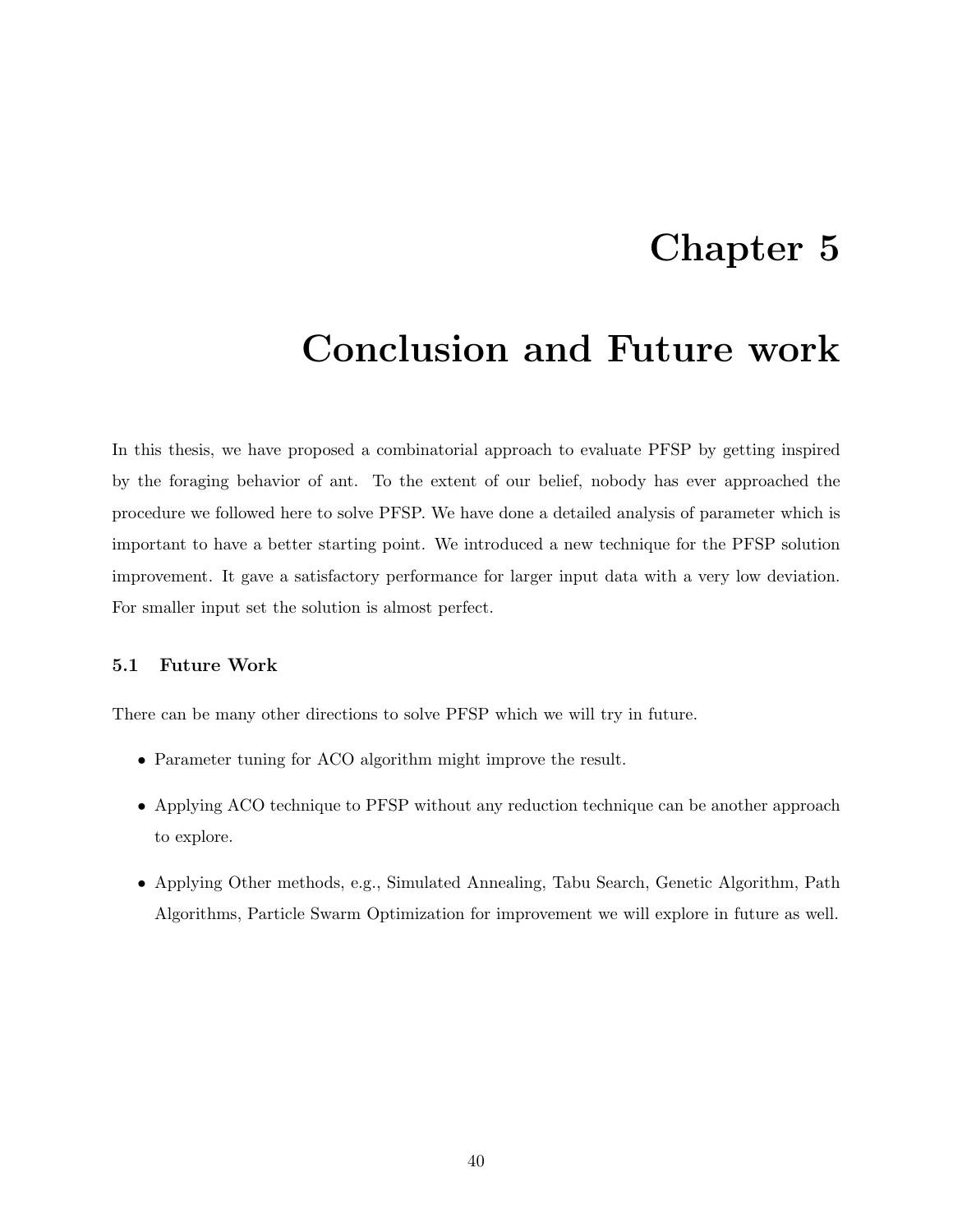### Bibliography

| [AB99]                       | Igor Averbakh and Oded Berman. A simple heuristic for m-machine flow-shop and its<br>applications in routing-scheduling problems. Oper. Res., $47(1):165-170$ , January 1999.                       |  |  |  |  |  |
|------------------------------|-----------------------------------------------------------------------------------------------------------------------------------------------------------------------------------------------------|--|--|--|--|--|
| [AS]                         | Sumer C. Aggarwal and Edward Stafford. A heuristic algorithm for the flowshop prob-<br>lem with a common job sequence on all machines <sup>*</sup> . <i>Decision Sciences</i> , $6(2):237-251$ .    |  |  |  |  |  |
| [BR03]                       | Metaheuristics in combinatorial optimization:<br>Christian Blum and Andrea Roli.<br>Overview and conceptual comparison. ACM Comput. Surv., 35(3):268–308, 2003.                                     |  |  |  |  |  |
| $\left[\text{Bru04}\right]$  | Peter Brucker. Scheduling algorithms (4. ed.). Springer, 2004.                                                                                                                                      |  |  |  |  |  |
| $\lceil \text{cam} \rceil$   |                                                                                                                                                                                                     |  |  |  |  |  |
| [CD11]                       | Gianni Di Caro and Marco Dorigo. Antnet: Distributed stigmergetic control for com-<br>munications networks. $CoRR$ , abs/1105.5449, 2011.                                                           |  |  |  |  |  |
| $\lceil \text{con96} \rceil$ | Scheduling: Theory, algorithms, and systems. IIE Transactions, 28(8):695–697, 1996.                                                                                                                 |  |  |  |  |  |
| [Cro58]                      | A. Croes. A method for solving traveling salesman problems. Operations Research,<br>$5:791-812, 1958.$                                                                                              |  |  |  |  |  |
| [CVA95]                      | Chuen-Lung Chen, Venkateswara S. Vempati, and Nasser Aljaber. An application of<br>genetic algorithms for flow shop problems. European Journal of Operational Research,<br>$80(2):389 - 396, 1995.$ |  |  |  |  |  |
|                              | [DAGP90] J. L. Deneubourg, S. Aron, S. Goss, and J. M. Pasteels. The self-organizing exploratory<br>pattern of the argentine ant. Journal of Insect Behavior, 3(2):159–168, Mar 1990.               |  |  |  |  |  |
| $\left[\text{Dan77a}\right]$ | David G. Dannenbring. An evaluation of flow shop sequencing heuristics. Management                                                                                                                  |  |  |  |  |  |

[Dan77b] David G. Dannenbring. An evaluation of flow shop sequencing heuristics. Management Science, 23(11):1174–1182, 1977.

Science, 23(11):1174–1182, 1977.

- [DBB+04] Marco Dorigo, Mauro Birattari, Christian Blum, Luca Maria Gambardella, Francesco Mondada, and Thomas Stützle, editors. Ant Colony Optimization and Swarm Intelligence, 4th International Workshop, ANTS 2004, Brussels, Belgium, September 5 - 8, 2004, Proceedings, volume 3172 of Lecture Notes in Computer Science. Springer, 2004.
- [DBS06] Marco Dorigo, Mauro Birattari, and Thomas Sttzle. Ant colony optimization. 1:28–39, 12 2006.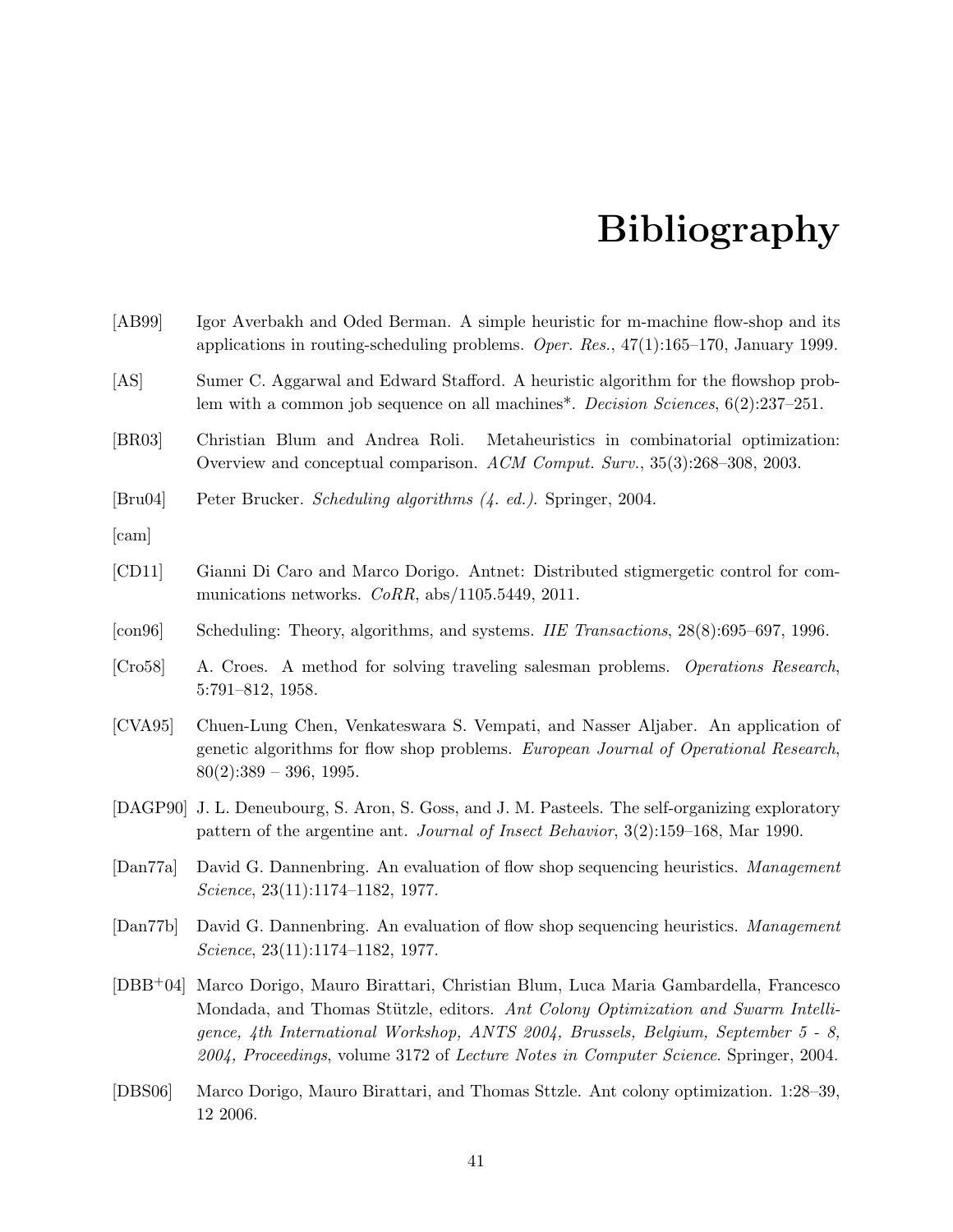- [DC99] Marco Dorigo and Gianni Di Caro. Ant colony optimization: A new meta-heuristic. In PROCEEDINGS OF THE CONGRESS ON EVOLUTIONARY COMPUTATION, pages 1470–1477. IEEE Press, 1999.
- [DG97] Marco Dorigo and Luca Maria Gambardella. Ant Colony System: A Cooperative Learning Approach to the Traveling Salesman Problem. IEEE Transactions on Evolutionary Computation, 1(1):53–66, April 1997.
- [DMC96] Marco Dorigo, Vittorio Maniezzo, and Alberto Colorni. The ant system : Optimization by a colony of cooperating agents. 1996.
- [DS04] Marco Dorigo and Thomas Stützle. Ant colony optimization. MIT Press, 2004.
- [FGL04] J M Framinan, J N D Gupta, and R. Leisten. A review and classification of heuristics for permutation flow-shop scheduling with makespan objective. Journal of the Operational Research Society, 55(12):1243–1255, Dec 2004.
- [Fla98] Gary William Flake. The Computational Beauty of Nature. MIT Press, Cambridge, MA, USA, 1998.
- [GC05] Dorian Gaertner and Keith Clark. On optimal parameters for ant colony optimization algorithms. In Proceedings of the International Conference on Artificial Intelligence 2005, pages 83–89. CSREA Press, 2005.
- [GJ79] M. R. Garey and David S. Johnson. Computers and intractability: A guide to the theory of np-completeness. 1979.
- [Gup79] Jatinder N. D. Gupta. A review of flowshop scheduling research, pages 363–388. Springer Netherlands, Dordrecht, 1979.
- [HC91] Johnny C. Ho and Yih-Long Chang. A new heuristic for the n-job, m-machine flow-shop problem. European Journal of Operational Research,  $52(2):194 - 202$ , 1991.
- [HS04] Holger Hoos and Thomas Sttzle. Stochastic Local Search: Foundations & Applications. Morgan Kaufmann Publishers Inc., San Francisco, CA, USA, 2004.
- [Joh] S. M. Johnson. Optimal two- and three-stage production schedules with setup times included. Naval Research Logistics Quarterly, 1(1):61–68.
- [JP] R. Johnson and M. G. Pilcher. The traveling salesman problem, edited by e.l. lawler, j.k. lenstra, a.h.g. rinnooy kan, and d.b shmoys, john wiley & sons, chichester, 1985, 463 pp. Networks, 18(3):253–254.
- [KS80] J. R. KING and A. S. SPACHIS. Heuristics for flow-shop scheduling. International Journal of Production Research, 18(3):345–357, 1980.
- [Lan95] Christopher G. Langton. Artificial Life: An Overview. MIT Press, Cambridge, MA, USA, 1995.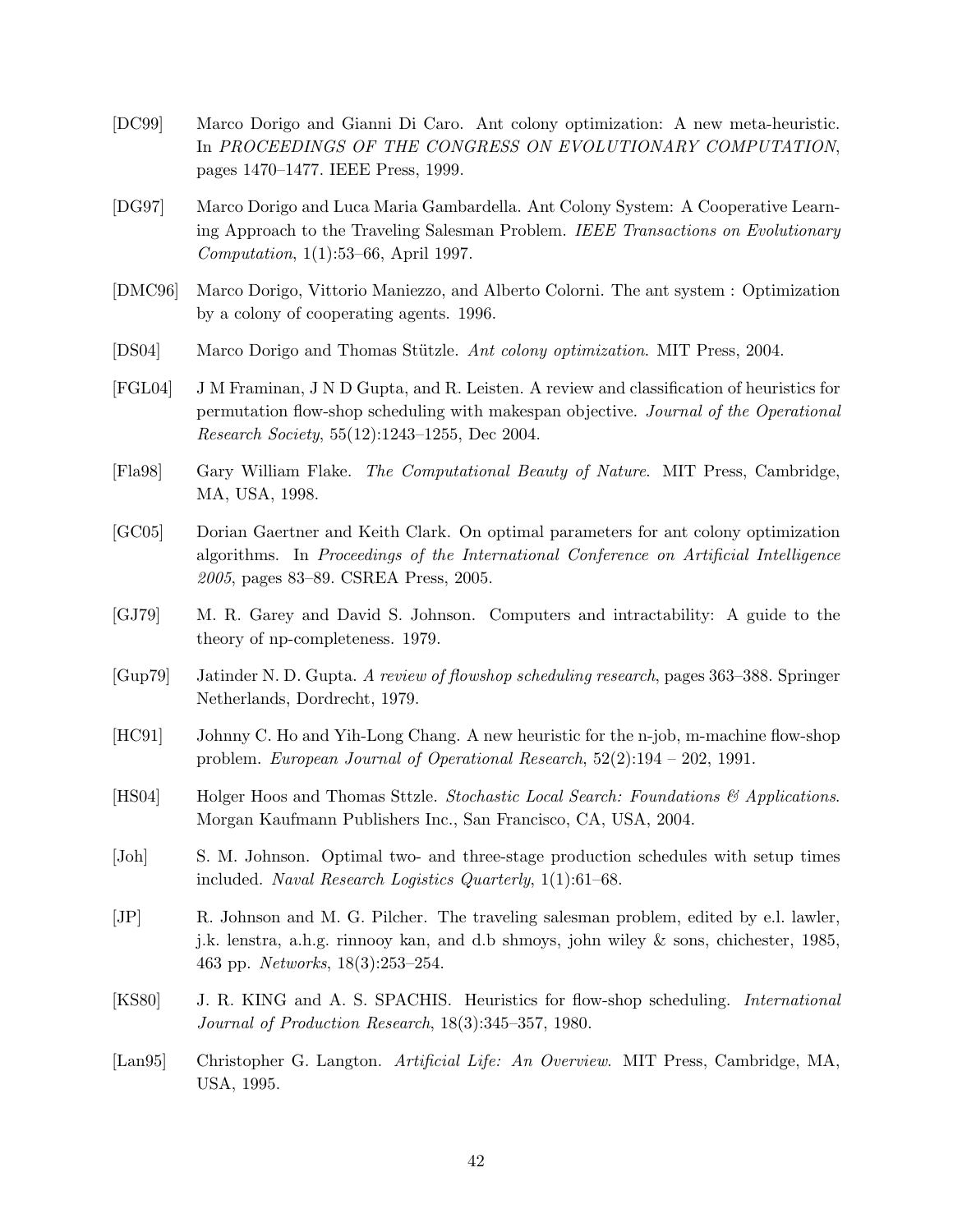- [Lou96] Helena Ramalhinho Loureno. Sevast'yanov's algorithm for the flow-shop scheduling problem. European Journal of Operational Research,  $91(1):176-189$ , 1996.
- [Moc95] Joo Vitor Moccellin. A new heuristic method for the permutation flow shop scheduling problem. The Journal of the Operational Research Society, 46(7):883–886, 1995.
- [NEH83] Muhammad Nawaz, E Emory Enscore, and Inyong Ham. A heuristic algorithm for the m-machine, n-job flow-shop sequencing problem.  $Omega, 11(1):91 - 95, 1983$ .
- [NS96] Eugeniusz Nowicki and Czesaw Smutnicki. A fast tabu search algorithm for the permutation flow-shop problem. European Journal of Operational Research,  $91(1):160 - 175$ , 1996.
- [OP89] IH Osman and CN Potts. Simulated annealing for permutation flow-shop scheduling. Omega,  $17(6):551 - 557$ , 1989.
- [OS90] F.A. Ogbu and D.K. Smith. The application of the simulated annealing algorithm to the solution of the  $n/m/cmax$  flowshop problem. Computers Operations Research,  $17(3):243 - 253, 1990.$
- [Pag61] E. S. Page. An approach to the scheduling of jobs on machines. Journal of the Royal Statistical Society. Series B (Methodological), 23(2):484–492, 1961.
- [PPE84] YANG BYUNG PARK, C. DENNIS PEGDEN, and E. EMORY ENSCORE. A survey and evaluation of static flowshop scheduling heuristics. International Journal of Production Research, 22(1):127–141, 1984.
- [PS82] Christos H. Papadimitriou and Kenneth Steiglitz. Combinatorial Optimization: Algorithms and Complexity. Prentice Hall, Englewood Cliffs, NJ, 1982.
- [Rai06] Günther R. Raidl. A unified view on hybrid metaheuristics. In Proceedings of the Third International Conference on Hybrid Metaheuristics, HM'06, pages 1–12, Berlin, Heidelberg, 2006. Springer-Verlag.
- [Ree93a] Colin R. Reeves. Improving the efficiency of tabu search for machine sequencing problems. Journal of the Operational Research Society, 44(4):375–382, 1993.
- [Ree93b] Colin R. Reeves, editor. Modern Heuristic Techniques for Combinatorial Problems. John Wiley & Sons, Inc., New York, NY, USA, 1993.
- [Ree95] Colin R. Reeves. A genetic algorithm for flowshop sequencing. Computers Operations *Research*,  $22(1):5 - 13$ , 1995. Genetic Algorithms.
- [Sev95] Sergey Sevast'Janov. Vector summation in banach space and polynomial algorithms for flow shops and open shops. Mathematics of Operations Research, 20(1):90–103, 1995.
- [SH96] Thomas Sttzle and Holger Hoos. Improvements on ant-system: Introducing max-min ant system, 1996.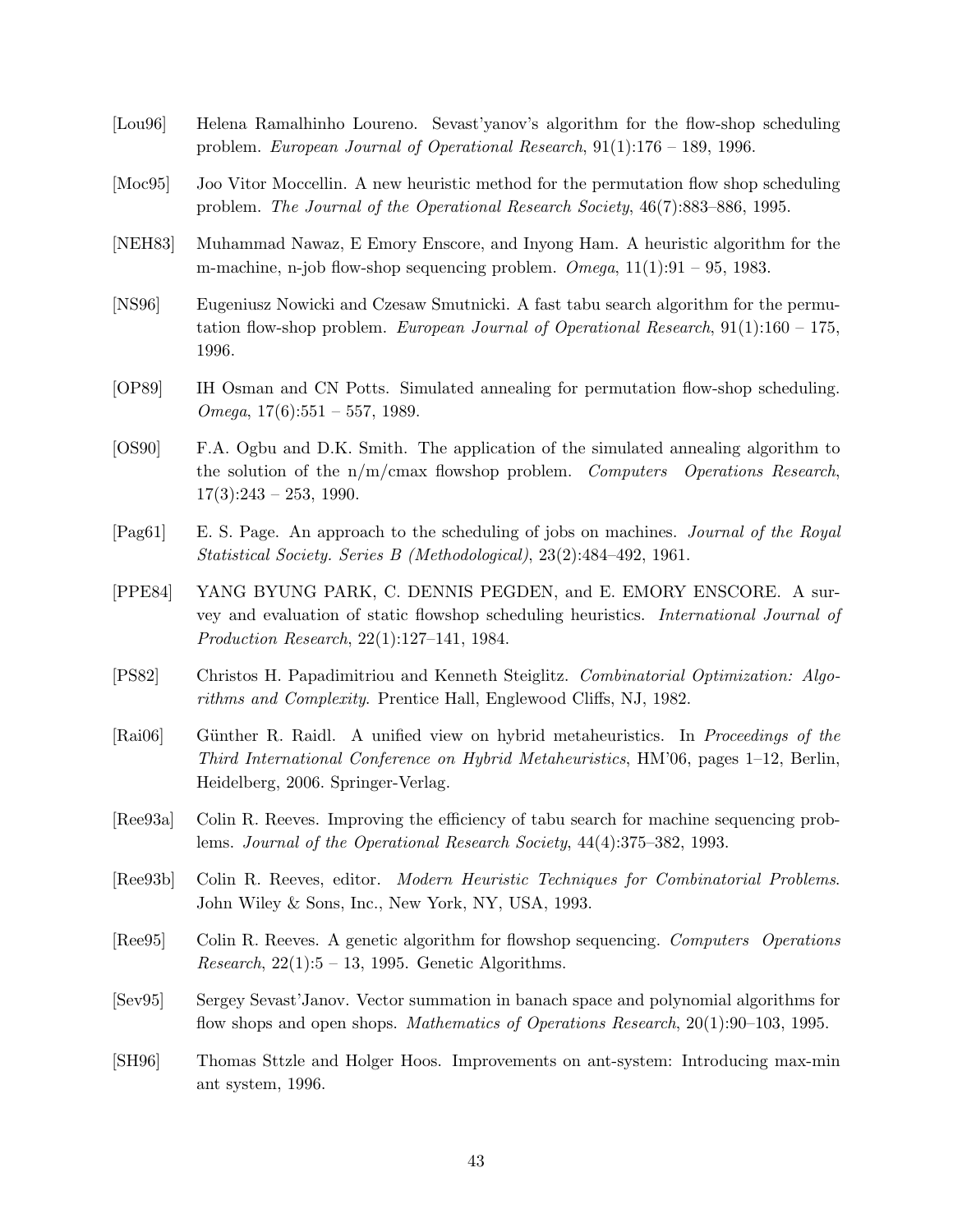- [SL93] S Sarin and M Lefoka. Scheduling heuristic for the n-jobm-machine flow shop. Omega,  $21(2):229 - 234, 1993.$
- [Soc04] Krzysztof Socha. ACO for continuous and mixed-variable optimization. In Ant Colony Optimization and Swarm Intelligence, 4th International Workshop, ANTS 2004, Brussels, Belgium, September 5 - 8, 2004, Proceedings, pages 25–36, 2004.
- [SS82] JOEL P. STINSON and ARTHUR W. SMITH. A heuristic prorammin procedure for sequencin the static flowshop. *International Journal of Production Research*, 20(6):753– 764, 1982.
- [SS13] Km. Shweta and Alka Singh. An effect and analysis of parameter on ant colony optimization for solving travelling salesman problem. 2013.
- [Ste94] Ian Stewart. The ultimate in anty-particles. Scientific American SCI AMER, 271:104– 107, 07 1994.
- [St97] Thomas Sttzle. An ant approach to the flow shop problem. In In Proceedings of the 6th European Congress on Intelligent Techniques Soft Computing (EUFIT'98, pages 1560–1564. Verlag, 1997.
- [Tai90] E. Taillard. Some efficient heuristic methods for the flow shop sequencing problem. European Journal of Operational Research, 47(1):65 – 74, 1990.
- [Tai93] E. Taillard. Benchmarks for basic scheduling problems. European Journal of Operational Research, 64(2):278–285, January 1993.
- [TB87] Scott Turner and Dean Booth. Comparison of heuristics for flow shop sequencing.  $Omega, 15(1):75 - 78, 1987.$
- [UM93] Ron Unger and John Moult. Finding the lowest free energy conformation of a protein is an np-hard problem: Proof and implications. Bulletin of Mathematical Biology, 55(6):1183–1198, Nov 1993.
- [WH89] Marino Widmer and Alain Hertz. A new heuristic method for the flow shop sequencing problem. 41:186–193, 02 1989.
- [wik] Flow shop scheduling: https://en.wikipedia.org/wiki/flow shop scheduling.
- [WN99] Laurence A. Wolsey and George L. Nemhauser. Integer and Combinatorial Optimization. Wiley-Interscience, New York, NY, 1 edition, nov 1999.
- [WY98] Hoon-Shik Woo and Dong-Soon Yim. A heuristic algorithm for mean flowtime objective in flowshop scheduling. Computers Operations Research, 25(3):175 – 182, 1998.